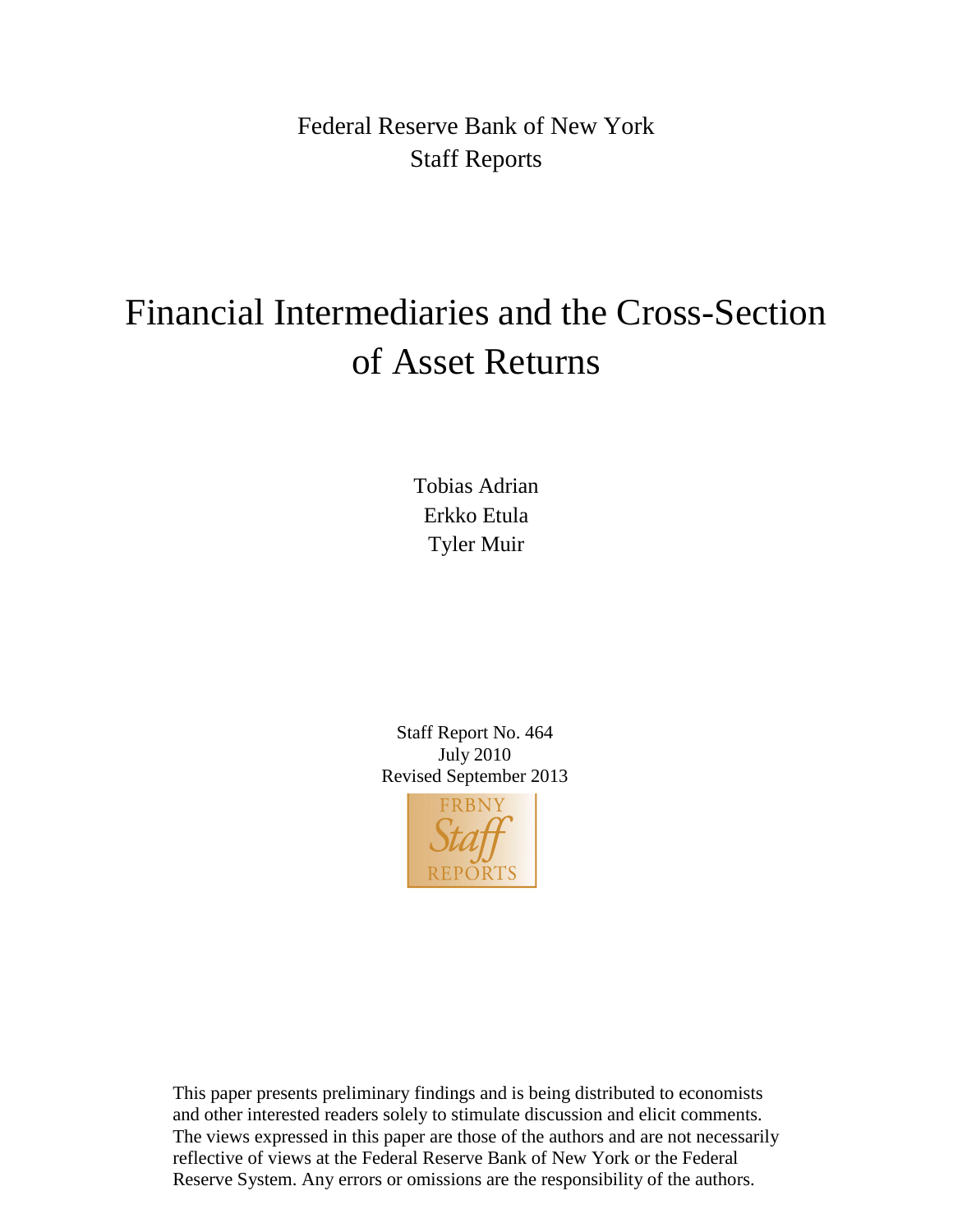#### **Financial Intermediaries and the Cross-Section of Asset Returns**

Tobias Adrian, Erkko Etula, and Tyler Muir *Federal Reserve Bank of New York Staff Reports*, no. 464 July 2010; revised September 2013 JEL classification: G12, G21, G01

#### **Abstract**

Financial intermediaries trade frequently in many markets using sophisticated models. Their marginal value of wealth should therefore provide a more informative stochastic discount factor (SDF) than that of a representative consumer. Guided by theory, we use shocks to the leverage of securities broker-dealers to construct an intermediary SDF. Intuitively, deteriorating funding conditions are associated with deleveraging and high marginal value of wealth. Our *single*-factor model prices size, book-to-market, momentum, and bond portfolios with an  $R^2$  of 77 percent and an average annual pricing error of 1 percent -- performing as well as standard multi-factor benchmarks designed to price these assets.

Key words: cross-sectional asset pricing, ICAPM, financial intermediaries

\_\_\_\_\_\_\_\_\_\_\_\_\_\_\_\_\_

Adrian: Federal Reserve Bank of New York (e-mail: tobias.adrian@ny.frb.org). Etula (e-mail: etula@post.harvard.edu). Muir: Kellogg School of Management (e-mail: tmuir@kellogg.northwestern.edu). This paper is a revised combination of two previously circulated papers: "Funding Liquidity and the Cross Section of Stock Returns" (Adrian and Etula, 2010) and "Intermediary Leverage and the Cross-Section of Expected Returns" (Muir, 2010). The authors thank Ariel Zucker and Daniel Green for outstanding research assistance. They also thank Richard Crump, Kent Daniel, Andrea Eisfeldt, Francesco Franzoni, Campbell Harvey, Taejin Kim, Arvind Krishnamurthy, Ravi Jagannathan, Annette Vissing-Jorgensen, Jonthan Parker, Dimitris Papanikoloau, Stefan Nagel, Hans Dewachter, Wolfgang Lemke, Bryan Kelly, Wayne Ferson, two anonymous referees, and seminar participants at the Kellogg School of Management, the Bank of England, the European Central Bank, the Federal Reserve Banks of Boston, Chicago, and New York, the Bank of Finland, HEC Paris, UCLA, ECARES at the Free University of Brussels, SAIF, Moody's KMV, the SED, EFA, AFA, SoFie, NBER Asset Pricing, Utah Winter Finance Conference, FIRS, and the Fed "Day Ahead" conference for useful comments and suggestions. The views expressed in this paper are those of the authors and do not necessarily reflect the position of the Federal Reserve Bank of New York or the Federal Reserve System.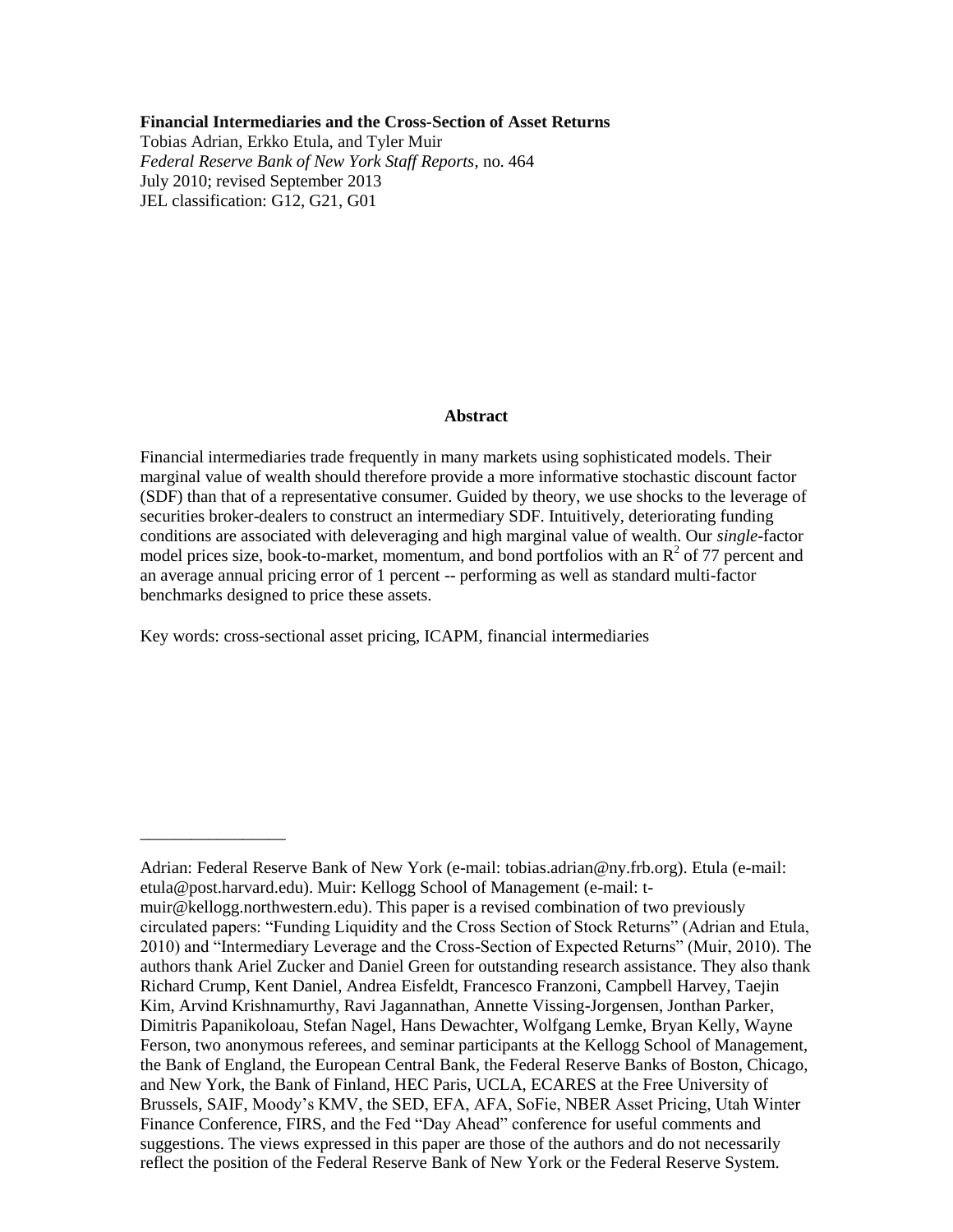Modern finance theory asserts that asset prices are determined by their covariances with the stochastic discount factor (SDF), which is usually linked to the marginal value of aggregate wealth. Assets that are expected to pay off in future states with high marginal value of wealth are worth more today, as dictated by investors' first order conditions. Following this theory, much of the empirical asset pricing literature centers around measuring the marginal value of wealth of a representative investor, typically the average household. Specifically, the SDF is represented by the marginal value of wealth aggregated over all households. However, the logic that leads to this SDF relies on strong assumptions: all households must participate in all markets, there cannot be transactions costs, households have to be able to execute complicated trading strategies, the moments of asset returns have to be known, and investment strategies have to be continuously optimized based on forwardlooking expectations. If these assumptions are violated for some agents, it can no longer be assumed that the marginal value of wealth of the representative household prices all assets.<sup>1</sup> For example, if some investors trade only in (say) value stocks, their marginal value of wealth can only be expected to correctly price those stocks. In contrast, should there exist a single class of investors that fits the assumptions of modern finance theory, their marginal value of wealth can be expected to price all assets.

This paper shifts attention from measuring the SDF of the average household to measuring a "financial intermediary SDF." This approach takes us to a new place in the field of empirical asset pricing—rather than emphasizing average household behavior, the assumptions of frictionless markets and intertemporally optimizing behavior suggest to elevate Önancial intermediaries to the center stage of asset pricing. Indeed, Önancial intermediaries do fit the assumptions of modern finance theory nicely: They trade in many asset classes following often complex investment strategies. They face low transaction costs, which allows trading at high frequencies. Moreover, intermediaries use sophisticated, continuously updated models and extensive data to form forward-looking expectations of asset returns.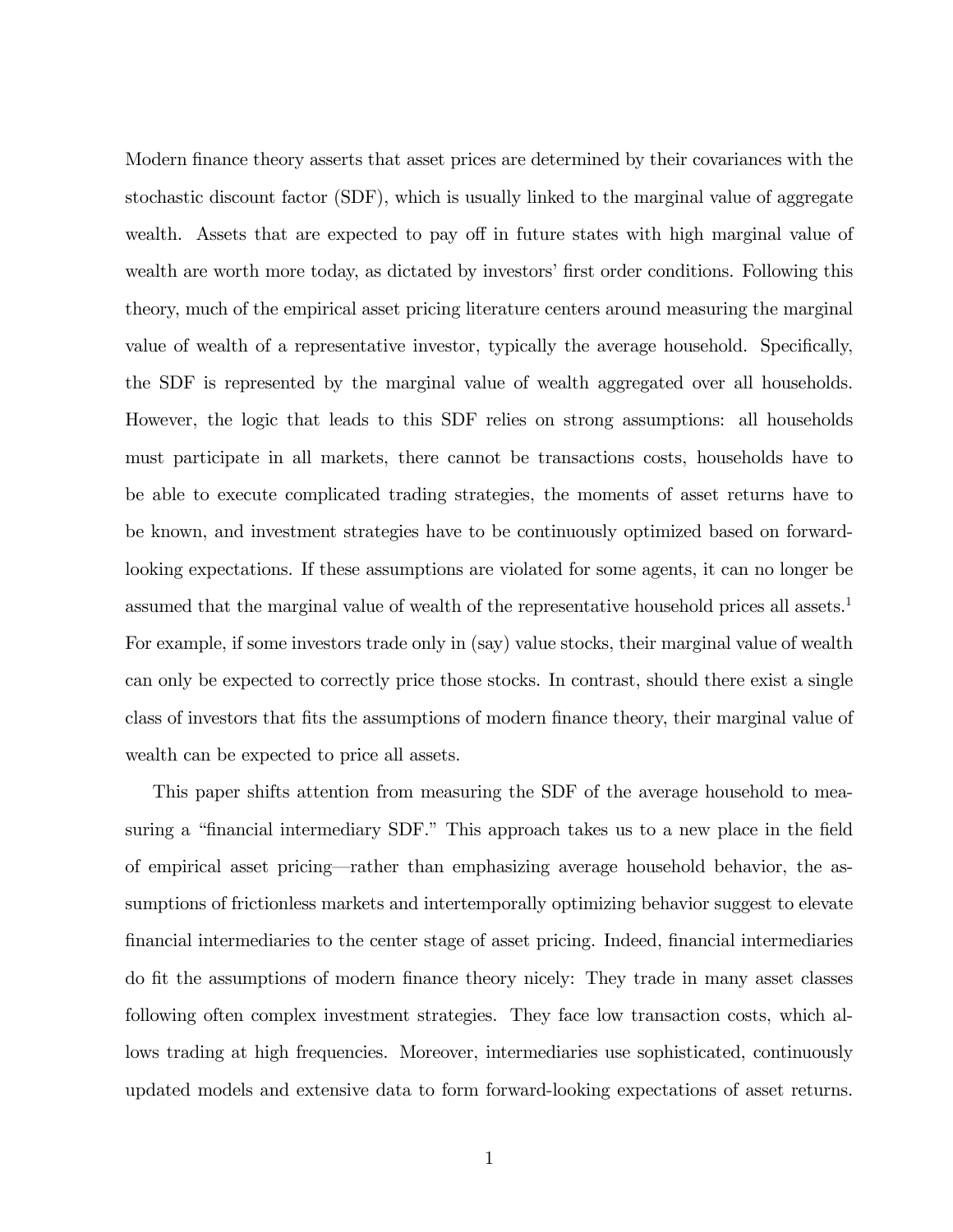Therefore, if we can measure the marginal value of wealth for these active investors, we can expect to price a broad class of assets.<sup>2</sup> In other words, the marginal value of wealth of intermediaries can be expected to provide a more informative SDF.

Backed by recent theories that give financial intermediaries a central role in asset pricing, we argue that the leverage of security broker-dealers is a good empirical proxy for the marginal value of wealth of Önancial intermediaries and it can thereby be used as a representation of the intermediary SDF. Intuitively, when funding conditions tighten and intermediaries are forced to deleverage, their marginal value of wealth should be high. We find remarkably strong empirical support for this hypothesis: Exposures to the broker-dealer leverage factor can alone explain the average excess returns on a wide variety of test assets, including equity portfolios sorted by size, book-to-market, and momentum, as well as the cross-section of Treasury bond portfolios sorted by maturity. The broker-dealer leverage factor is successful across all cross-sections in terms of high adjusted R-square statistics, low cross-sectional pricing errors, and prices of risk that are significant and remarkably consistent across portfolios.<sup>3</sup> When taking all these criteria into account, our single factor outperforms standard multi-factor models tailored to price these cross-sections, including the Fama-French three-factor model and a Öve-factor model that includes the momentum factor and a bond pricing factor. Figure 1 provides an example of the leverage factor's pricing performance in a cross-section that spans 35 common equity portfolios sorted on size, book-to-market, and momentum, and 6 Treasury bond portfolios sorted by maturity. The single-factor model we present explains 77% of the variation in average returns in these cross-sections, with an average absolute pricing error around 1% per annum.

#### [Figure 1 about here]

We provide a number of robustness checks that confirm the strong pricing ability of the leverage factor across a variety of equity and bond portfolios. Most importantly, the fact that we have a one-factor model and use many test assets avoids the typical criticisms that plague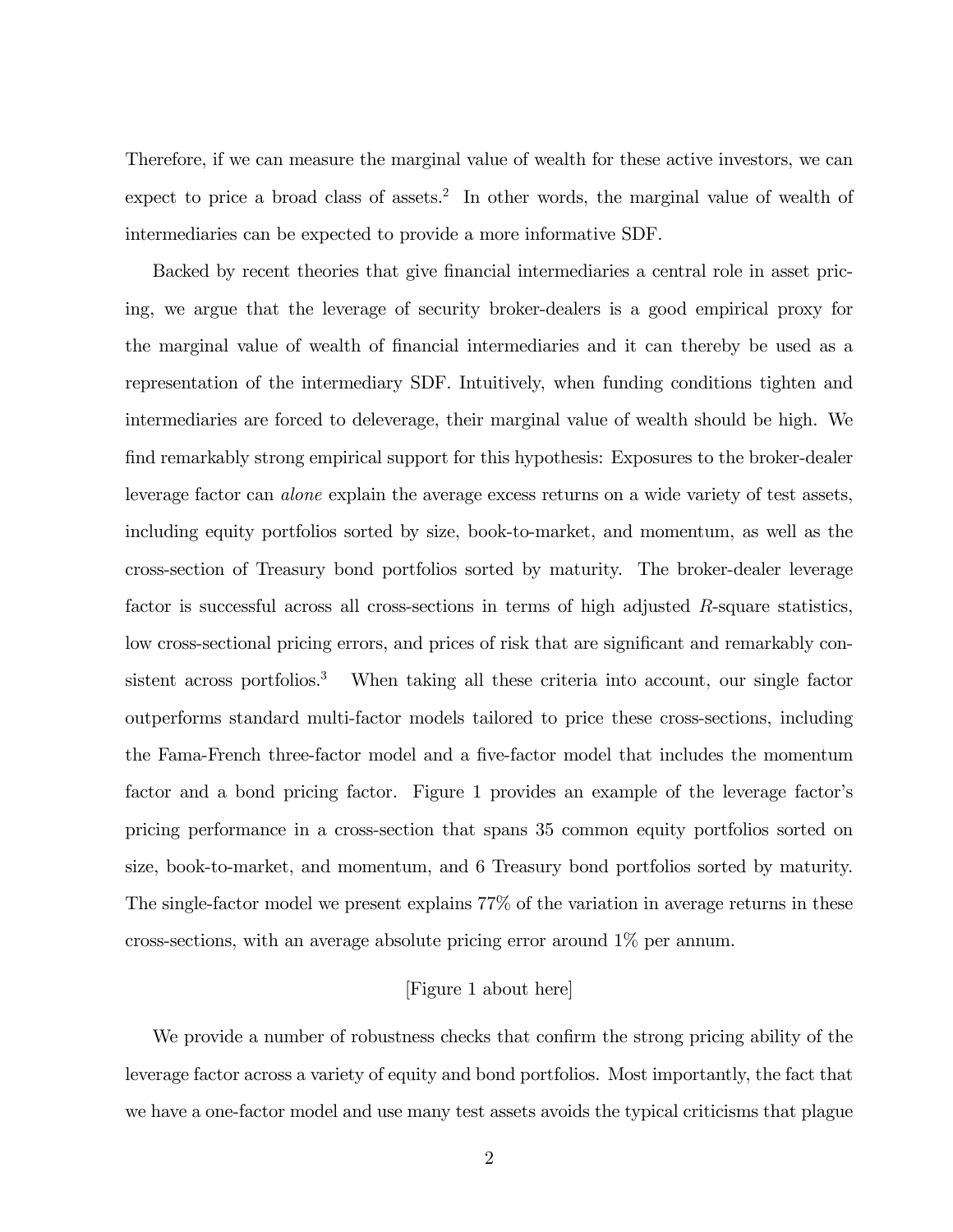asset pricing tests (see Lewellen, Nagel, and Shanken, 2010). We provide simulation evidence supporting this: the probability that a random "noise" factor could spuriously replicate our cross-sectional results, in terms of high R-square and low cross-sectional intercept, is zero. We also construct a tradeable leverage mimicking portfolio (LMP), which allows us to conduct pricing exercises at a higher frequency and over a longer time period. In cross-sectional and time-series tests using monthly data, we show that the single factor mimicking portfolio performs well going back to the 1930's. We also conduct mean-variance analysis and find the LMP to have the highest Sharpe ratio among benchmark portfolio returns. In fact, the mean variance characteristics of the LMP are close to the tangency portfolio on the efficient frontier generated by combinations of the three Fama-French factors and the momentum factor. As a further robustness check, we use the entire cross-section of stock returns to construct portfolios based on our leverage factor betas and find substantial dispersion in average returns that line up well with the post-formation leverage betas.

Our empirical results are consistent with a growing theoretical literature on the links between financial institutions and asset prices. Most directly, our results support models where leverage captures the time-varying balance sheet capacity of financial intermediaries. As funding constraints tighten, balance sheet capacity falls and intermediaries are forced to deleverage by selling assets at fire sale prices, as in the recent financial crisis. These are times when their marginal value of wealth is high. Assets which pay off poorly when constraints tighten and leverage falls are therefore risky and must offer high returns. Equivalently, the cross-sectional price of risk of leverage should be positive. These theories imply that leverage will capture aspects of the intermediary SDF that other measures (such as aggregate consumption growth or the return on the market portfolio) do not capture. A common thread in these theories is the procyclical evolution of broker-dealer leverage as leverage increases in good times when funding constraints are relaxed.

We provide empirical support for the view that leverage represents funding constraints by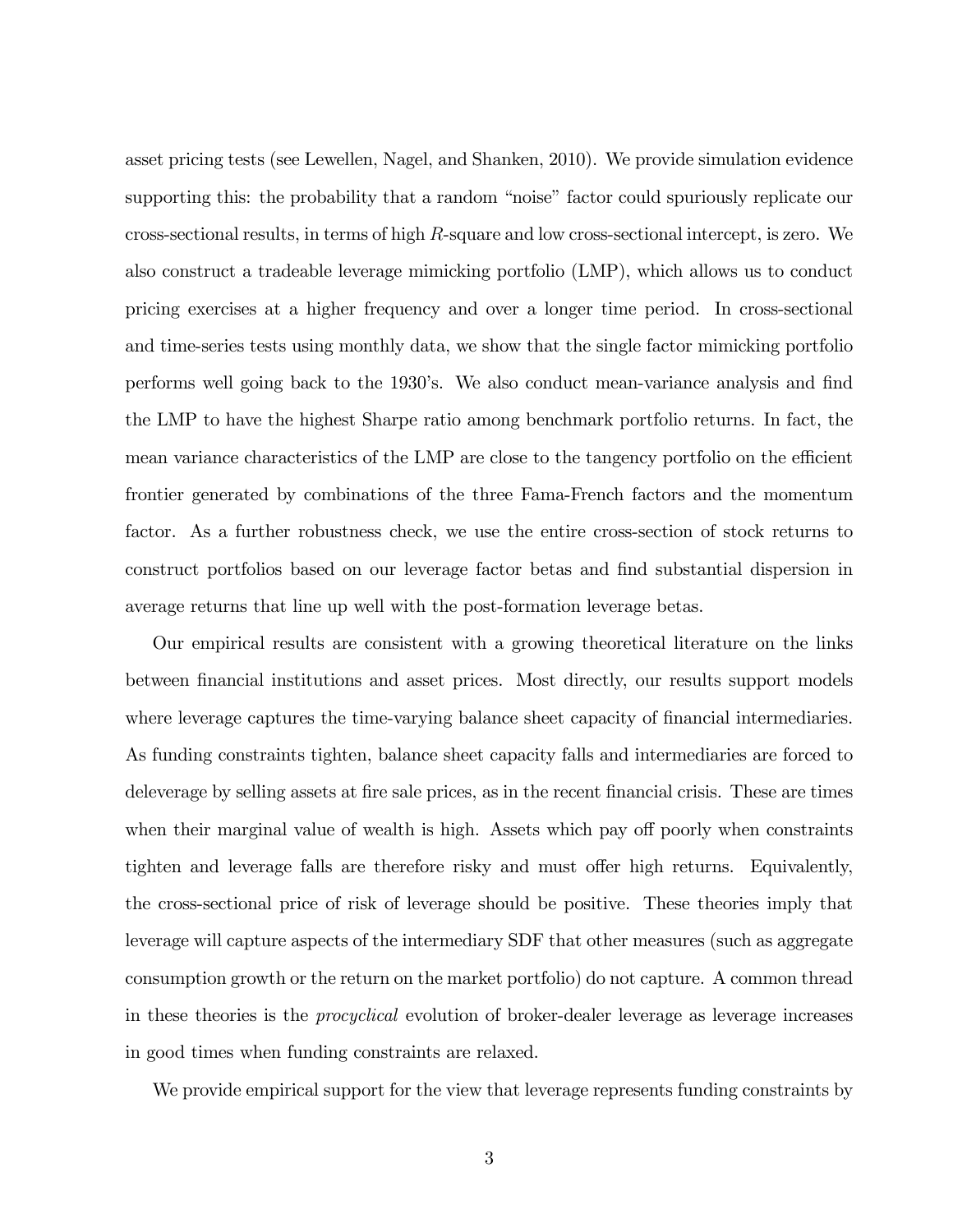showing that our leverage factor correlates with funding constraint proxies such as volatility, the Baa-Aaa spread, asset growth, and a betting-against-beta factor that goes long leveraged low beta securities and short high beta securities. Frazzini and Pedersen (2011) show that investors who face funding constraints will prefer to hold naturally high beta securities rather than levering up low beta ones, resulting in a positive average return spread between a levered low beta asset and a naturally high beta assets. This betting-against-beta factor should co-move with funding constraints. Consistent with this view, we find our leverage factor correlates well with the betting-against-beta portfolio and explains the cross-section of returns sorted on betas as well.

To the best of our knowledge, we are the first to conduct cross-sectional asset pricing tests with Önancial intermediary balance sheet components in the pricing kernel, which provides an explicit link between intermediary balance sheets and asset prices. To quote John H. Cochrane's 2011 Presidential Address on discussing intermediary-based theories of asset pricing: "A crucial question is, as always, what data will this class of theories use to measure discount rates? Arguing over puzzling patterns of prices is weak. The rationalbehavioral debate has been doing that for 40 years, rather unproductively. Ideally, one should tie price or discount-rate variation to central items in the models, such as the balance sheets of leveraged intermediaries."

The remainder of the paper is organized as follows. Section I provides a discussion of the related literature, reviewing the theoretical rationalizations for the link between financial intermediary leverage and aggregate asset prices. Section II describes the data and empirical strategy, Section III conducts a number of asset pricing tests in the cross-section of stock and bond returns. Section IV analyzes the properties of the leverage mimicking portfolio and forms portfolios sorted on leverage betas, providing a variety of robustness checks. Section V discusses directions and challenges for existing theories. Section VI concludes.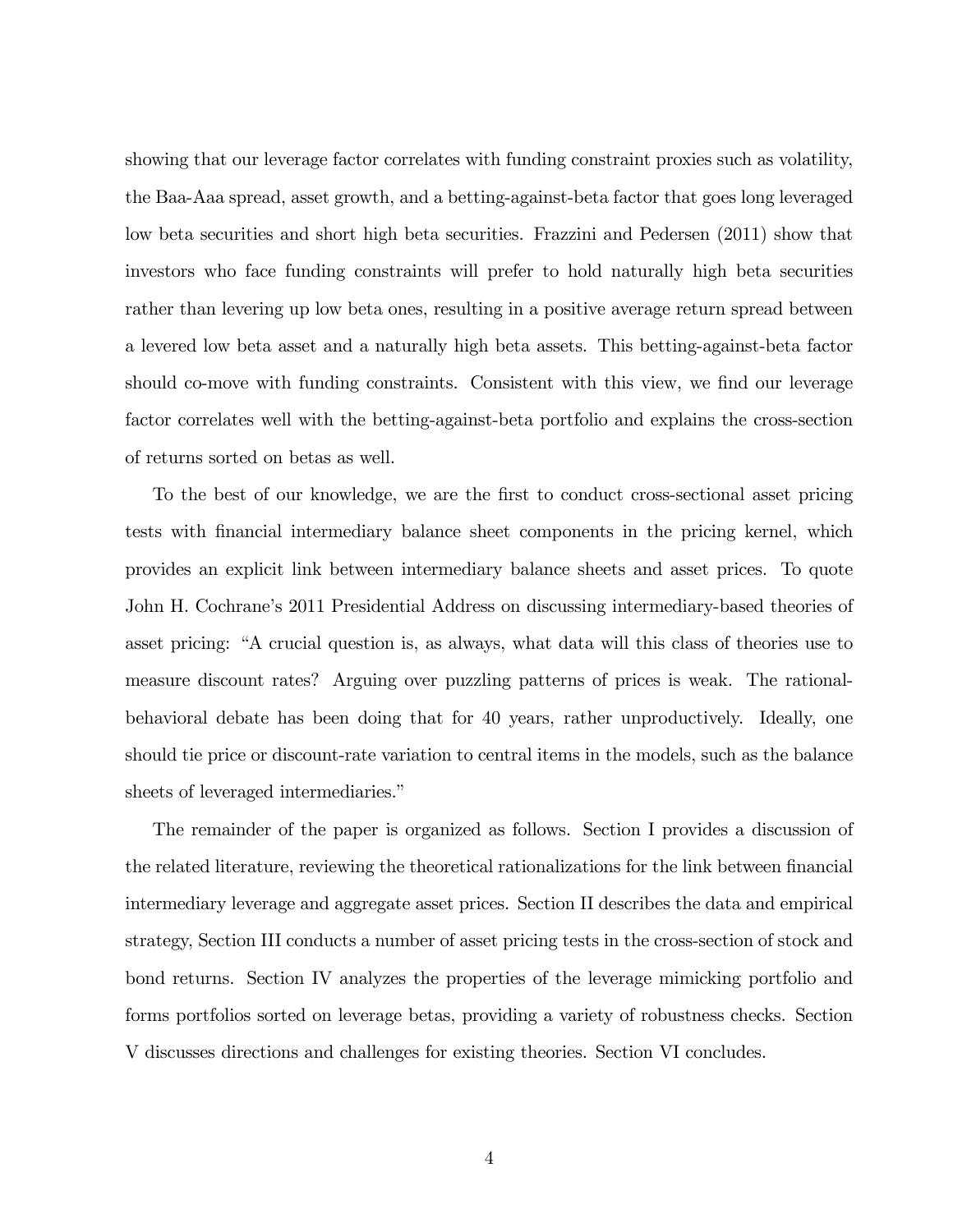# I Financial Intermediary Asset Pricing

An intermediary pricing kernel arises if the balance sheet capacity of intermediaries directly impacts asset price dynamics, as is the case in the literature on limits to arbitrage. In such frameworks, the leverage of financial intermediaries measures the tightness of intermediary funding constraints and therefore their marginal value of wealth. As risk constraints—such as those on intermediary funding—tighten, intermediaries are forced to sell assets by deleveraging, as was the case in the financial crisis. Assets that covary strongly with intermediary funding conditions are thus risky, and equilibrium excess returns reflect this risk. More formally, the marginal value of wealth is related to the intermediaries Lagrange multiplier on the funding constraint, making low leverage states ones with high marginal utility. Prominent examples of such theories include Gromb and Vayanos (2002), Brunnermeier and Pedersen (2009), Geanakoplos (2010), and Shleifer and Vishny (1997).

Brunnermeier and Pedersen (2009) show how funding liquidity enters the pricing kernel when investors are risk neutral and face funding constraints. Specifically, let  $\phi_1$  be the Lagrange multiplier on the time-one margin constraint and let  $W_1$  denote time-one wealth. Risk neutral investors subject to these constraints maximize  $E_0 \left[ \phi_1 W_1 \right]$ . Immediately, we see that the SDF is given by  $\frac{\phi_1}{E_0[\phi_1]}$  as this problem is clearly equivalent to an investor maximizing the present value of her portfolio using  $\phi_1$  as the time-one state price. Thus even with risk neutrality, the constraint gives rise to non-trivial state pricing since it places higher value on states in which funding constraints are tighter. Taking the first order conditions of the risk neutral intermediary, the ex-ante time-zero price of security  $j$  is given by

$$
p_{0,j} = E_0[p_{1,j}] + \frac{Cov_0[p_{1,j}, \phi_1]}{E_0[\phi_1]}
$$
\n(1)

where  $\phi_1$  is the Lagrange multiplier on the time-one margin constraint, which is monotonically decreasing in time-one leverage (see Brunnermeier and Pedersen's equation 31). Rear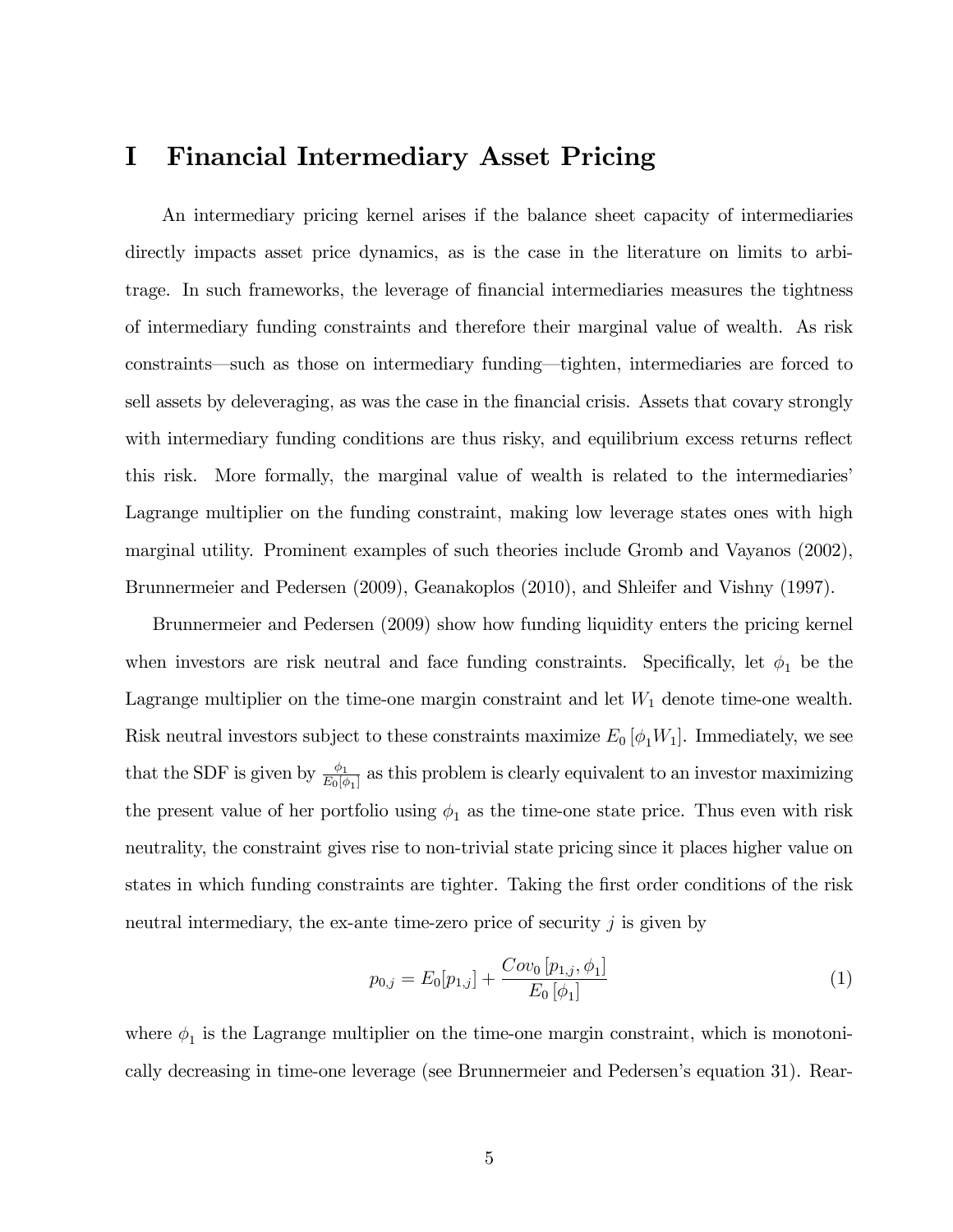ranging and stating this in returns, we have the following equation for excess returns

$$
E_0\left[R_{1,j}^e\right] = -\frac{Cov_0\left[\phi_1, R_{1,j}^e\right]}{E_0\left[\phi_1\right]}
$$
\n(2)

When funding constraints tighten intermediaries are forced to deleverage by selling off assets they can no longer finance. Since leverage is a proxy for funding conditions in their model, they provide justification for our one-factor leverage model. More specifically, because funding constraints at time-one are always binding, leverage direclty measures such constraints and hence measures the marginal value of wealth. In the language of Brunnermeier and Pedersen, we propose  $\phi_1 \approx a - b \ln (Leverage_1)$ , such that lower leverage  $Leverage_1$  corresponds to tighter funding constraints. We therefore have the approximation,

$$
E_0\left[R_{1,j}^e\right] = \lambda Cov_0\left[\ln\left(Leverage_1\right), R_{1,j}^e\right] \tag{3}
$$

where  $\lambda > 0$ . Thus assets that covary with leverage are risky and hence earn a larger risk premium.

Along similar lines, Danielsson, Shin, and Zigrand (2010) consider risk neutral financial intermediaries that are subject to a value at risk (VaR) constraint in a dynamic model.<sup>4</sup> The intermediaries' demand for risky assets depends on the Lagrange multiplier of the VaR constraint that reflects effective risk aversion. In equilibrium, asset prices depend on the level of effective risk aversion, and hence on the leverage of the intermediaries—times of low intermediary leverage are times when effective risk aversion is high. As a result, financial intermediary leverage directly enters the equilibrium SDF.

Adrian and Boyarchenko (2012) develop an equilibrium model of the macroeconomy where intermediaries are subject to risk-based funding constraints that give rise to an equilibrium representation with intermediary leverage as the key state variable. Importantly, the equilibrium pricing kernel can be expressed as a function of shocks to financial intermediary leverage, which represent funding conditions, and shocks to output. When intermediaries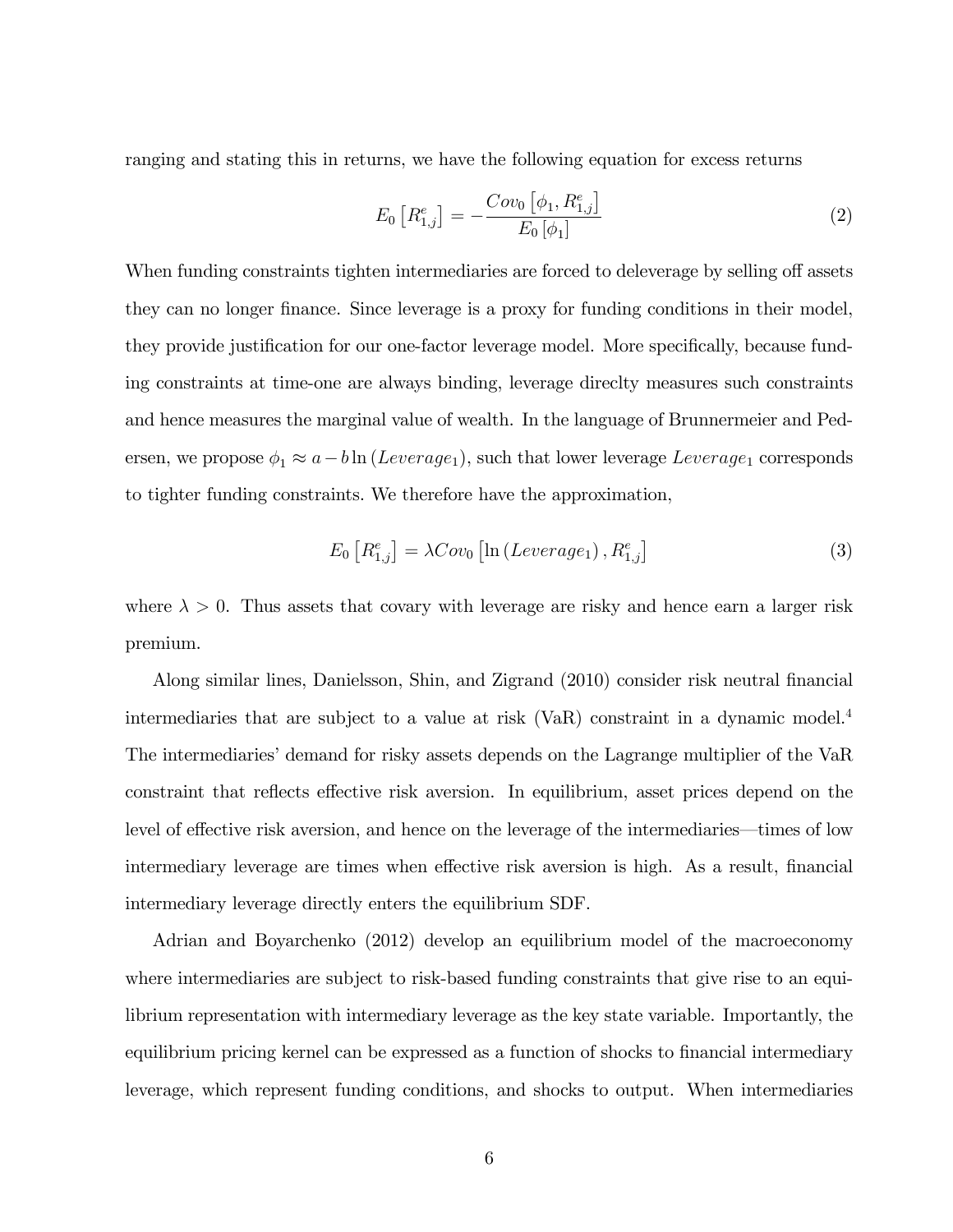experience an adverse shock to their funding, their effective risk aversion endogenously increases as their leverage declines. As a result, Adrian and Boyarchenko (2012) predicts that the price of risk of intermediary leverage is positive, consistent with our empirical results. It is important to note that leverage—not wealth—is the key measure of the marginal value of wealth these models.

An alternative approach to modeling an intermediary pricing kernel has been proposed by He and Krishnamurthy (2013). In their setup, intermediary wealth, not intermediary leverage, is the key state variable. They assert that financial intermediaries are the marginal investor, and as a result the stochastic discount factor is proportional to the wealth growth of the intermediary sector, giving an intermediary CAPM. Brunnermeier and Sannikov (2012) derive a closely related equilibrium asset pricing model with financial intermediaries where intermediation arises as an outcome of principal agent problems. Their model also predicts that shocks to intermediary wealth is the relevant measure of systematic risk. However, empirically, we will see that exposure to intermediary wealth shocks, as measured by the total return on the Önancial sector, does not explain the cross-section of average returns. These results are detailed in the Internet Appendix. In addition, both He and Krishnamurthy (2013) and Brunnermeier and Sannikov (2012) feature countercyclical intermediary leverage, thus predicting a negative price of risk of intermediary leverage.

While many theories with linkages between financial intermediaries and asset pricing have been proposed, the insight that financial institutions' balance sheets contain information about the real economy and expected asset returns has received less empirical attention. Adrian and Shin (2010) document that security broker-dealers adjust their financial leverage aggressively as economic conditions change. Broker-dealers' balance sheet management practices result in highly pro-cyclical leverage. Recently, Adrian, Etula, and Shin (2009), Adrian, Moench and Shin (2013) and Etula (2013) show that broker-dealer leverage contains strong predictive power for asset prices. Muir (2012) finds that intermediary equity forecasts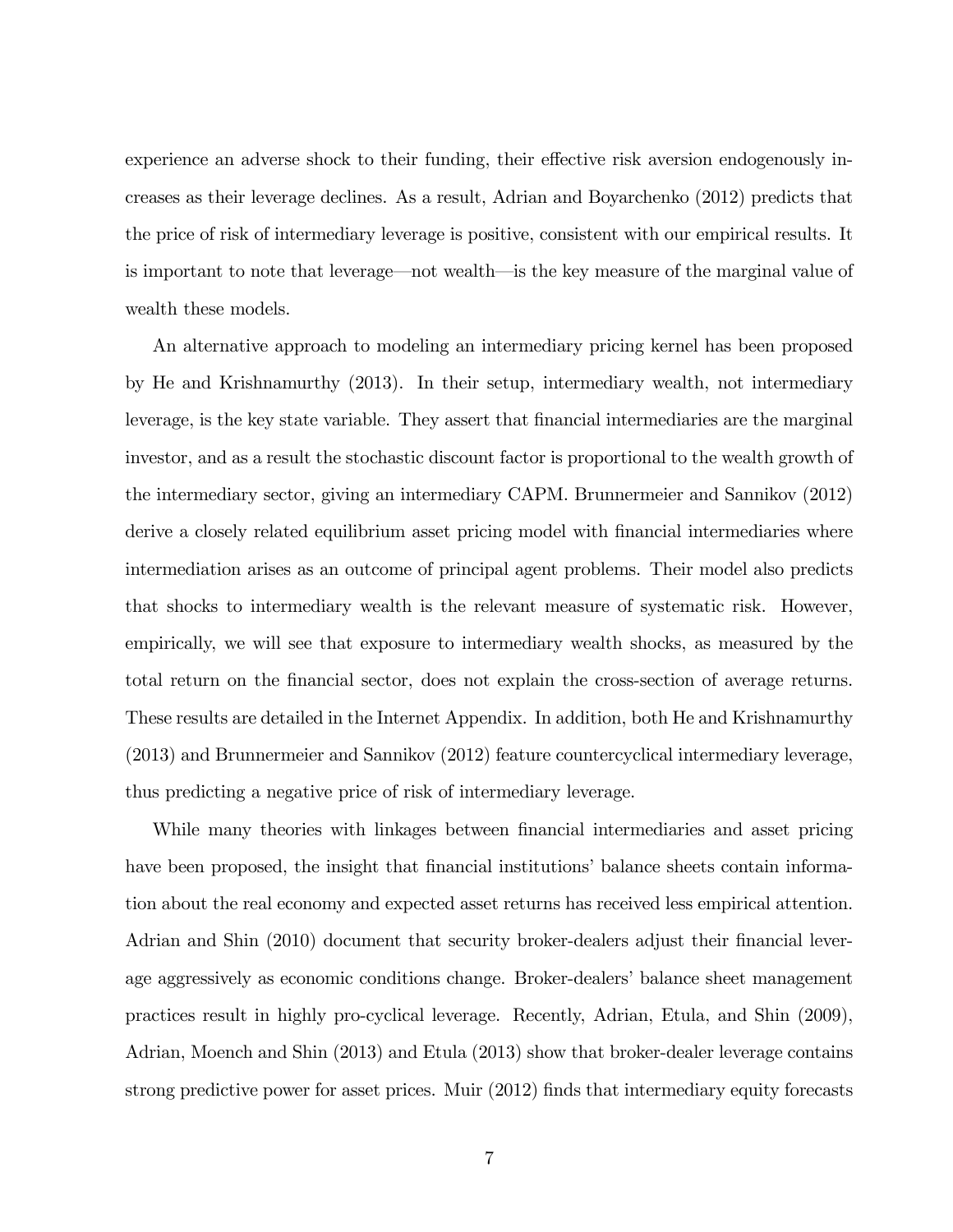returns and that risk premia are particularly high around financial crises. The predictive power of intermediary balance sheets for stock and bond returns suggests that they contain valuable information about the evolution of risk premia over time. In this paper, we show that broker-dealer leverage can price assets by connecting the cross-section of returns to exposures to broker-dealer leverage shocks.

# II Data and Empirical Approach

Motivated by the theories on Önancial intermediaries and aggregate asset prices, we identify shocks to the leverage of security broker-dealers as a proxy for shocks to the pricing kernel. We use the following measure of broker-dealer  $(BD)$  leverage:

$$
Leverage_t^{BD} = \frac{\text{Total Financial Assets}_t^{\text{BD}}}{\text{Total Financial Assets}_t^{\text{BD}} - \text{Total Liabilities}_t^{\text{BD}}}.
$$
 (4)

We construct this variable using aggregate quarterly data on the levels of total financial assets and total Önancial liabilities of security broker-dealers as captured in Table L.129 of the Federal Reserve Flow of Funds. Table II provides the breakdown of assets and liabilities of security brokers and dealers as of the end of 2010.

# A Aggregate Balance Sheet of Broker-Dealers

The balance sheet composition of security brokers and dealers combined with the evidence of Adrian and Shin (2010) of intermediary balance sheet adjustements suggest that shocks to leverage growth of financial intermediaries may provide a more informative pricing kernel than the growth rate of average consumption or the balance sheet of the average market participant that are usually used as pricing kernel proxies. The asset side of brokerdealersí balance sheets consists largely of risky assets, while a substantial portion of the liability side consists of short-term, collateralized borrowing (net repos make up roughly  $25-30\%$  of liabilities). Increases in broker-dealer leverage as captured by the Flow of Funds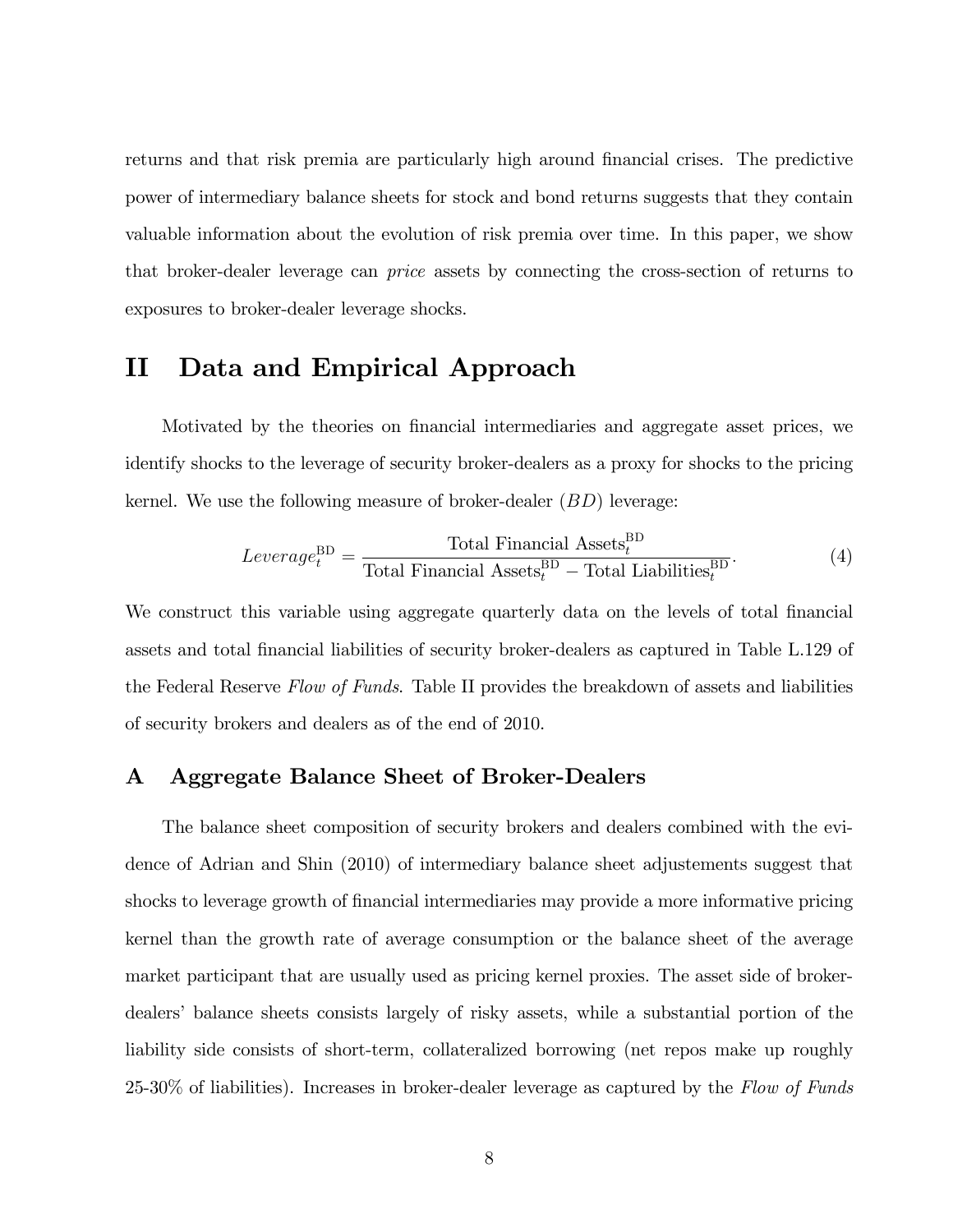thus correspond primarily to increases in risk taking. Moreover, since the leverage of brokerdealers computed from the Flow of Funds is a net number, we do not emphasize the level of broker-dealer leverage but instead focus on innovations to broker-dealer leverage.

### [Table II about here]

The total financial assets of \$2075 billion in 2010 are divided in five main categories:  $(1)$ cash, (2) credit market instruments, (3) equities, (4) security credit, and (5) miscellaneous assets. The Flow of Funds further reports finer categories of credit market instruments (commercial paper, Treasury securities, agencies, municipal securities and loans, corporate and foreign bonds, syndicated loans). The category called "miscellaneous assets" arises as the Flow of Funds statistics only keep track of a limited number of asset classes, while security broker-dealers are involved in many Önancial transactions that are not captured by these broad asset classes. Because the security broker-dealer statistics are derived from the SECís FOCUS reports, it is possible to reconstruct the missing items of the miscellaneous assets from those reports. In particular, Table II shows the following asset categories that comprise miscellaneous assets: receivables;<sup>5</sup> reverse repos; options and arbitrage; spot commodities; investments not readily marketable; securities borrowed under subordination agreements; secured demand notes; membership in exchanges; investment in and receivables from affiliates, subsidiaries, and associated partnerships. A further category that appears in the FOCUS reports, but not in the Flow of Funds, is non-financial assets (property, furniture, etc.). The liabilities that the Flow of Funds reports are (1) net repo; (2) corporate and foreign bonds; (3) trade payables; (4) security credit; (5) taxes payable, and (6) miscellaneous liabilities. The miscellaneous liabilities can be extracted from the FOCUS reports: payables;<sup>6</sup> securities sold not yet purchased; liabilities subordinated to claims of general creditors. The repos that appear on the liability side of the flow of funds are the difference between repos and reverse repos from the FOCUS reports. The Flow of Funds thus only reports the net repo funding of the broker-dealers, and not the total size of the repo market.<sup>7</sup>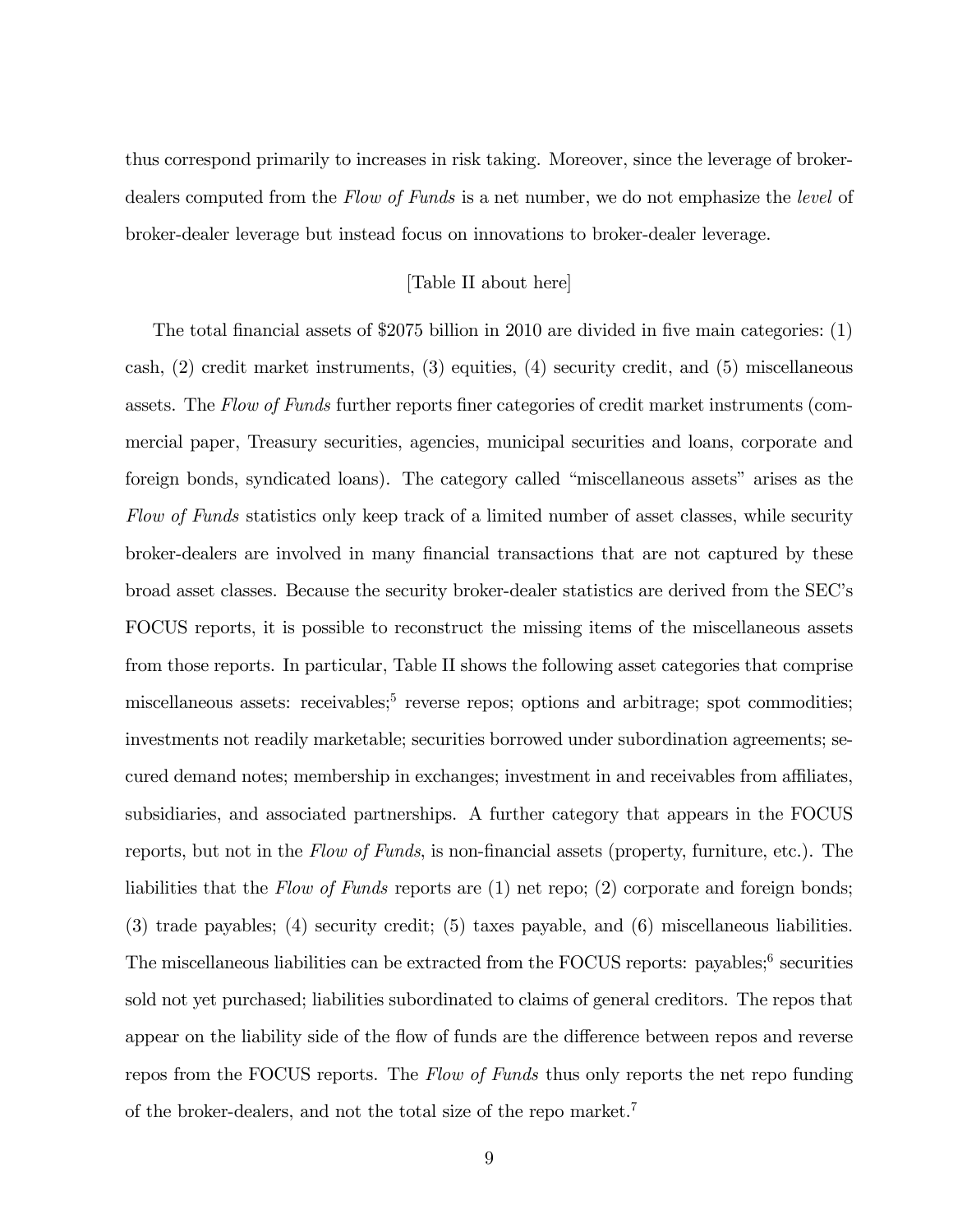# B Time-Series of Broker-Dealer Leverage

While the Flow of Funds data begins in the first quarter of 1952, the data from the broker-dealer sector prior to 1968 raises suspicions: broker-dealer equity is negative over the period  $Q1/1952$  to  $Q4/1960$  and extremely low for most of the 1960s, resulting in unreasonably high leverage ratios. As a result, we begin our sample in the first quarter of 1968. However, we show that our results do not depend on this exact date and are robust to using a 5-year window around this period.

We construct the leverage factor as seasonally adjusted log changes in the level of brokerdealer leverage.

$$
LevFac_t = \left[\triangle \ln \left( Leverage_t^{BD} \right) \right]^{SA} \tag{5}
$$

We seasonally adjust the log changes by using quarterly seasonal dummies. We do this in real time, meaning that we compute an expanding window regression at each date using the data up to that date. This ensures we have real-time leverage shocks.<sup>8</sup> We note that the results are robust to using alternate measures as well, such as more complicated seasonal filtering techniques, but we prefer the current construction for its simplicity. There is strong evidence of seasonal components in the data  $-\text{ in a regression using the full sample, all}$ seasonal dummies are highly statistically significant. Note that, due to the high persistence of the leverage series, using log changes in leverage as shocks is virtually identical to using log innovations from an AR(1) model. Therefore, we prefer to use log changes rather than adding the complication of an  $AR(1)$  specification.

Table I documents the correlation of our leverage factor with other intermediary indicators. We confirm the strong correlation between the leverage factor and asset growth  $(0.73)$ . Leverage shocks are negatively related to volatility  $(-0.37)$  and the Baa–Aaa default spread  $(-0.16)$ , and positively related to the value weighted return on the financial sector (0.18). Therefore decreases in leverage are associated with a reduction in broker-dealer assets, spikes in volatility and credit spreads, and decreases in financial sector equity—all of which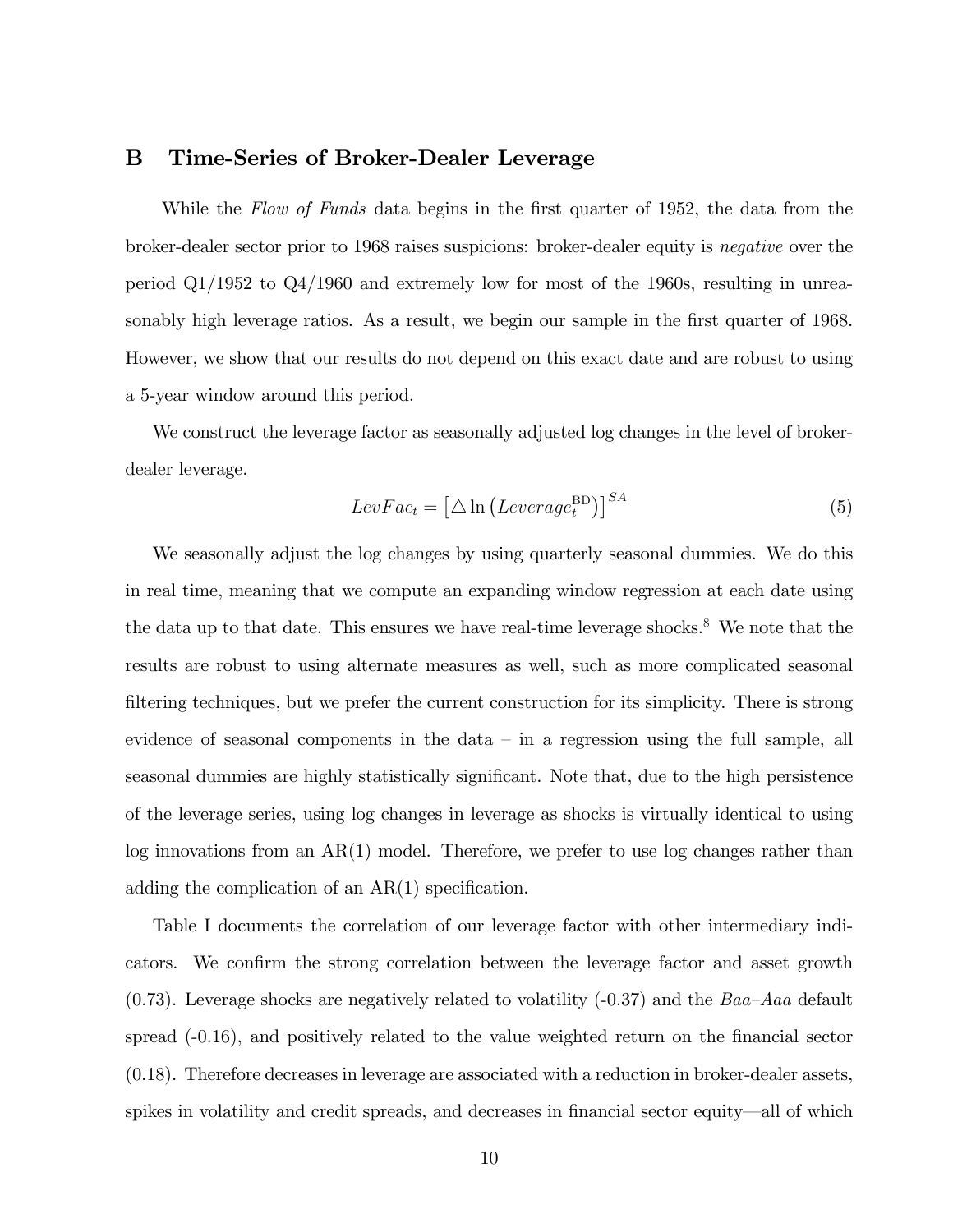are consistent with a high marginal value of wealth for intermediaries. These findings are also consistent with the "margin spiral" of Brunnermeier and Pedersen (2009), where both increases in volatility and declines in asset values cause funding conditions to deteriorate, forcing intermediaries to deleverage and reduce their balance sheet size.

#### [Table I about here]

A plot of broker-dealer leverage and leverage shocks is displayed in Figure 2. We see sharp drops in leverage during the 70's oil crisis, the '87 stock market crash, and, most notably, in the recent financial crisis (particularly after the Lehman collapse, but we also see large drops in the subsequent quarters). This again suggests that many large decreases in broker-dealer leverage are indeed associated with times of macroeconomic and financial sector turmoil, supporting the idea that sharp decreases in leverage represent "bad times" where funding is tight and the marginal value of intermediary wealth is high. However, we also note that we do not explain the magnitude of every drop in the leverage factor. In particular, we note a large drop in 2003 that was associated with a high volatility period, as well as a large drop in the last quarter of 1994 which occurs during the Mexican Peso Crisis. While it is likely that these periods had an adverse effect on intermediaries, the magnitudes of these drops are large.

#### [Figure 2 about here]

We also emphasize the *pro*-cyclical evolution of broker-dealer leverage, which is precisely opposite to the mechanical effects one expects. To highlight this, we plot leverage growth vs asset growth for broker-dealers and contrast it with that of households in Figure 3. If there is no active balance sheet adjustment, we expect the two to be negatively correlated  $-$  as asset values improve, leverage mechanically falls as equity grows, and vice versa. This is exactly what we see for households. In contrast, broker-dealers display the exact *opposite* pattern.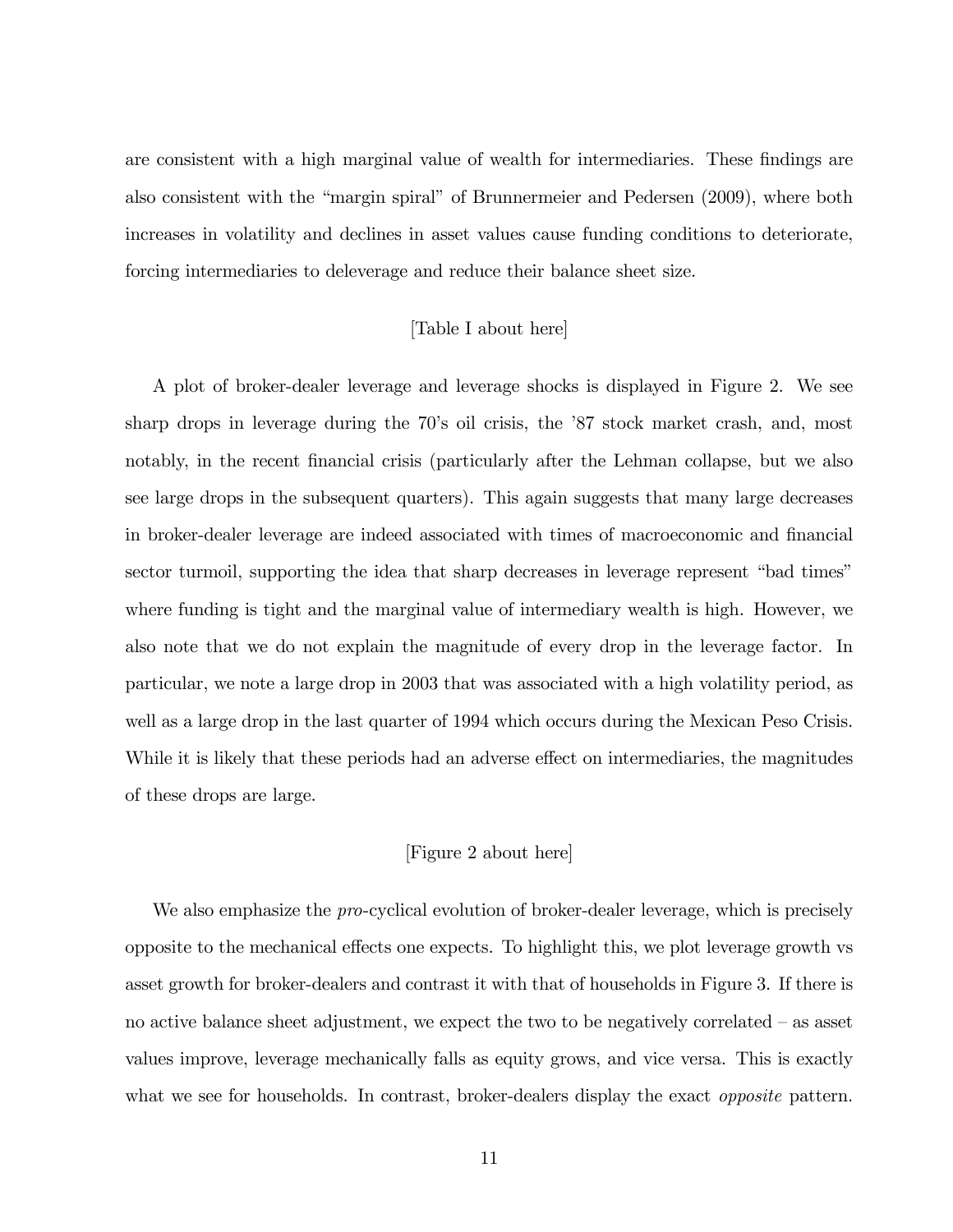Asset growth and leverage growth are positively correlated. Increases in asset values are thus associated with increases in leverage. This supports our claim that broker-dealers manage balance sheets aggressively and actively.

[Figure 3 about here]

# C Empirical Strategy

We test our leverage factor model in the cross-section of asset returns via a linear factor model. Equivalently, we propose a stochastic discount factor (SDF) for excess returns that is affine in the financial intermediary leverage factor:

$$
SDF_t = 1 - bLevFac_t.
$$

The no-arbitrage condition for asset  $i$ 's return in excess of the risk-free rate states:

$$
0 = E[R_{i,t}^e SDF_t]
$$
  
= 
$$
E[R_{i,t}^e(1 - bLevFac_t)].
$$

Rearranging and using the definition of covariance, we obtain the factor model:

$$
E[R_{i,t}^e] = bCov\left(R_{i,t}^e, LevFac_t\right) \tag{6}
$$

$$
=\lambda_{Lev}\beta_{i,Lev},\tag{7}
$$

where  $\beta_{i, Lev} = Cov(R_{i,t}^e, LevFac_t)/Var(LevFac_t)$  denotes the exposure of asset i to brokerdealer leverage shocks and  $\lambda_{Lev}$  is the cross-sectional price of risk associated with leverage shocks.

For each asset  $i = 1, ..., N$ , we estimate the risk exposures from the time-series regression:

$$
R_{i,t}^e = c_i + \beta'_{i,f} \mathbf{f}_t + \epsilon_{i,t}, \quad i = 1, ..., N, \ t = 1, ..., T
$$
 (8)

where f represents a vector of risk factors. In order to estimate the cross-sectional price of risk associated with the factors f, we run a cross-sectional regression of time-series average excess returns,  $E[R_t^e]$ , on risk factor exposures: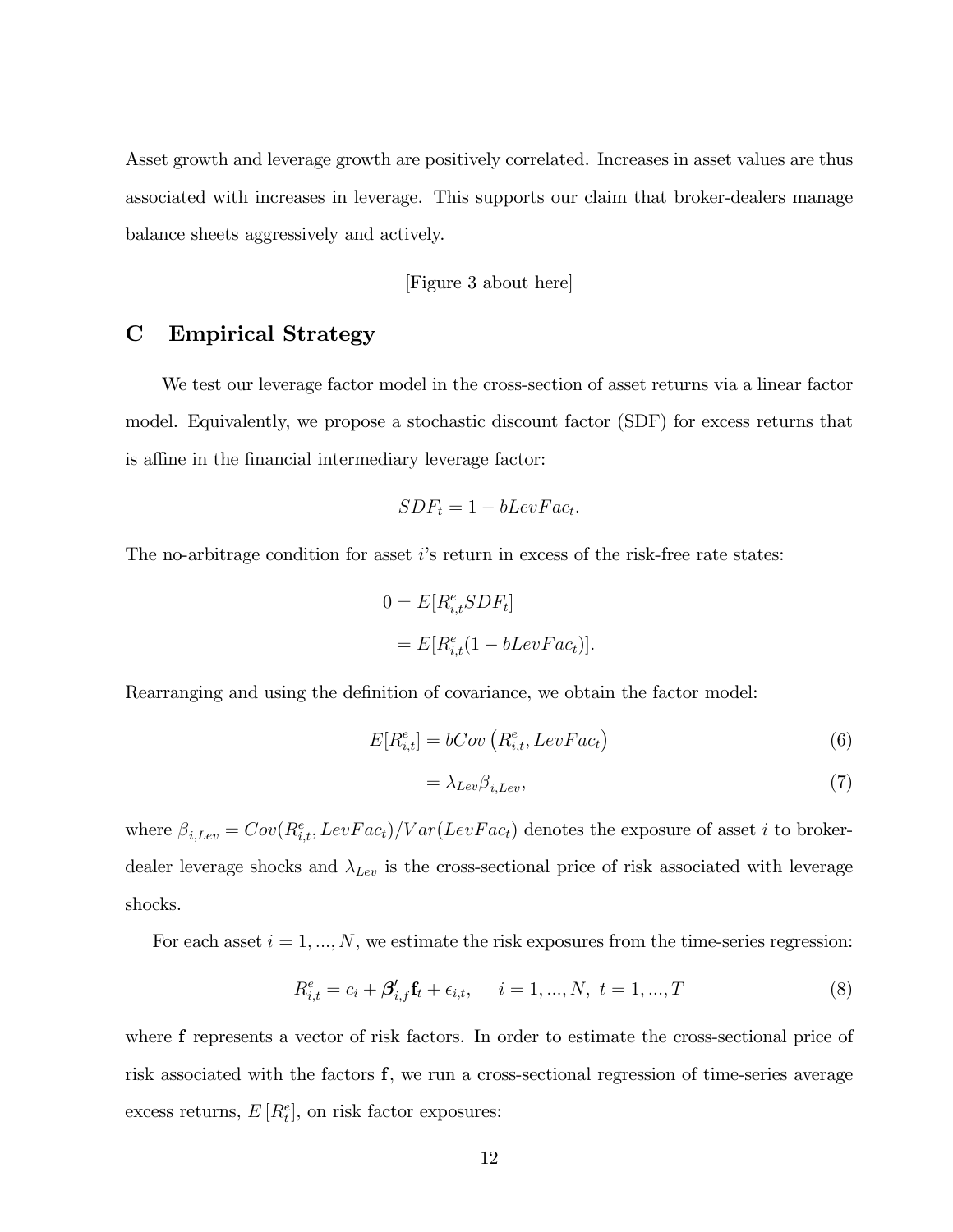$$
E\left[R_{i,t}^e\right] = \mu_{\mathbf{R},i} = a + \beta_{i,f}' \lambda_f + \xi_i, \quad i = 1,...,N
$$
\n(9)

This approach yields estimates of the cross-sectional prices of risk  $\lambda$  and the average crosssectional pricing error or zero-beta rate, a. A good pricing model features an economically small and statistically insignificant intercept  $(a)$ , statistically significant and stable prices of risk ( $\lambda$ ) across different cross-sections of test assets, and individual pricing errors  $(\xi_i)$  that are close to zero. We measure the size of the pricing errors in several ways: by the crosssectional adjusted R-square statistic which focuses on whether the sum of squared errors is relatively small  $(1 - \sigma_{\xi}^2/\sigma_{\mu_{\rm R}}^2)$ , by the mean absolute pricing error or MAPE  $(\frac{1}{N} \sum |\xi|)$ which focuses less on outliers than the R-square,<sup>9</sup> and by a  $\chi^2$  statistic that tests whether the pricing errors are jointly zero  $-$  measured by a weighted sum of squared pricing errors  $(\boldsymbol{\xi}' cov(\boldsymbol{\xi})^{-1}\boldsymbol{\xi} \sim \chi^2_{N-K}$ , where K is the number of factors and  $cov(\boldsymbol{\xi})$  includes the estimation error in  $\beta s$ <sup>10</sup>. The latter is the only formal statistical measure of whether the pricing errors are "too big," while the MAPE and  $R$ -square are easier diagnostics to interpret from an economic standpoint. In order to correct the standard errors for the pre-estimation of betas, we report t-statistics of Shanken (1992) in addition to the t-statistics of Fama and MacBeth (1973).

We also provide confidence intervals for the  $R$ -square statistic using bootstrap as the sample R-square can be misleading or uninformative due to large sampling errors. We follow Lewellen, Nagel and Shanken (2010) in computing confidence intervals and relegate the exact details to their paper. The issue with the sample  $R$ -square is the following: even if the "true" R-square is close to zero, the sample R-square can easily be fairly large. Similarly, even if the true R-square is close to one, the sample R-square will likely be well below one. Therefore, a particular sample R-square can in principle correspond to a large range of true R-square values. We construct the sampling error for any true R-square by simulating a model with the true value of the R-square. We then compute the sampling error via bootstrap to see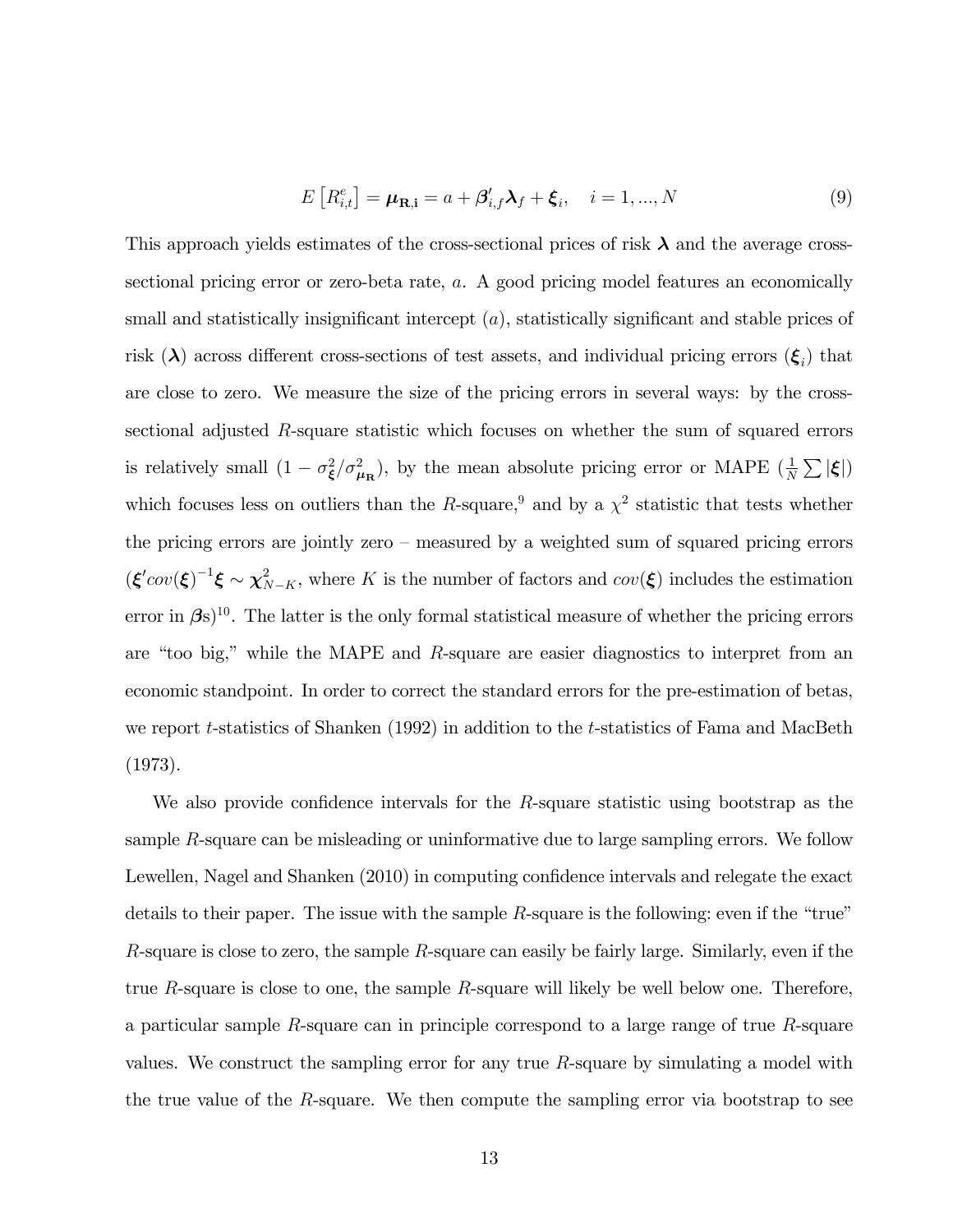what range of sample R-square could in principle correspond to the given true value. We step over all true values from zero to one. We are then able to determine, for any given sample R-square, the range of true R-square statistics that is likely to produce the sample value. This range forms our confidence interval.

Following the above evaluation criteria, and by applying our single-factor model to a wide range of test assets, we address the criticisms of traditional asset pricing tests raised by Lewellen, Nagel and Shanken (2010). First, since we use a one-factor model, we avoid most of the statistical issues present in asset pricing tests that can mechanically produce high explanatory power. Indeed, our simulations show that the probability of a random "noise" factor replicating our results is zero. Importantly, we also show that the model succeeds beyond the highly correlated size and book-to-market portfolios: Since the three Fama-French factors explain almost all time-series variation in these returns, the 25 portfolios essentially have only 3 degrees of freedom. As Lewellen, Nagel and Shanken point out, pricing this cross-section with multiple factors is a relatively low hurdle. We will see that our one-factor model prices the cross-section of size and book to market sorted portfolios as well as the Fama French three-factor model. In addition, we avoid the pitfall of relying only on this cross-section by including the more challenging momentum portfolios as test assets. We also show strong pricing performance across U.S. Treasury bond portfolios of various maturities. This further strengthens our results since the model should apply to all assets, yet most existing tests only focus on stocks. Finally, the economic motivation of our factor provides further support since it implies the price of risk should be significant and positive.

We test specifications of the linear factor model  $(9)$  in the cross-section of asset returns. As test assets, we consider the size and book-to-market portfolios and the momentum portfolios, each of which are well known to exhibit large cross-sectional dispersion in average returns. We also consider the cross-section of bond returns, using returns on Treasury portfolios sorted by maturity as test assets. We compare our single leverage factor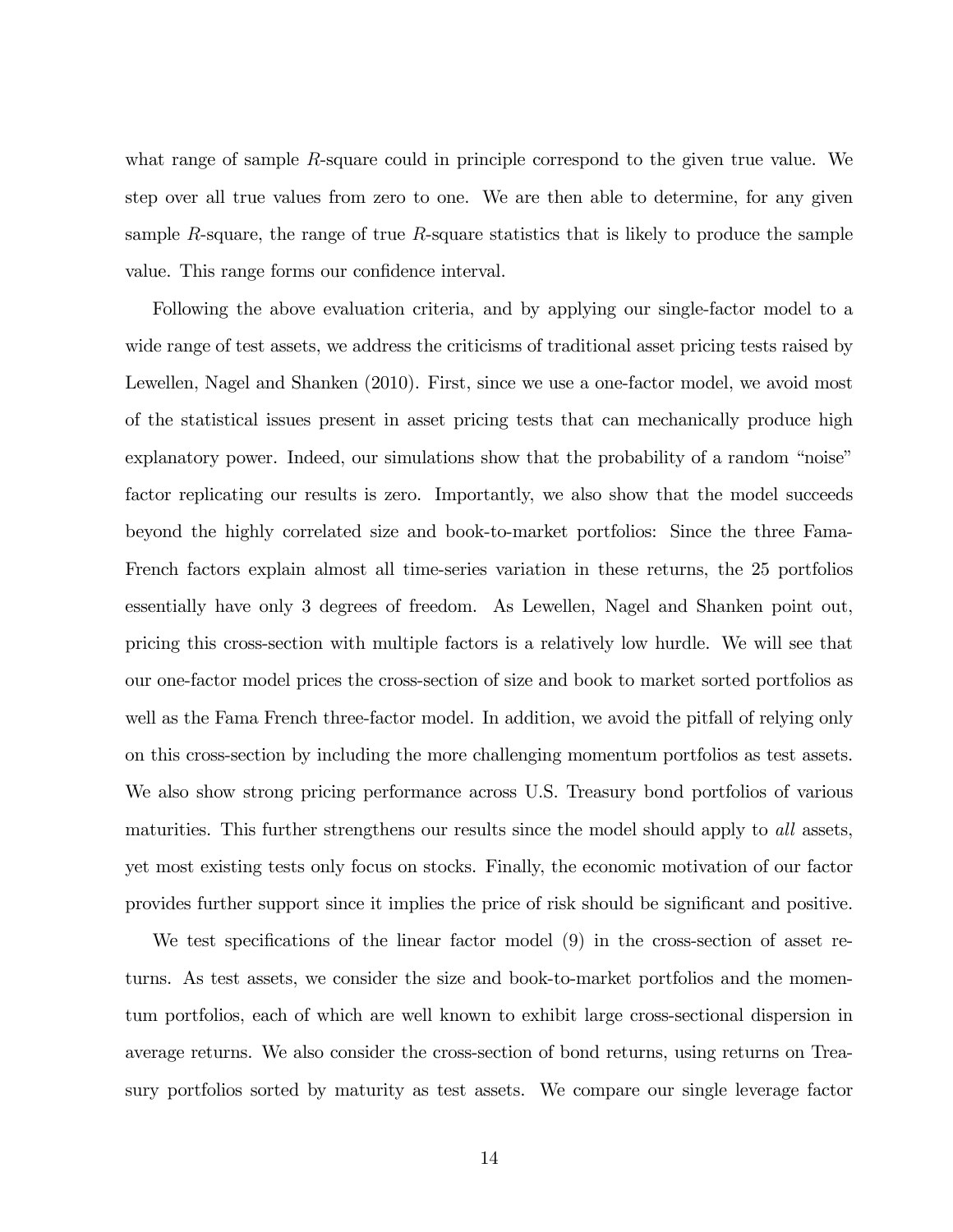$(\mathbf{f} = LevFac)$  to standard benchmark factor models, such as the Fama-French (1993) model  $(f = [R_{mkt}, R_{SMB}, R_{HML}])$ , where the comparison benchmark will depend on the crosssection of test assets under consideration. We obtain factor and return data from Kenneth French's data library and the Federal Reserve Board's Data Releases. The data on equity returns and U.S. Treasury returns are obtained from Kenneth French's data library and CRSP, respectively. We express all returns and our leverage factor in % per year (quarterly  $\%$  multiplied by 4). Our main sample period is  $Q1/1968$  to  $Q4/2009$ , though we also display the results for the subsample that excludes the recent financial crisis. The results over the pre-crisis subsample, Q1/1968 to Q4/2005, are marginally weaker than the results for the full sample, which suggests that the financial crisis was an important event in revealing the inherent riskiness of some assets.

# III Main Empirical Results

# A Cross-Sectional Analysis

Table III presents our main results. We test the leverage factor model in the cross-section of 41 test assets simultaneously. The test assets are: 25 size and book-to-market portfolios, 10 momentum sorted portfolios, and 6 Treasury bond portfolios sorted by maturity. Panel A presents the cross-sectional prices of risk, while Panel B presents several test diagnostics for each model. As comparisons, we consider the CAPM, Fama-French model, and multi-factor models that include the momentum factor as well as the level factor  $(PC1)$  – defined as shocks to the first principal component of the yield curve – which prices the cross-section of bond returns (Cochrane and Piazzesi, 2009). These factors constitute the relevant benchmark factors to price the cross-sections considered.

Starting in the first two columns, neither the CAPM nor the Fama-French model is able to account for the spread in average returns across portfolios. Each has a cross-sectional intercept that is economically large at over  $3\%$  per annum and statistically significant. The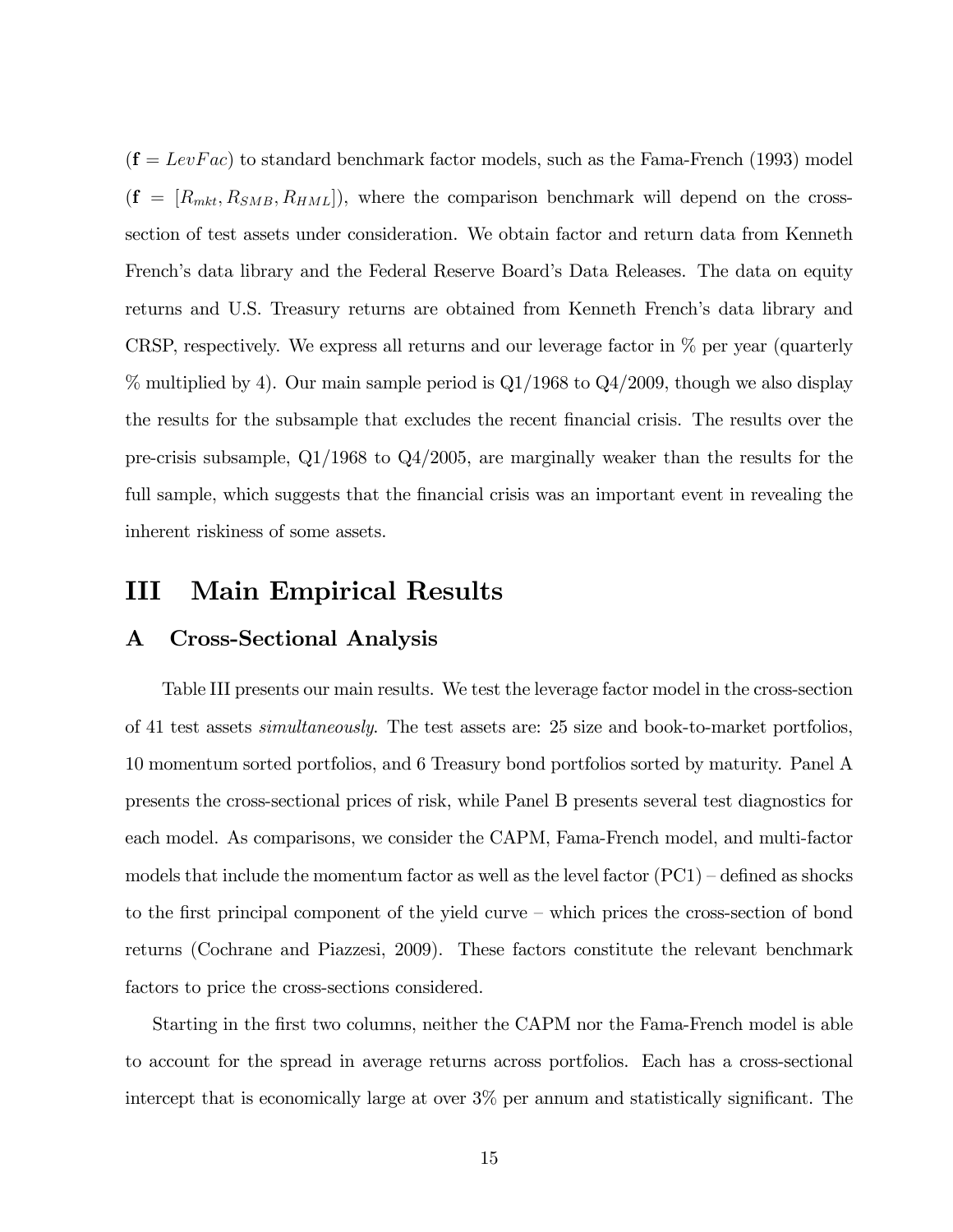factor prices of risk are not statistically significant, and the pricing errors are large  $-$  as seen by both the low adjusted R-square (10% and 16%, respectively) and the  $\chi^2$  test which measures the sum of squared pricing errors. In Panel B, we also break up the mean absolute pricing error (MAPE) by asset class. We see the Fama-French model does relatively well on the size and book-to-market portfolios, with a MAPE of about 2% per annum, but does poorly on the momentum and bond portfolios. The results are substantially better when we add the momentum factor and the level factor. The adjusted R-square increases to  $81\%$ , while the zero-beta rate falls to 66 basis points. The MAPE for each cross-section is fairly low, as is the total MAPE at 1.6% when we include the intercept, which is also a pricing error.<sup>11</sup>

The column marked  $LevFac$  shows the results for the leverage factor as a sole pricing factor. The cross-sectional intercept is extremely low at 12 basis points and the price of risk is positive and significant. The adjusted  $R$ -square is 77%, while the total MAPE is only 1.3%. In addition, we see that the MAPE for each cross-section is fairly low: 1.2% for the size and book-to-market portfolios, 1.8% for the momentum portfolios, and 0.4% for the bond portfolios. The confidence interval for the R-square is  $[82\%, 100\%]$ , well above the sample value. At first, it seems surprising that the lower bound for the confidence interval is *higher* than the sample adjusted  $R$ -square. However, recall that the confidence interval tells us what the most likely values of the true R-square are, given the sample adjusted R-square we observe. Even if the true R-square were  $100\%$ , we would never observe this due to sampling error. A similar logic holds for very high values of the R-square, and especially with few factors and many test assets where sampling error is larger (see Lewellen, Nagel, and Shanken, 2010; Figure 2). Thus a sample adjusted R-square of 77% with many assets and a single-factor most likely corresponds to a *true R*-square of between  $82\%$  and  $100\%$ , but that is biased downward due to sampling error. Finally, the  $\chi^2$  value, while rejected at the  $1\%$  level, is still substantially lower  $(68)$  than any of the other models  $(110)$ , despite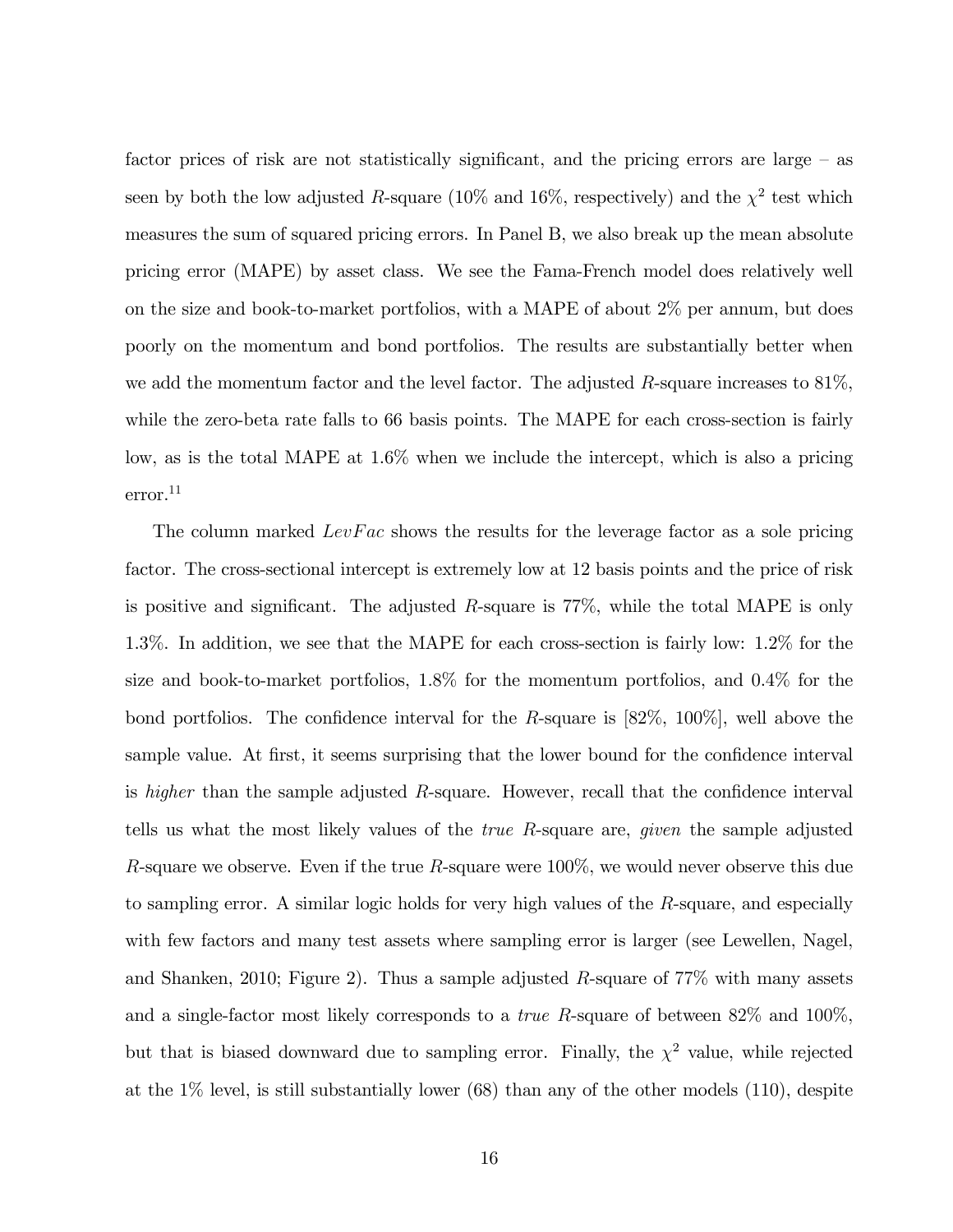the fewer degrees of freedom (the statistic associated with the leverage model is  $\chi^2_{N-2}$  while that associated with the 5-factor model is  $\chi^2_{N-6}$ ). In summary, the leverage factor—on its own—does exceptionally well across these portfolios; the performance relative to the 5-factor benchmark is quite significant considering the far fewer degrees of freedom.

#### [Table III about here]

We plot the predicted vs realized average returns in Figure 1. Aside from the highest momentum portfolio (Mom10), the test assets line up very close to the 45-degree line. We contrast this with the Fama-French model and the 5-factor model in Figures 4 and 5. We further examine which portfolios are mispriced in Table IV, which compares the individual pricing errors of the leverage and 5-factor models. We notice two patterns: the leverage factor is not able to price the highest momentum portfolio (pricing error of 7%) and neither model does well in pricing the "small growth" portfolio (pricing errors of  $5\%$  and  $3\%$  for the 5factor and leverage factor models, respectively). Panel B confirms this result by re-running the cross-sectional tests with each of these portfolios dropped in turn. We see that the explanatory power of the 5-factor model increases from 81% to 88% when the small growth portfolio is dropped; and the explanatory power of the leverage factor model increases from 77% to 87% when the highest momentum portfolio is dropped. Importantly, the leverage factor model is no longer rejected if *either* of these portfolios is dropped (the 5-factor model remains rejected).

The final column also includes the market return as an additional factor. In the Internet Appendix, we show in detail that this two-factor model is more robust across smaller subsamples. We thus include it for robustness in all of our full sample tests. However, as we can see, the market return is not statistically significant and the two-factor model is nearly identical to our single-factor model in terms of all of our test statistics.

## [Figures 4 and 5 about here]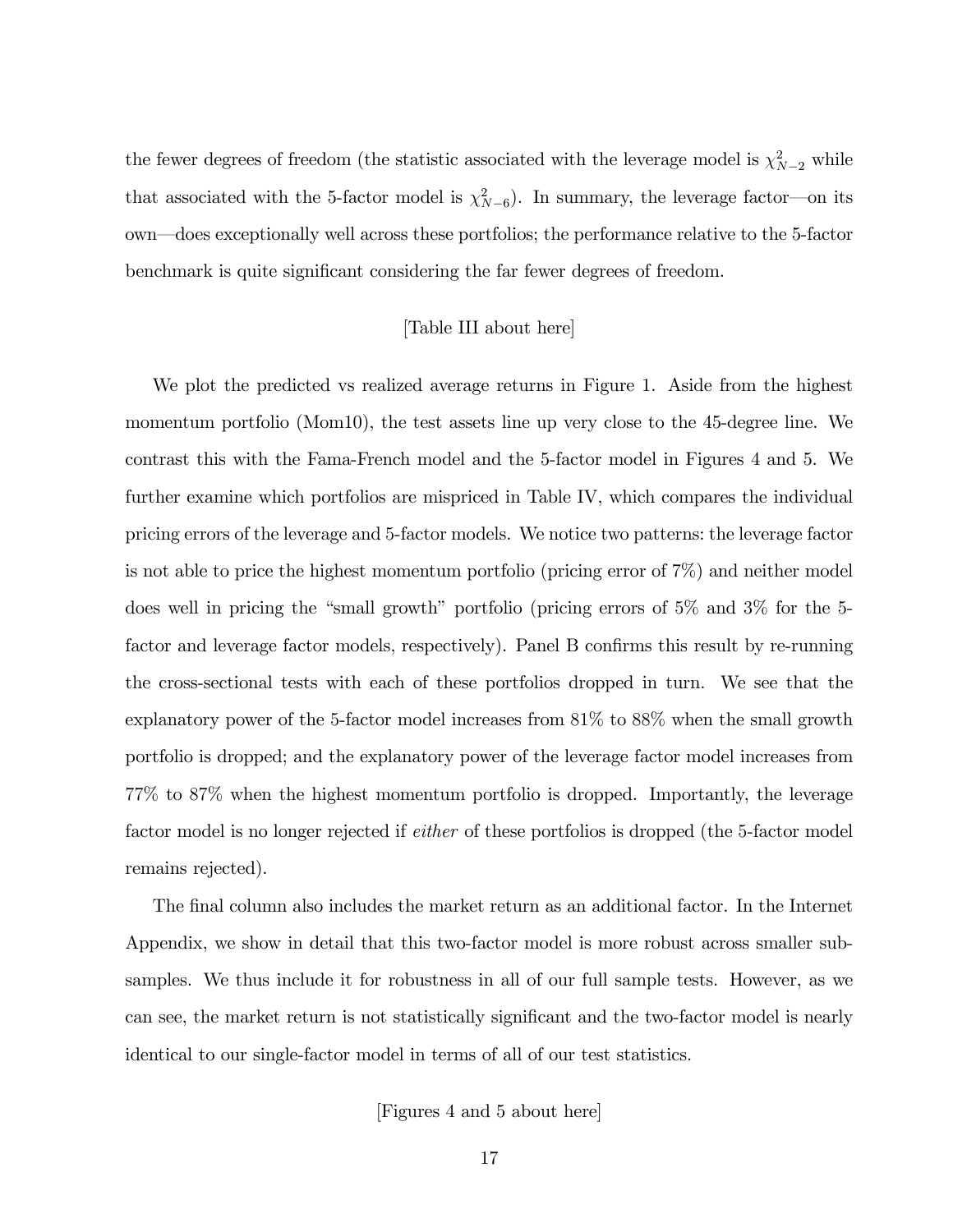It is worth addressing the price of leverage risk, which we estimate to be 62% per annum. While we do not pin down the exact magnitude by theory (only that it should be positive), the number seems economically large. However, note that an inflated price of risk is typical for most non-traded factors because they contain noise that is un-correlated with returns, which in turn tends to deflate the beta estimates. To see this, let:

$$
LevFac_t = LMP_t + \omega_t
$$

where  $Cov(\omega_t, R_t) = 0$  for any return  $R_t$  and  $LMP_t$  is a leverage mimicking portfolio – the projection of leverage onto the return space. We will return to the  $LMP$  in great detail in the next section. Since  $\omega_t$  is noise that is orthogonal to the return space, it will inflate our point estimate of the price of risk. However, since  $\omega_t$  does not affect *covariances*, it will not affect our cross-sectional results in terms of  $R$ -squares, etc. Specifically, the presence of  $\omega_t$  will attenuate the time-series  $\beta$  of every asset by a factor of  $var(LevFac)/var(LMP)$ . It is clear, then, that the cross-sectional price of risk will have to be higher by exactly this amount to compensate. We find this ratio to be about 6, making the price of traded leverage risk about  $10\%$  per annum – a number much more in line with standard traded factors. Again, it is crucial to understand that the presence of noise like  $\omega_t$  will not impact the cross-sectional results in any way since those rely solely on covariances, but will affect the time-series regressions and cross-sectional price of risk estimates. Specifically, the timeseries  $\beta$ 's, t-stats, and R-squares will all be deflated (something we return to later) and the cross-sectional price of risk will be inflated.

# [Table IV about here]

Having seen the cross-sectional results for all assets simultaneously, we now turn to analyze the cross-sections individually to see more precisely how our leverage factor fares on each set of test assets. Table 5 gives the results for the 25 size and book-to-market portfolios as well as the 25 size and momentum portfolios. We use the 25 size and momentum portfolios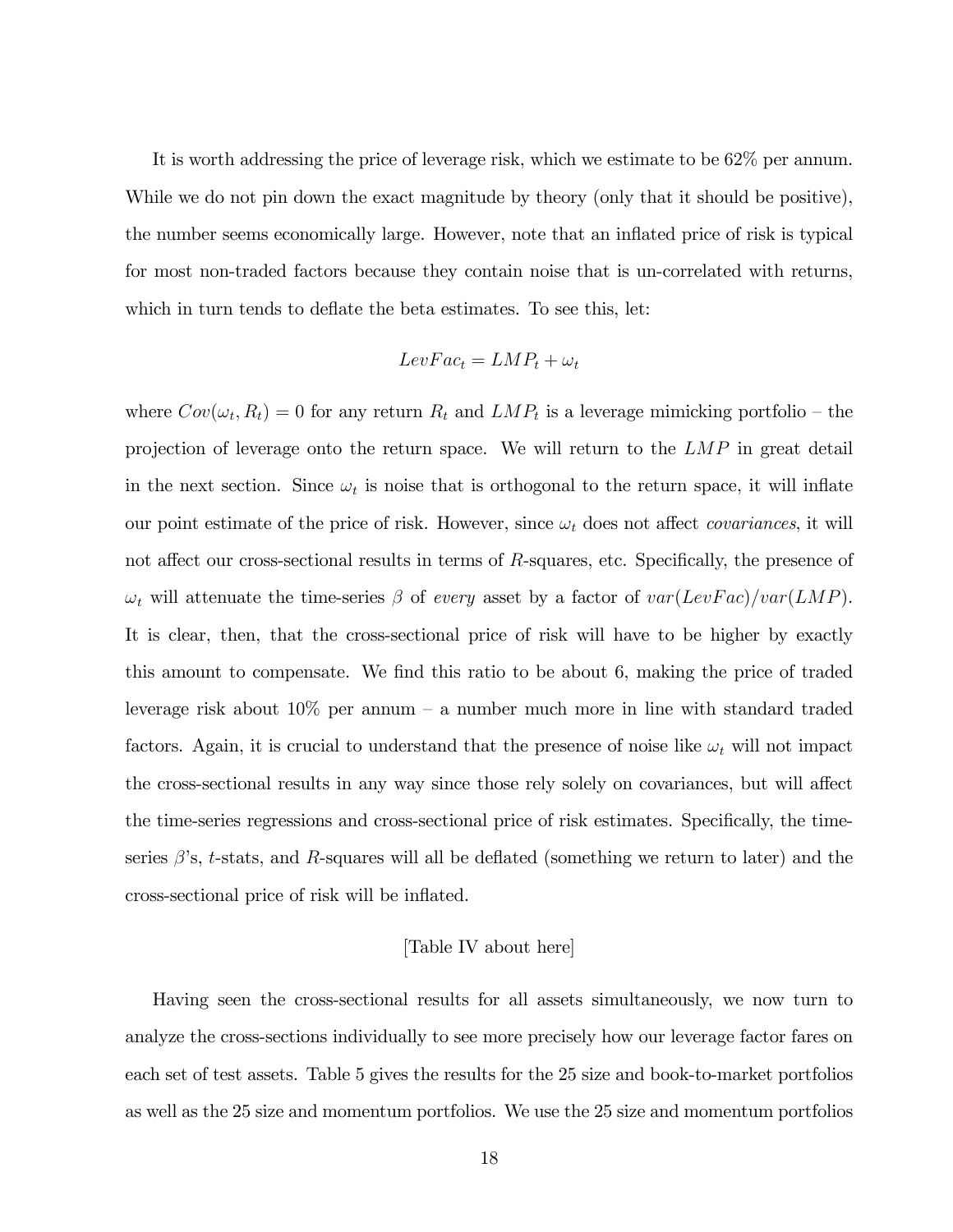since the 10 momentum portfolios would leave too many degrees of freedom for multi-factor models; e.g., a 4-factor model with an intercept would have 5 degrees of freedom with 10 portfolios. The results echo and strengthen what we have already seen. For the 25 size and book-to-market portfolios, the leverage factor outperforms the Fama-French factors in terms of the cross-sectional intercept (1% vs 16% per annum), adjusted R-square (74% vs. 68%) and p-value for the  $\chi^2$  statistic (5.2% vs. 0%). The confidence interval for the R-square is [70%, 100%] and the MAPE is only 2% per annum. The largest absolute pricing error for both models is the well known "small growth" portfolio, at  $3.7\%$  for the leverage factor and 4.3% for the Fama-French factors. While the model is still rejected at the 10% level, it performs substantially better than the Fama-French factors which are tailored to explain these portfolios. The price of risk is 56% for the leverage factor, which is close in magnitude to the 62% we estimated in the larger cross-section.

Turning next to the 25 size and momentum portfolios, we compare the leverage factor to the Fama-French and momentum factors. While the adjusted R-square for the 4 factor benchmark is substantially higher (84% vs. 51%), the intercept for the 4 factor benchmark is substantially higher as well  $(12\% \text{ vs. } 0.3\%)$ . The confidence intervals for the R-square are [72\%, 90\%] and [40\%, 100\%], respectively, showing the wide dispersion in R-square values for the leverage factor. Still, the lower bound of 40% is quite high when comparing to the CAPM. The  $\chi^2$  statistic is fairly low, and the p-value is 41\%, meaning the model is not rejected. Given the large challenge these portfolios have posed in the literature, we take our results as a relative success in explaining a large amount of variation in the average returns of these portfolios.

Finally, we look at the cross-section of Treasury bond portfolios, sorted by maturities in Table VI. We take average maturities of 0-1, 1-2, 2-3, 3-4, 4-5, and 5-10 years, as reported in the CRSP database. We compare the leverage factor with the level factor  $-$  or shocks to the first principal component of the yield curve  $(PC1)$ , as well as to the standard equity factors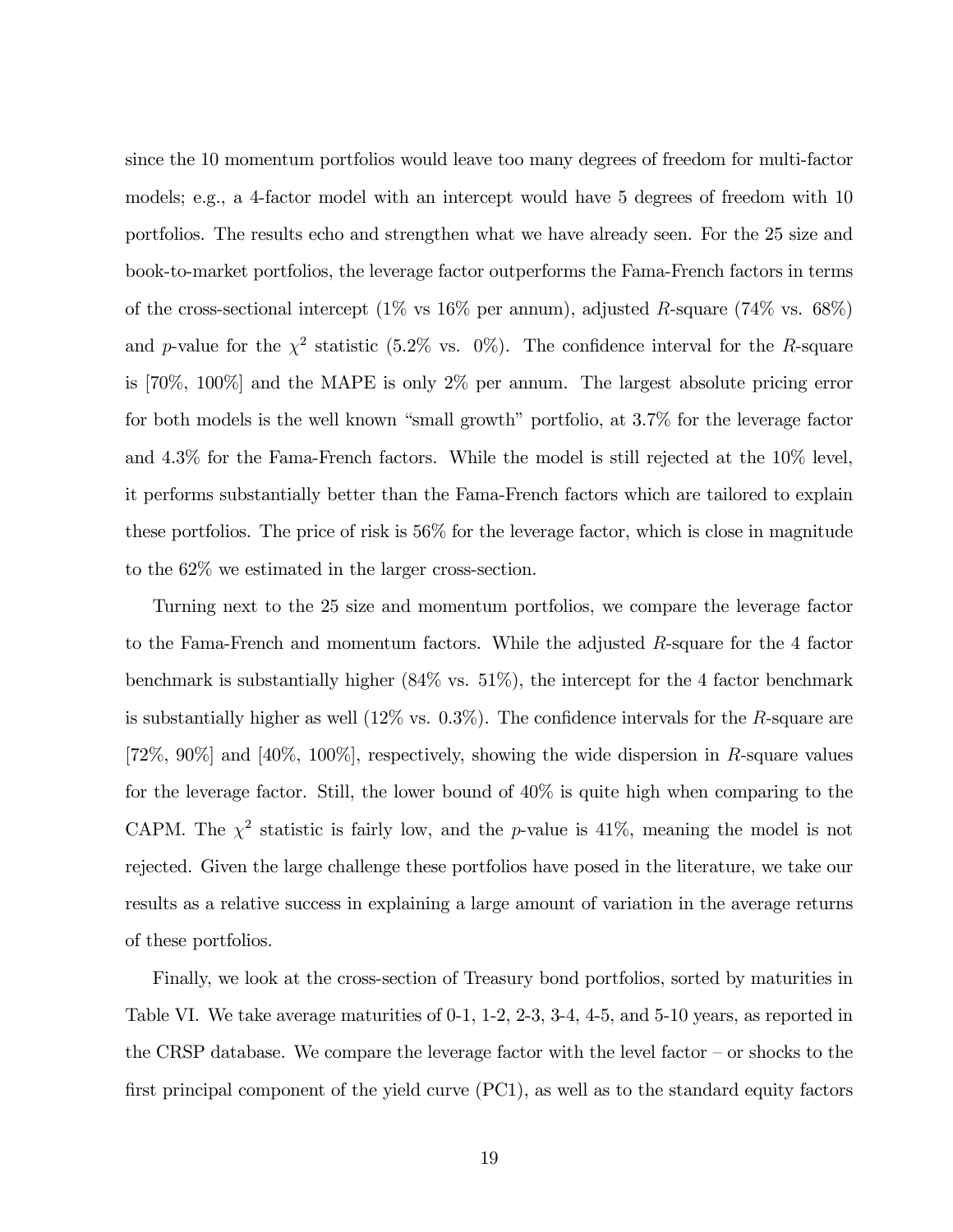discussed before. With fewer assets, we do not estimate an intercept for the non-traded factors, and for traded-factors we report the time-series alphas (equivalently, we impose the prices of risk to be equal to the factor means). We report individual pricing errors for each portfolio in Panel A. Panel C gives the MAPE for each model. The average absolute portfolio return is 1.65%, yet the multi-factor equity models all have MAPEs greater than  $0.9\%$  meaning they do not explain even half of the average returns. In constrast, the level factor (PC1), has a MAPE of only 23 bps, with an adjusted R-square of  $78\%$ <sup>12</sup> The leverage factor has a MAPE of merely 17 bps and an adjusted R-square of  $85\%$ . The p-value of the  $\chi^2$  statistic is 10.5%, meaning the leverage factor model is not rejected, whereas the level factor model is. Moreover, the price of risk, at 53%, is broadly consistent with earlier esimates. When we do not re-estimate the price of risk (that is we impose the price of risk to equal  $62\%$  as in the full cross-section) the MAPE only increases to 32 bps per annum.<sup>13</sup> Thus the leverage factor does an excellent job explaining the cross-section of bond portfolios, out-performing the standard benchmarks.

## [Table VI about here]

# B Time-Series Analysis

Table VII reports the results for the time-series regressions of returns on the leverage factor. For each cross-section, we report the average returns, betas, t-stats, and R-squares for the time-series regression of each portfolio. Starting with the size and book to market portfolios, we see that the average returns increase from low to high book-to-market portfolios, and generally decrease from small to large (a notable exception is the "small growth" portfolio, which only offers  $1\%$  per annum). The leverage betas typically echo this pattern, increasing from left to right as book-to-market increases, and decreasing from top to bottom as market capitalization increases. The t-stats for the betas show the same patterns – for higher book-to-market portfolios whose average returns are large, the leverage betas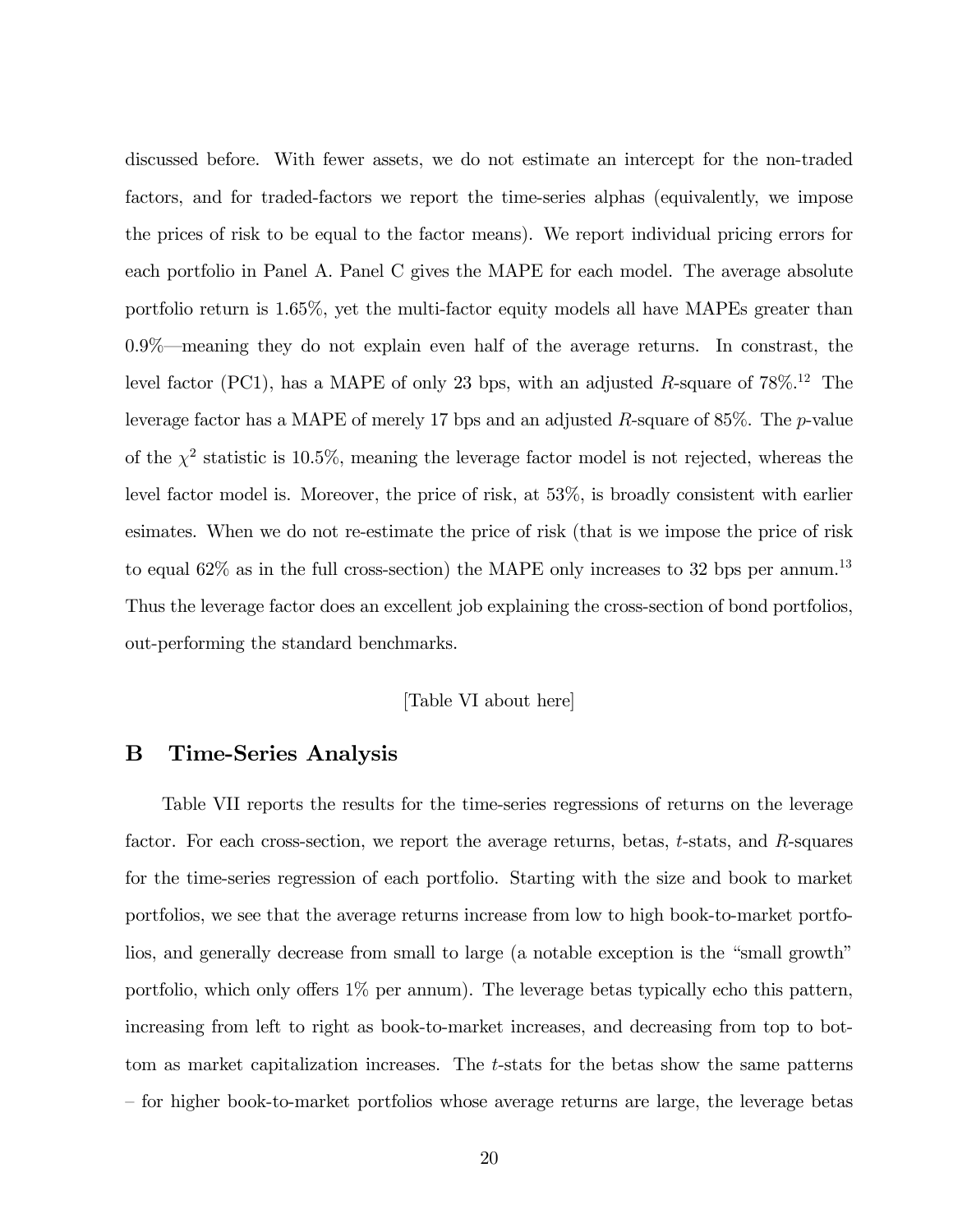are significantly different from zero, while for portfolios whose average returns are smaller, and closer in magnitude to zero, the leverage betas are not statistically different from zero. There is only one portfolio with an average return above 6% per annum whose leverage beta is not significant at  $10\%$  levels, and there are no portfolios with an average return above  $10\%$ per annum whose leverage beta is not significant at  $1\%$  levels. The next panel shows the time-series R-squares which increase from left to right and from top to bottom. The values are typically low, as is common for non-traded factors.

We see similar patterns for the momentum and bond portfolios. Betas and  $t$ -stats typically increase along with average returns. A notable exception is the highest momentum decile (the "past winners" portfolio). The leverage factor beta is too small, and the  $t$ -stat is only 1.08. This is consistent with Figure 1, which graphically shows this is the most mis-priced portfolio for the leverage factor. The bond portfolios typically have larger t-stats and R-squares.

# [Table VII about here]

The apparently low R-squares are again consistent with noise or other uncorrelated measurement error in the leverage factor, as noted above. We do not propose to explain all the movements in leverage over our sample period, which may occur for a number of other reasons unrelated to the intermediary SDF. The presence of such noise will lower the t-stats and the R-square in time-series regressions. However, it will not change our pricing results since it does not affect return covariances.<sup>14</sup> The literature often worries about the significance of the time-series betas since one would like to see statistically significant exposures to the portfolios in question. The argument is that if the betas are not well estimated they may be spuriously explaining the cross-section of returns. Our results speak clearly against such spurious relationships: First, we correct for the estimation in betas in our cross-sectional tests and still find statistically significant prices of risk. Second, and most importantly, if one indeed believes that the betas are spuriously explaining the average returns, one needs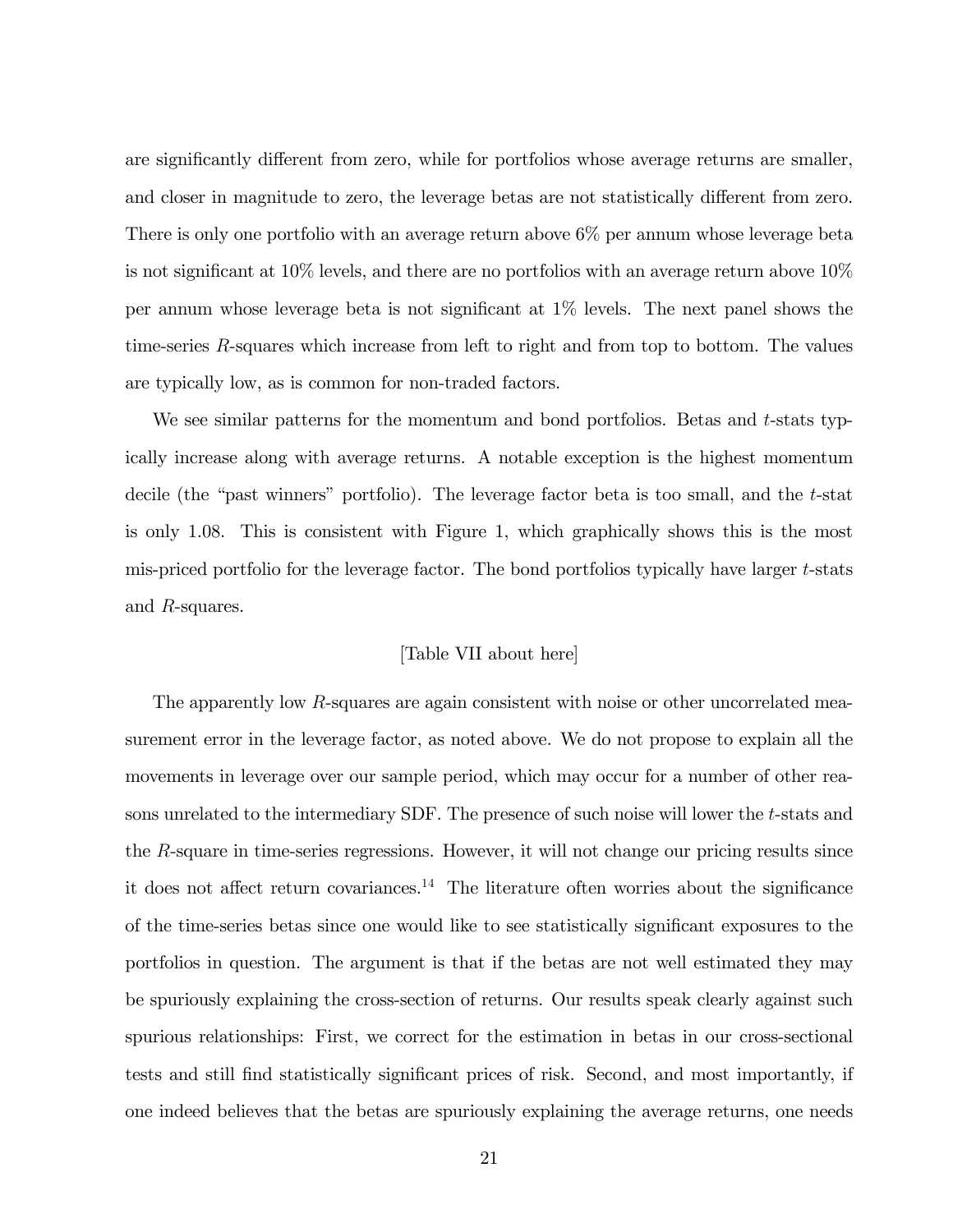to evaluate its likelihood—that is, the probability of betas lining up in just the right way to explain the large spread in average returns across 41 assets. The next subsection will provide simulation evidence to show that the odds of this happening are essentially zero.

# C Additional Robustness Tests

To demonstrate the robustness of our results, and to highlight their strength, we show that they are almost certainly not due to chance. Specifically, we simulate a noisy factor by randomly drawing from the empirical distribution of the leverage factor with replacement. We construct this noise factor to have the same length as our original leverage factor (168 quarters) and use it in our cross-sectional pricing tests. Clearly, since this factor is drawn at random, it should not have any explanatory power in the cross-section of expected returns. We repeat this exercise  $100,000$  times, and ask how likely it is that a "random" factor would perform as well as our leverage factor in a cross-sectional test. The results in Table VIII show that the probability of randomly achieving an R-square as high as we do, a MAPE as low as we do, and an intercept as low as we do with the observed leverage factor, are 0.01%, 0.00%, and 0.19%, respectively. Taking these together, there is essentially no chance that the low pricing errors we see are due to chance.<sup>15</sup>

Table VIII also shows the robustness of the results to different starting dates. We show that the results are essentially unchanged whether we start in the years  $1966$  to  $1972$ .<sup>16</sup> Similarly, the results in the last column show that the leverage factor does well in the precrisis sample (1968 to 2005). The  $R^2$  drops from 77% to 67% and the intercept stays low at 37 bps per annum. We argue that the better performance using the full sample is supportive of our interpretation of the leverage factor—we would expect an intermediary-based factor to reveal stronger risk exposures when we include the financial crisis.

[Table VIII about here]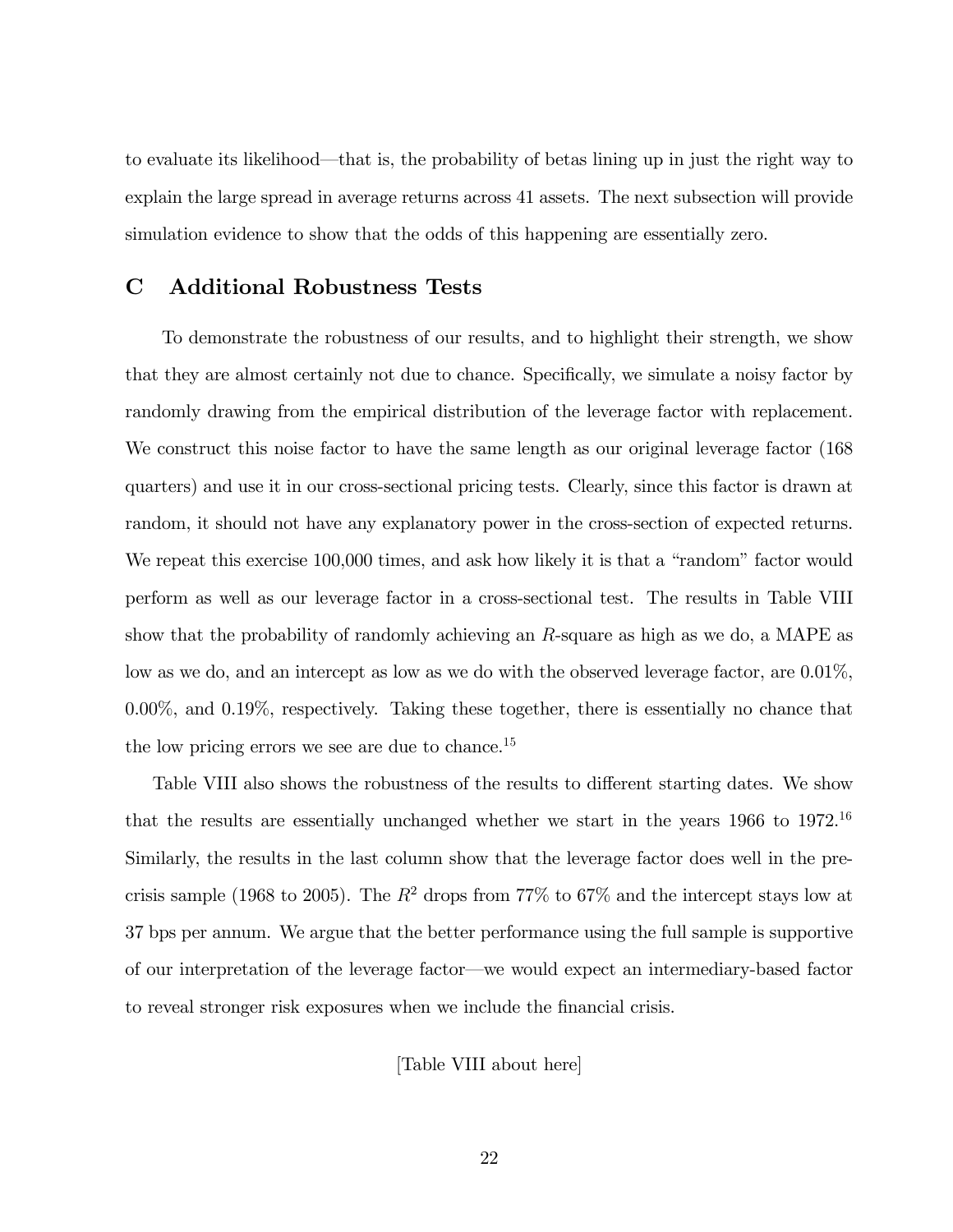# IV The Leverage Factor Mimicking Portfolio

In order to conduct additional tests, we project the leverage factor onto the space of traded returns to form a "leverage factor mimicking portfolio" (LMP)—a traded portfolio that mimicks the leverage factor. This approach has several advantages and allows several new insights. First, since the LMP is a traded return, we can run tests using higher frequency data and a longer time-series. This avoids the concerns that our results rely on the post-1968 time period or that our results may not hold at a higher frequency. Indeed, we confirm that our findings hold at a monthly frequency going back to the 1930s. Second, we can run individual time-series alpha tests without having to estimate the cross-sectional price of risk, which is not unambiguously pinned down by the intermediary asset pricing theories discussed earlier. We confirm our strong pricing results using time-series alpha tests, including the ability of our factor to help price the three Fama-French factors and momentum factor. Third, we can take a mean-variance approach to our results (see, e.g. Hansen and Jagannathan, 1991). We find that the LMP has the largest Sharpe ratio of any of the traded factors considered and it is close to the maximum possible Sharpe ratio using any combination of the three Fama-French factors and momentum factor. Finally, we use the entire cross-section of CRSP stock returns to construct portfolios based on real time leverage factor betas and find substantial dispersion in average returns that line up well with the post-formation leverage betas.

# A Construction of the LMP

To construct the LMP, we project our non-traded broker-dealer leverage factor onto the space of excess returns. Specifically, we run the following regression:

$$
LevShock_t = a + b'[BL, BM, BH, SL, SM, SH, Mom]_t + \epsilon_t,
$$
\n(10)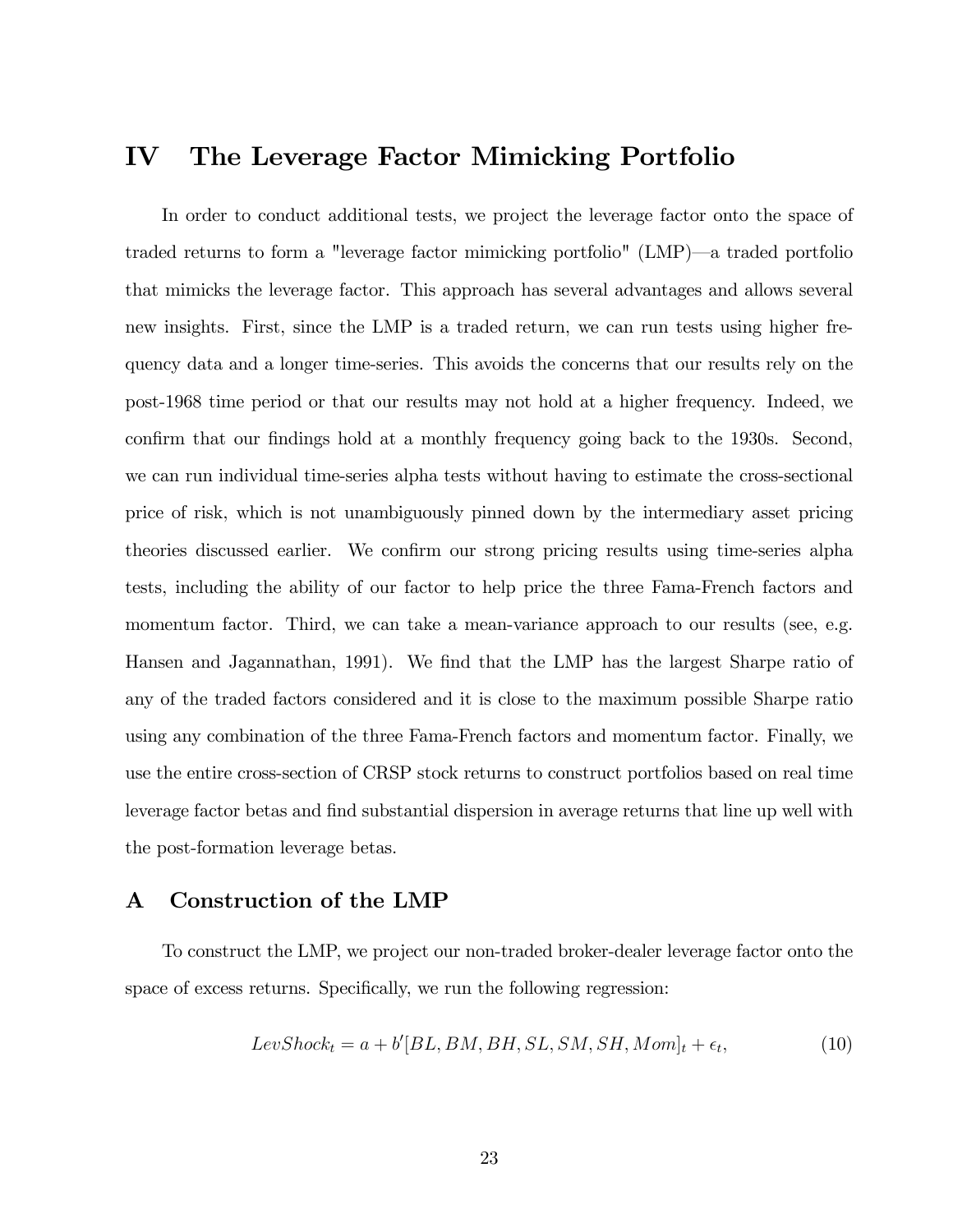where  $|BL, BM, BH, SL, SM, SH, Mom|$  are the excess returns of the six Fama-French benchmark portfolios on size (Small and Big) and book-to market (Low, Medium and  $H$ igh) in excess of the risk-free rate and  $Mom$  is the momentum factor. We choose these returns for their well-known ability to summarize a large amount of return space: Ideally, the error  $\epsilon_t$  is orthogonal to the space of returns so that the covariance of any asset with leverage shocks is identical to its covariance with the LMP, defined as the fitted value of the regression.<sup>17</sup> Most of our results are strengthened if we also include a long maturity bond portfolio. However, our bond data is only available starting in 1952 and one of our main goals is to use use a longer history to provide out of sample evidence for our results. We thus do not include a bond portfolio in the results. We normalize the weights,  $b'$ , to sum to one, which is without loss of generality and is more convenient in terms of units. The factor mimicking portfolio return is given by:

$$
LMP_t = b'[BL, BM, BH, SL, SM, SH, Mom]_t,
$$

where we estimate  $b = \frac{b}{\Sigma b} = [-0.25, -0.11, 0.62, -0.64, 1.37, -0.48, 0.47]$  via ordinary least squares over the sample 1968 to 2009. While the LMP loads positively on momentum, the loadings on the other factors are less clear. On net, we do see a higher loading on value as opposed to growth. However, there is no substantial difference between small and large loadings. We find that the correlation between our original leverage factor and the LMP is 0.37.

# B Pricing Results Using the LMP

We investigate the pricing performance of the LMP using the stock and bond portfolios of the previous section as test assets. As before, we begin our tests using quarterly data from 1968 to 2009, but instead of conducting cross-sectional regressions, we use the time-series alphas for each portfolio. This avoids freely choosing the cross-sectional price of risk, since it imposes that the factor risk premium must equal the sample mean of the factor return.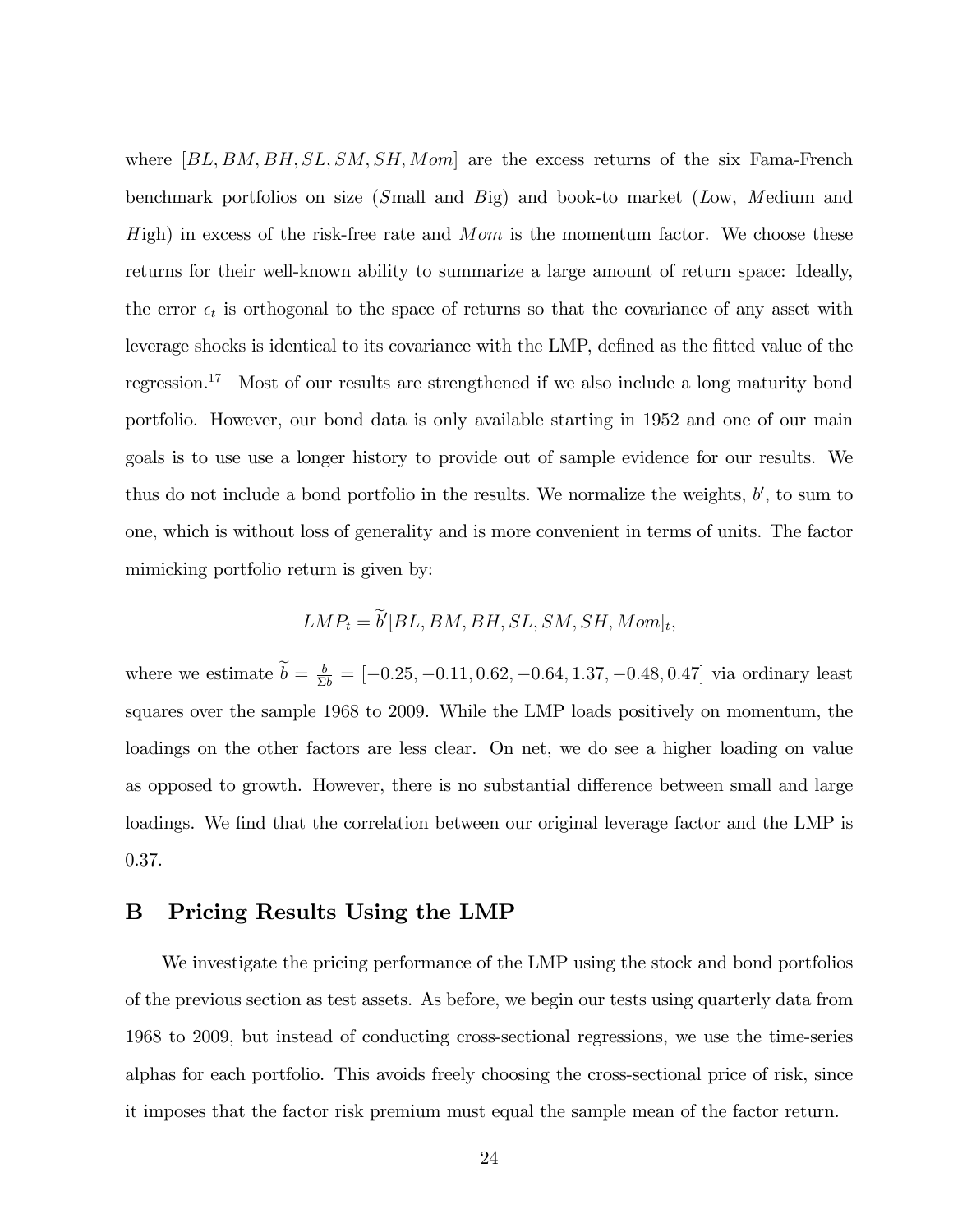For brevity, we report the mean absolute pricing error (MAPE) by each asset class rather than at the individual portfolio level. These results are given in Panel A of Table IX. For comparison, we also report the annualized average absolute return to be explained in the first column. Note that in this case the pricing error is simply the time-series alpha. We also report the GRS F-statistic that tests whether the alphas are jointly zero. We find that the LMP has an average annual alpha of 1.19%, compared with 2.24% and 1.13% using the Fama-French and Fama-French plus momentum factors, respectively. The LMP MAPE is small relative to the 6.33% return to be explained, and nearly as small as the 4-factor benchmark. In terms of portfolios, we see the LMP does well on the size and book-tomarket portfolios and especially the bond portfolios (MAPE of 1.15% and 0.59%). On the momentum portfolios, the LMP MAPE of 1.66% is low relative to the Fama-French MAPE of 4.36%, and is fairly close the the 4-factor MAPE of 1.46%. The GRS statistic is 2.57 for the LMP, 2.28 for the 4-factor model, and 4.48 for the Fama-French model, though each model is decisively rejected.

Panel B presents cross-sectional results using the LMP and gives important out of sample evidence. Using the constant weights we estimate, we compute cross-sectional tests with the LMP using monthly data going back to  $1936$ <sup>18</sup>. The cross-sectional R-square for the LMP is 63% vs. 81% for the 4-factor model and 53% for the Fama-French model. The crosssectional intercepts are 3%, 15%, and 28% per annum, respectively. Thus, the LMP performs well in comparison to the benchmarks in terms of relatively a relatively high R-square and much lower intercept. The performance is particularly impressive since the weights used are constant and the LMP cannot by definition outperform the 4-factor benchmark on an R-square basis. Our empirical results thus continue to hold over the longer time-span and at the higher monthly frequency, providing out of sample robustness for our results. Overall, the LMP alone performs comparably to the Fama-French and momentum factors.

[Table IX about here]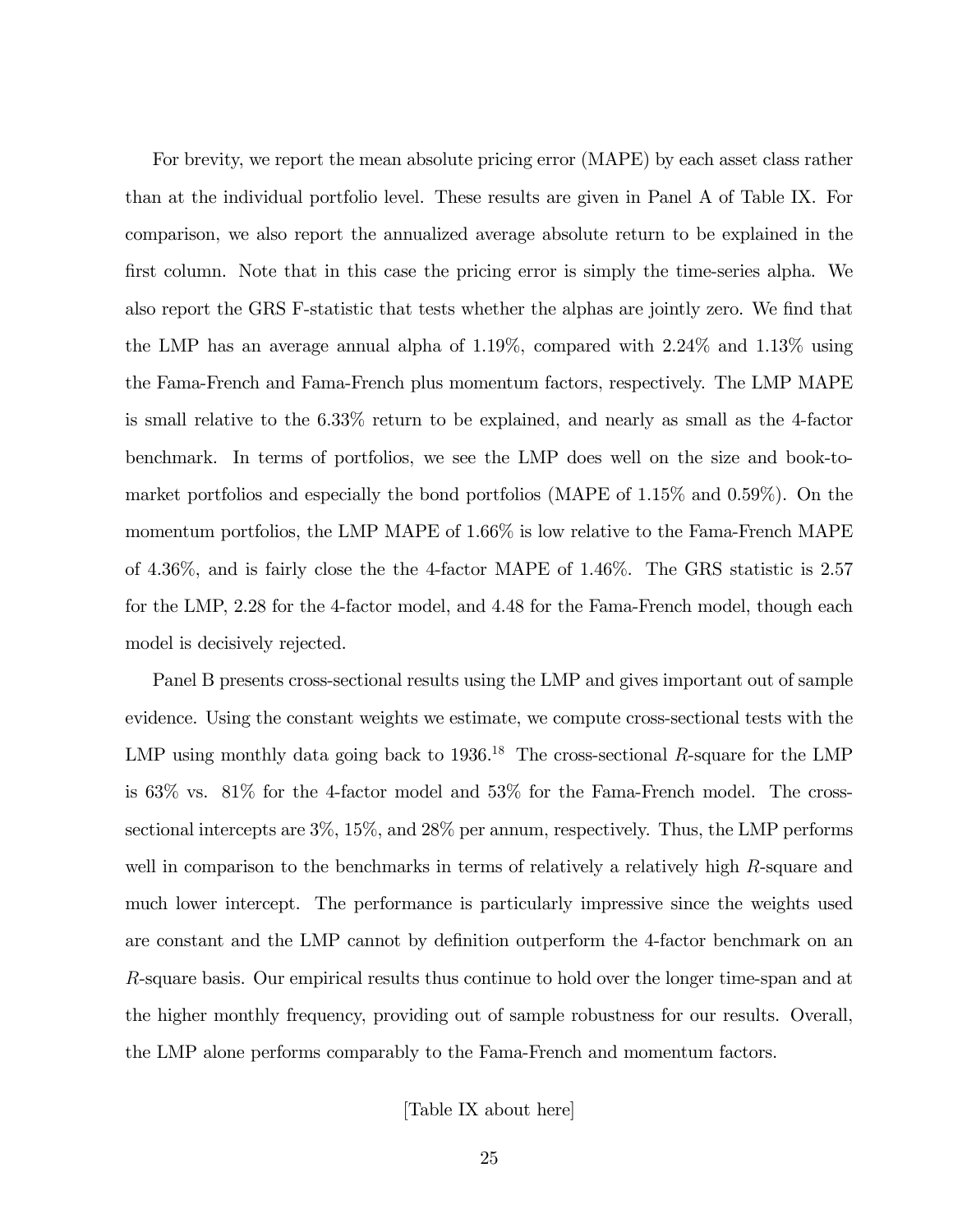Lastly, we compute time-series alphas on the Fama-French and momentum factors themselves, asking whether the LMP can price these portfolios. We use both the main sample period (1968 to 2009) and the earlier sample (1936 to 2009) and report these results in Table X. In the main sample, the time-series alphas are all relatively low, with the exception of momentum, which has an alpha of  $4\%$  per annum (about half of the  $8\%$  average momentum return), but which is not statistically significant. In the earlier sample, the momentum alpha is larger at  $5\%$  per annum and is statistically significant, while the alphas on the Fama-French portfolios are all under  $1\%$  and are not statistically significant.

# [Table X about here]

One may be concerned that, as the LMP is simply a linear combination of portfolio returns with strong pricing abilities, the mimicking portfolio will also mechanically inherit this ability. We show that this is not the case using two approaches. First, the LMP alone does nearly as well in terms of pricing as the three Fama-French factors and the momentum factor combined. Second, using the simulation technique discussed earlier, we generate a ìrandomî LMP by drawing from the empirical distribution of our leverage factor (with replacement) and projecting the resulting random factor onto the benchmark portfolios. We do this 100,000 times and report the probability that the resulting portfolio is able to replicate the LMPís pricing ability (see Table VIII). The likelihood of seeing an R-square as high as we see is 0.2%, a MAPE as low as we see is 0%, and a Sharpe ratio as high as we see is 1.6%. Thus, it is extremely unlikely that the LMP is spuriously picking up the pricing information of the benchmarks.

# C Mean-Variance Properties of the LMP

We now turn to the mean-variance properties of our mimicking portfolio. Figure 6 plots the efficient frontier implied by the six Fama-French benchmark portfolios, the Fama-French three factors, and the momentum factor. We display the location of each benchmark factor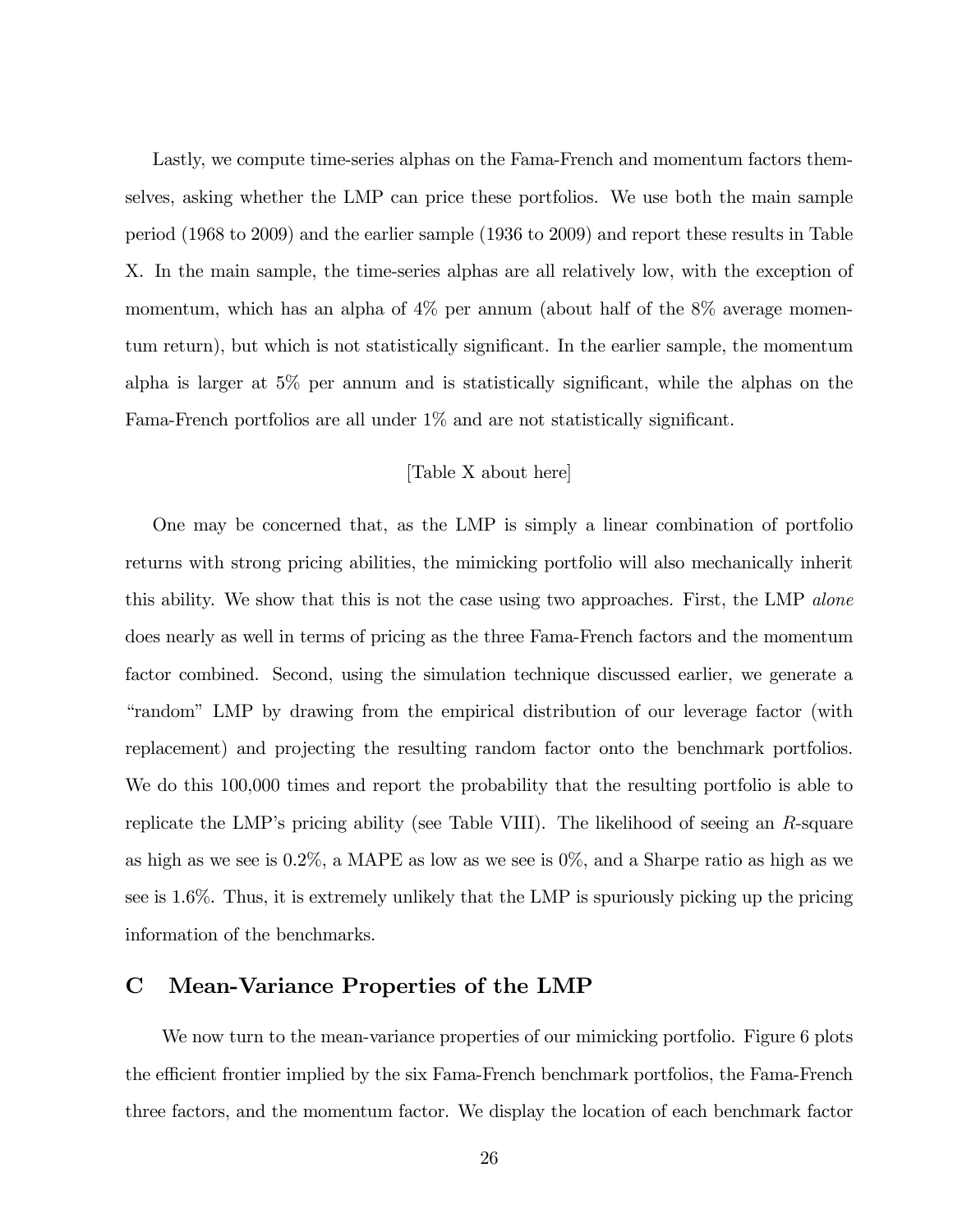in this space, as well as the line connecting each factor to the origin. Note that the slopes of the lines give the Sharpe ratios of the factors. Recall that a traded return is on the efficient frontier if and only if it is the projection of the stochastic discount factor onto the return space, which follows from the Hansen and Jagannathan (1991) bounds.

#### [Figure 6 about here]

Figure 6 also plots the portfolio that gives the largest possible Sharpe ratio (0.35) of any linear combination of the three Fama-French factors and momentum factor, labeled P. Note that at 0.29, the Sharpe ratio of the leverage mimicking portfolio is much higher than those of the market  $(0.13)$ , SMB  $(0.05)$ , HML  $(0.15)$ , or even the momentum  $(0.20)$  factor (see Table XI). In fact, the LMPs Sharpe ratio is comparable to the Sharpe ratio of P. The annualized (monthly multiplied by  $\sqrt{12}$ ) LMP Sharpe ratio is about 1, compared to the maximum possible Sharpe ratio of 1.2. Since the true mean-standard deviation space will in general be much tighter than its sample counterpart, the close proximity of the LMP to the sample mean-standard deviation frontier is an impressive additional piece of evidence that our leverage factor provides a good approximation to the stochastic discount factor.

## [Table XI about here]

# D Leverage Beta Sorting

Finally, we follow Fama and French (1993) and form portfolios based on pre-ranking betas, where betas are computed using past 10-year rolling window regressions. We form portfolios based on ex-ante leverage betas and show the resulting portfolios have a large spread in average returns. Specifically, at each quarter (the formation date), we sort the universe of AMEX, NASDAQ, and NYSE stocks from CRSP based on their estimated leverage betas over the past 10 years (40 quarters), which we call pre-ranking betas. We compute leverage betas by regressing quarterly firm level excess returns (over the 3-month risk-free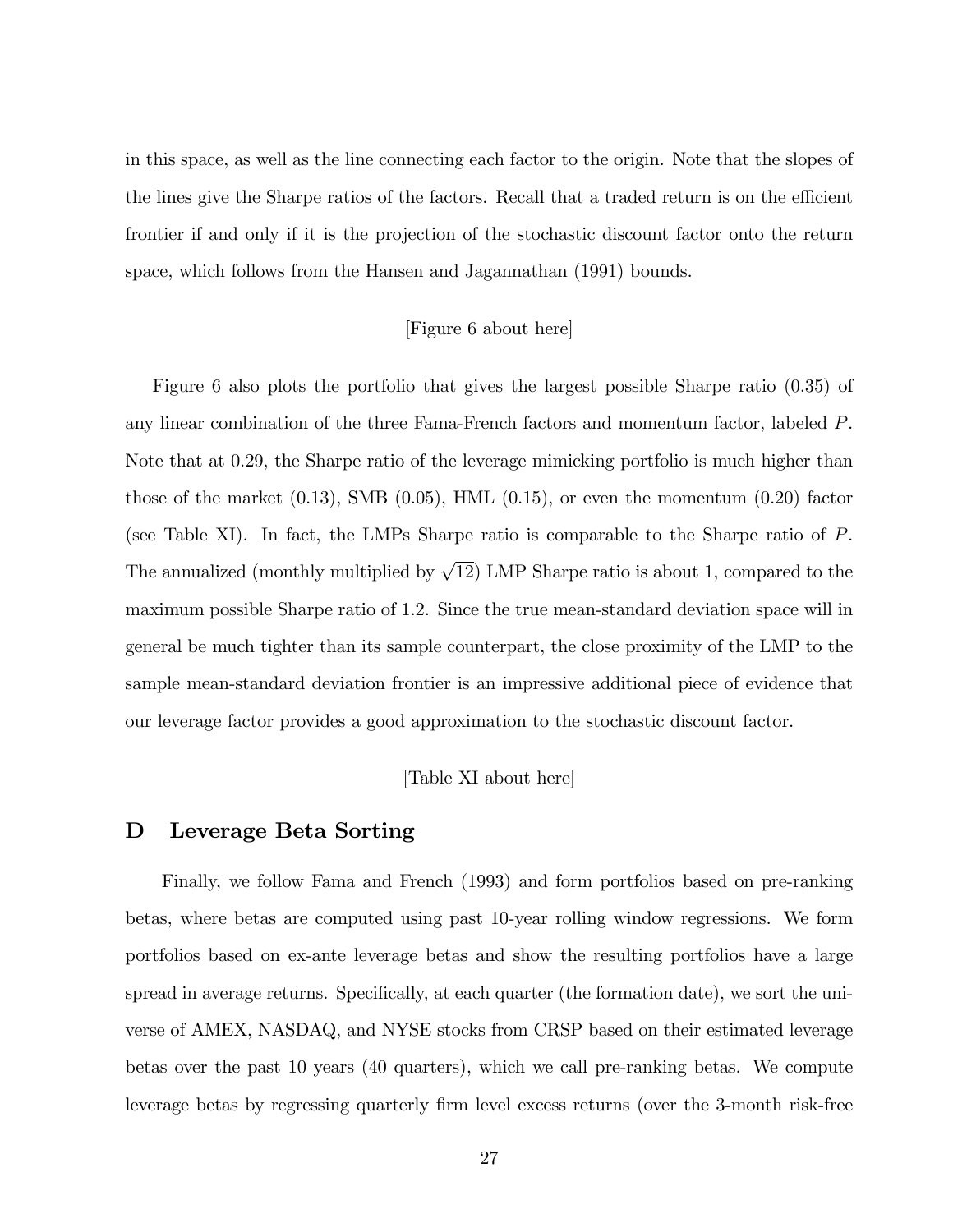rate) on the leverage factor. Since the leverage factor is constructed in real time, this procedure would have been available to an investor in real time as well. We drop the smallest 10% of Örms at formation date to avoid having thinly traded, illiquid Örms bias our results. Other filters, such as dropping stocks with share price under \$5, produce qualitatively similar results. We require at least 5 years (20 quarters) of non-missing returns for each stock, making our holding period 1973 to 2009. We group stocks based on pre-ranking betas and form value-weighted portfolios, though our results are qualitatively unchanged using equal-weighted portfolios. We do this each quarter and report the average returns and post-formation leverage betas of each group, as well as the average return and beta of a high-minus-low portfolio spread.

Our results, presented in Table XII Panel A, can most easily be seen by forming 3 portfolios based on pre-ranking betas (using, e.g., 5 portfolios produces stronger, but qualitatively similar results as shown in Panel B). Using 3 groups also makes the results directly comparable to the procedure used to construct the Fama-French factors. The leverage betas, average returns, and Sharpe ratios increase mechanically over the low, medium, and high pre-ranked leverage beta portfolios. The resulting high minus low portfolio has an annualized spread of 2.8%, which is roughly comparable to that of the SMB and HML factors (3.6% and 4.4% in this sample, respectively). Moreover, the leverage high minus low portfolio has a positive and significant leverage beta, with a t-stat of 2.01. The CAPM alpha is  $2.6\%$  per annum, which is nearly as large as the average return of 2.8%. However, the CAPM alpha is not statistically significant, suggesting that while there is a spread in returns that is not explained by the CAPM, the portfolio construction is still fairly noisy.

### [Table XII about here]

The high minus low leverage portfolio does not, however, replace the leverage factor in our empirical tests because sorting on non-traded, quarterly factor covariances is a noisy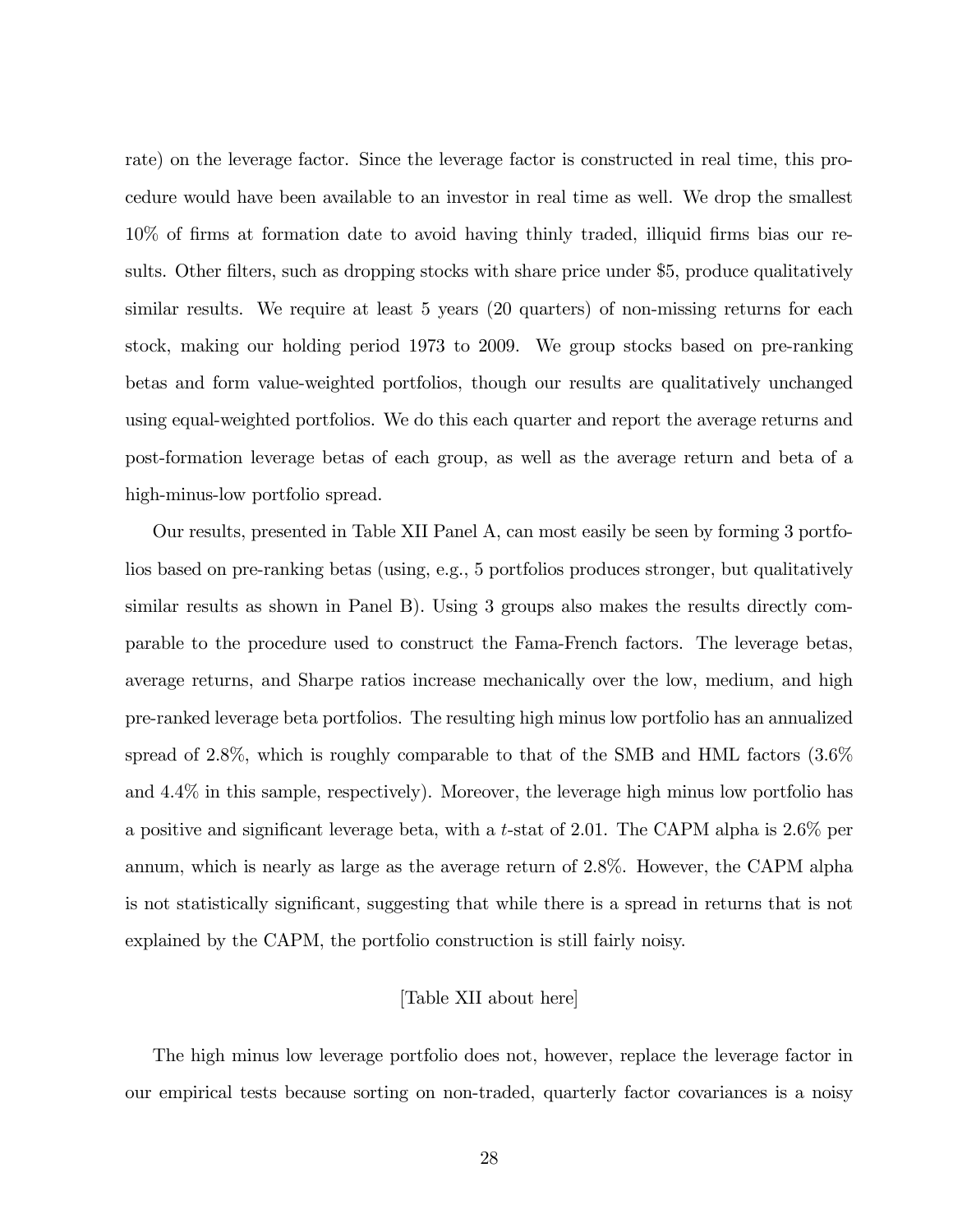procedure. It is well known that sorting on characteristics is less noisy than sorting on covariances, making factors formed on covariance sorts less equipped to capture the underlying discount factor variation. In other words, even if past covariances are perfectly measured, they may not measure future conditional covariances well, and in particular characteristics often give a better proxy. This problem is, however, much worse in our case, since our factor is non-traded and our data is only of quarterly frequency, meaning estimated covariances with returns are even noisier. The evidence is consistent with such noise: While the correlation between our non-traded leverage factor and the LMP formed earlier is 0.37, the correlation with the high minus low leverage beta portfolio is only 0.18. We therefore take the evidence that the high minus low leverage beta portfolio produces a positive average return as additional supporting evidence for our model.<sup>19</sup>

In sum, the evidence from the cross-section of individual stock returns lends additional support to our finding that a higher covariance with broker-dealer leverage is associated with higher expected return. Using the entire universe of traded stocks avoids the criticism that leverage betas only explain the average returns across the portfolios we have analyzed, providing an important additional diagnostic despite the many challenges associated with the procedure.

# V Discussion of Results

# A Challenges and Directions for Theory

While we have demonstrated that our leverage factor possesses strong pricing ability across a wide variety of assets and asset classes, we have not provided a formal model that links leverage risk exposure to expected asset returns. The theories reviewed in Section 2 are broadly consistent with our results—but our empirical findings pose challenges to most of these theories. Of course, any theoretical model, when taken literally, cannot match every aspect of the data. Yet, it may be helpful to see where the limitations of the existing theories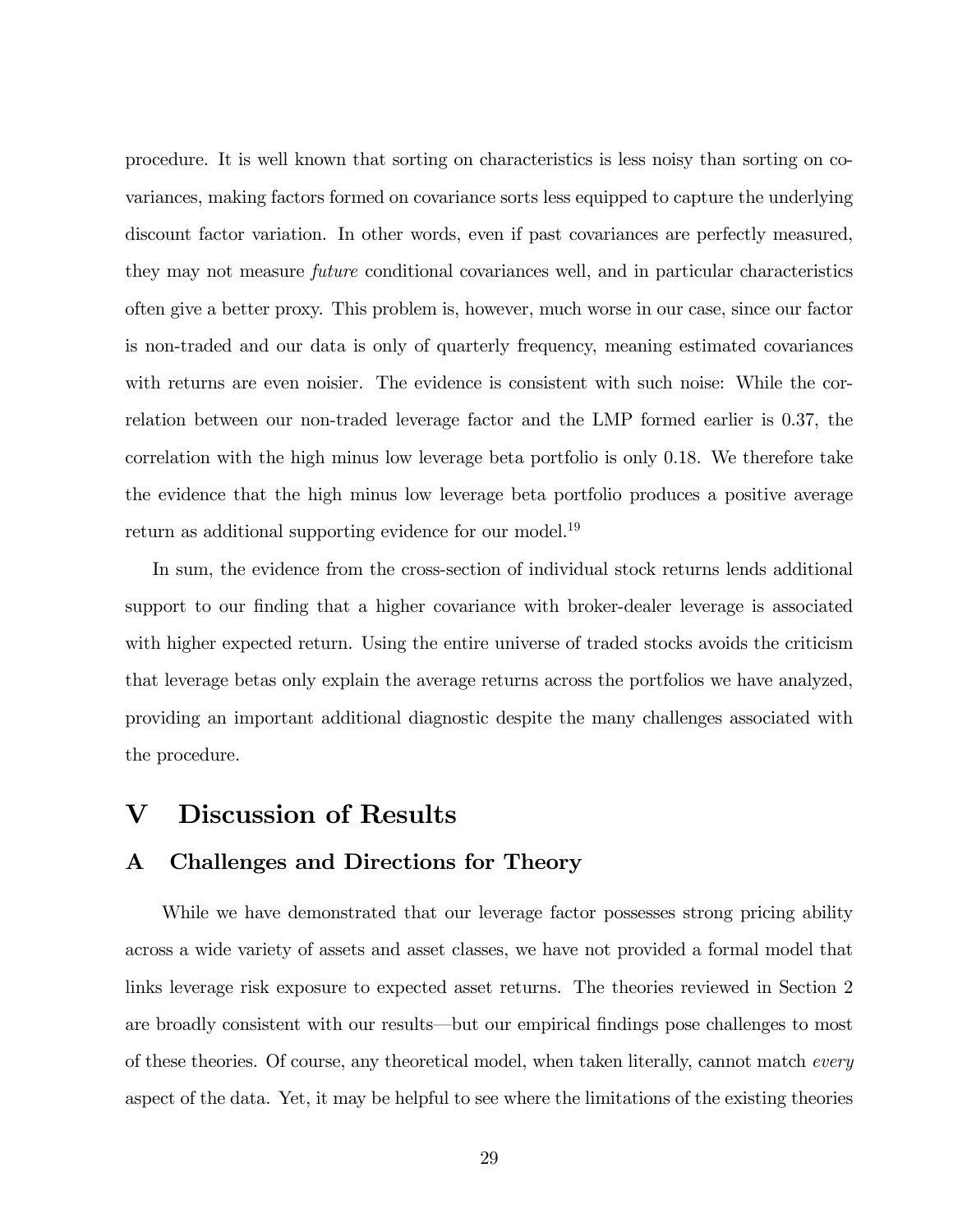lie in light of our empirical findings. Thus, much like the theories guided our empirical tests in linking financial intermediaries to asset prices, we now hope that our empirical results will help guide future theoretical work in grappling with the facts. We analyze each theory in turn and discuss the potential clashes.

We noted that broker-dealer leverage may measure the tightness of borrowing constraints or funding liquidity (Brunnermeier and Pedersen, 2009). This interpretation gives rise to pro-cyclical leverage ("the margin spiral") and is potentially an important source of macroeconomic risk. However, our findings present two challenges to the mechanics of the margin spiral. First, we find that leverage shocks are largely uncorrelated with the shocks to the Pastor-Stambaugh (2003) liquidity factor—a measure of innovations to market liquidity challenging the theoretical predictions that funding liquidity and market liquidity are intertwined.<sup>20</sup> Second, our results hold well across different time periods, including both good times and crises. It seems less likely that broker-dealers are borrowing constrained when times are good; yet we pick up important risk exposures over these periods also.

Broker-dealer leverage may also be a signal for the wealth of the financial system, consistent with models where the return on financial sector wealth determines expected returns (He and Krishnamurthy, 2012). As the wealth of the Önancial sector increases, demand for services from broker-dealers increases leading them to leverage up capital. However, this intuition assumes that broker-dealer leverage is never constrained, which is inconsistent with our understanding of the events during the financial crisis (Gorton and Metrick, 2012). Moreover, direct measures for financial sector wealth, such as the value-weighted equity return of Önancial institutions, do not perform as well as leverage in explaining the cross-section of average returns. We relegate these results to the Internet Appendix. However, we also note in He and Krishnamurthy it is the bank manager's wealth that is the SDF and this can be difficult to measure.

A further challenge to the theories by He and Krishnamurthy (2012) and Brunnermeier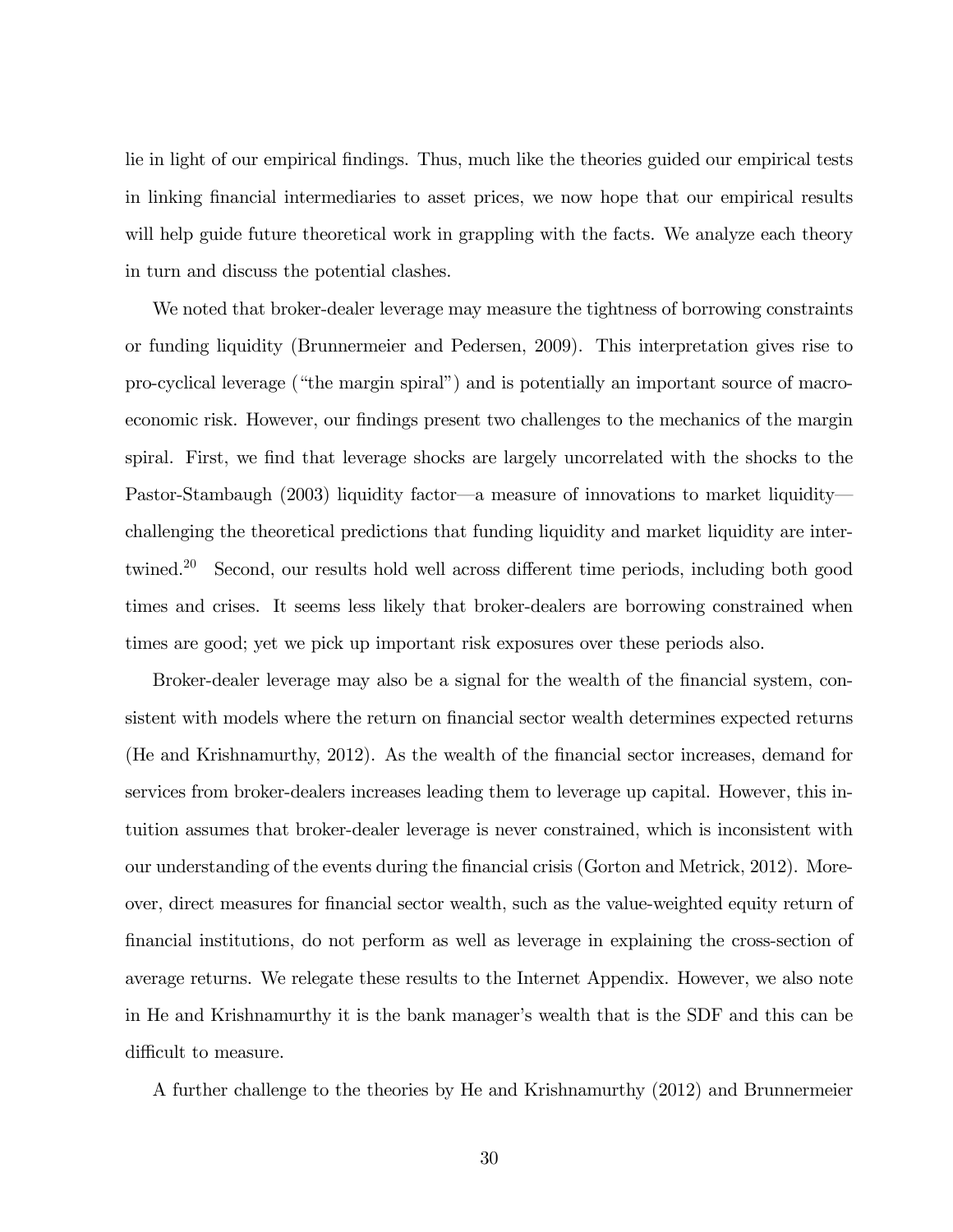and Sannikov (2012) is our finding of a positive price of risk of intermediary leverage. The positive price of leverage risk reflects the pro-cyclicality of leverage. The theories of Brunnermeier-Sannikov and He-Krishnamurthy, on the other hand, feature countercyclical intermediary leverage.

The theory that matches our empirical findings most closely is by Adrian and Boyarchenko (2012). Their theory gives rise to a pricing kernel with shocks to intermediary leverage. In addition, the price of risk of intermediary leverage is always positive, a finding that we confirm across assets classes and over different time periods. Adrian and Boyarchenko's pricing kernel has aggregate output as additional risk factor, with a price of risk that generically fluctuates between positive and negative. While we do not control for aggregate output, we do control for the market return in our baseline regressions and find an insignificant price of risk for the market, though we confirm in the Internet Appendix that including the market in the regressions increases the stability of the leverage price of risk estimates over time. Notably, the finding of an insignificant price of risk for the market return is consistent with Adrian and Boyarchenko's model. Their model also gives rise to predictions about the evolution of the price of risk over time. These time series predictions are further explored by Adrian, Moench, and Shin (2013). In particular, the market price of risk relates negatively to the (detrended) level of intermediary leverage. This is the time series analogue to the pro-cyclicality of leverage: a run-up in leverage pushes up asset prices, compressing expected returns, which corresponds to a low market price of risk.

# B Further Economic Interpretation of Funding Constraints

We have argued based on theory that leverage may measure funding constraints faced by the Önancial sector. Here we provide additional supporting evidence that our leverage factor measures funding constraints. As Frazzini and Pedersen (2011) show, investors who face funding constraints will tend to prefer high-beta assets that do not require leverage,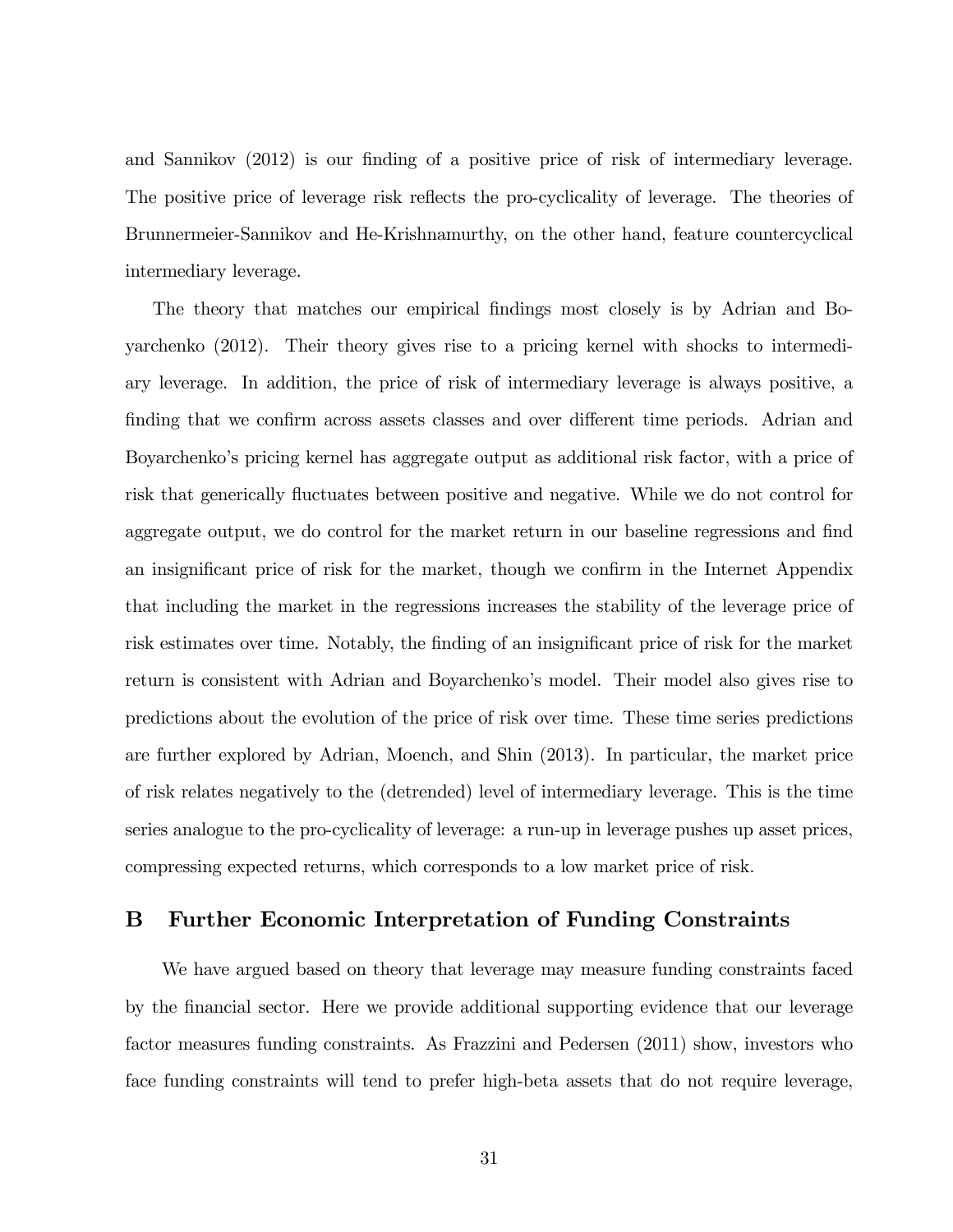thus bidding up their price and creating a spread between high- and low-beta assets. To see this, consider the portfolio choice of an investor who can hold either a high-beta stock or a low-beta bond combined with an instantaneous risk-free asset—for simplicity, assume the investor can hold only one of the risky assets and has no other wealth. Modern portfolio theory guides the investor to hold the asset with the highest Sharpe ratio, combining it with risk-free borrowing or lending, depending on risk aversion. However, if the investor is sufficiently risk tolerant and cannot take leverage or is funding constrained, she will prefer to hold the stock because it provides a higher expected return without the use of leverage. Therefore, a spread arises between the leveraged bond and the stock, which co-moves with the tightness of funding conditions—as funding constraints tighten investors bid up the prices of riskier assets relative to safer assets. Using this logic, Frazzini and Pedersen argue that stocks sorted on market betas should display a spread in returns that co-moves with funding conditions. If our leverage factor measures funding constraints, this spread should also be related to our leverage factor.

To construct beta sorted portfolios, we follow the procedure in Fama and French (1992). Specifically, in June of each year, we sort the universe of AMEX, NASDAQ, and NYSE stocks from CRSP based on past market betas and form 10 portfolios. We use 10-year betas  $(120 \text{ months})$  and require 60 months of observations for a firm to be included. This is in contrast to Fama and French (1992) who use 5-year betas (60 months) and require 24 months of data. We Önd that using the longer history for the estimation of betas produces a wider spread in returns and a substantially greater Sharpe ratio for the low minus high portfolio.<sup>21</sup> As before, we drop the lowest decile of firms based on market capitalization on formation date to avoid illiquid, thinly traded firms whose returns may be unreliable, although this is not crucial for our results. We then compute excess returns on the sorted portfolios over the following year. We rescale each of these portfolios to have a market beta of 1. That is, we leverage up the low-beta securities and combine the high-beta securities with the risk-free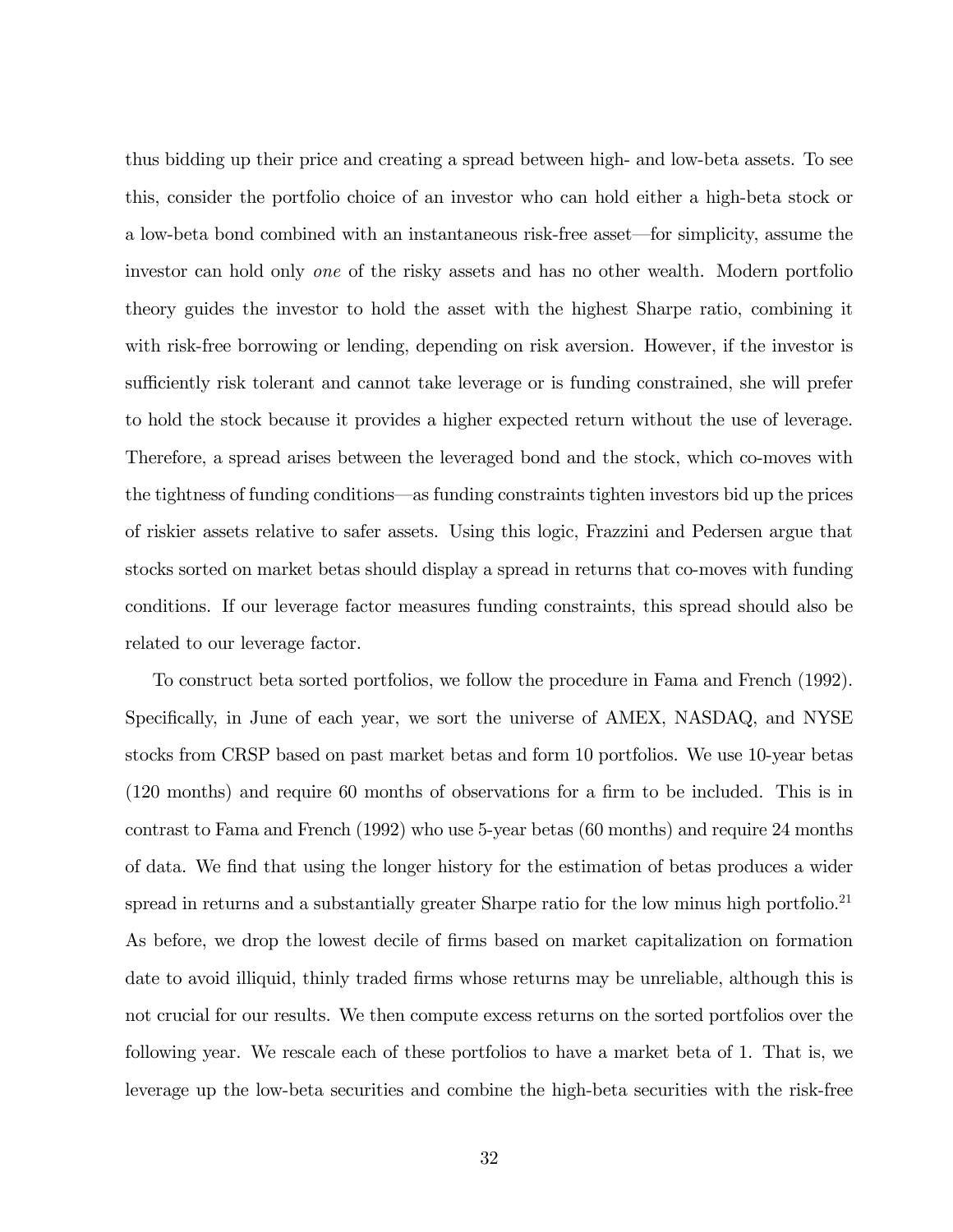asset in such a way that the ex-post market betas of all 10 portfolios are 1. Note that since these are excess returns, multiplying each portfolio by a constant still gives us excess returns and hence these are valid test assets. We find results consistent with the previous literature: the annual spread between a leveraged low-beta security and a high-beta security (low-minus-high) is about 7% per annum (see Table XIII, Panel A). We also see average returns and Sharpe ratios that are decreasing from low to high.

Consistent with our interpretation of the leverage factor, the correlation between the leverage factor and the low-minus-high beta portfolio is positive, 0.22. That is, as funding tightens and leverage decreases, low-beta stocks that require high leverage underperform high-beta stocks. The correlation is sizable given that the correlation between the leverage factor and the leverage mimicking portfolio is 0.37. This finding complements the results in Table I where we show that the leverage factor is correlated with variables commonly associated with funding constraints (volatility, Baa-Aaa spread, and asset growth). Note that the leveraged, low-beta portfolios all have large and statistically significant leverage factor betas and relatively high time-series R-square values, all of which decrease as we move toward the high beta portfolios.

We next test our leverage factor in the cross-section of the beta sorted portfolios. The results are presented in Panels B and C of Table XIII. Consistent with our previous results, the leverage model produces a high cross-sectional  $R$ -square of 73% and the cross-sectional price of risk associated with the leverage factor is positive and significant. However, at  $33\%$ the price of risk is relatively low compared to our earlier estimates. When we estimate the model without an intercept, the price of risk increases to 50%, more in line with our earlier estimates, but the R-square falls to 51%. In either case, the model is not rejected. We also compare the pricing error of the leverage model with that of the Fama-French three-factor model and Fama-French-Carhart four-factor model. The one-factor leverage model with no intercept has an average absolute pricing error of 1.33%, which compares with 1.36% and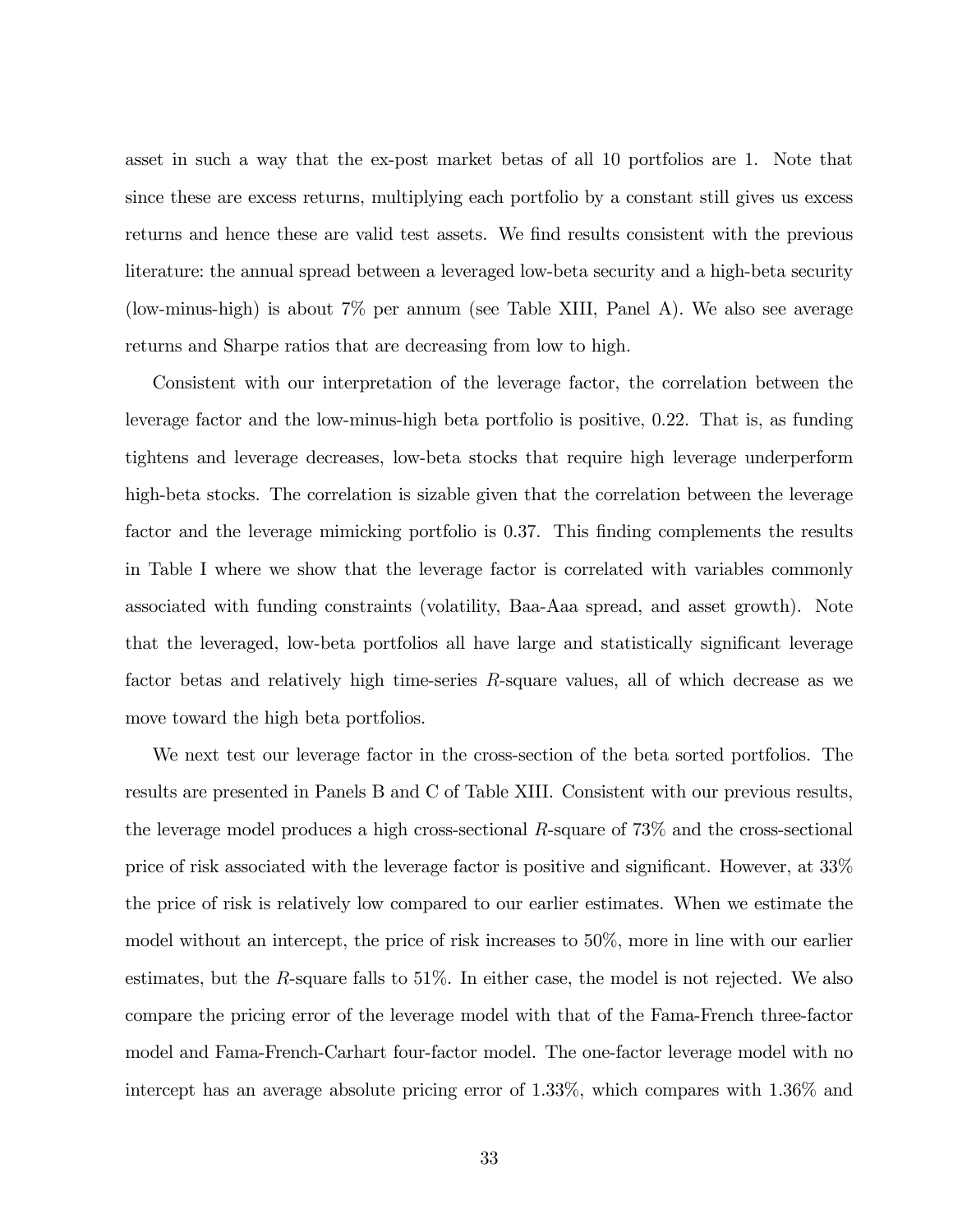0.61% for the three and four-factor models, respectively.

## [Table XIII about here]

Note that we chose to exclude the beta sorted portfolios from our main test portfolios because they are largely subsumed by standard risk factors for US equities (the 4-factor alphas are essentially zero and the 4-factor time-series  $R$ -squares are high). In other words, they add no additional degrees of freedom to our main test assets. This is in line with Kogan and Papanikolaou (2012) who show that the variation in beta sorted portfolios is related to the variation in book-to-market sorted portfolios and a common principal component explains both. However, the beta sorted portfolios do serve to enhance the economic interpretation of our leverage factor as one related to funding constraints.

# VI Conclusion

In this paper, we focus on measuring the SDF of a representative financial intermediary using the aggregate leverage of security broker-dealers. Our approach is motivated by a growing theoretical literature where the pricing kernel is a function of intermediary balance sheet variables. Our results are most closely related to models where intermediary leverage comoves with funding constraints. When funding constraints tighten, intermediaries are forced to deleverage by selling off assets and these are times when their marginal value of wealth is high. Since financial intermediaries trade in many markets, have low transactions costs, optimize frequently, and use extensive models to make investment decisions, an SDF based on a representative intermediary should have greater empirical success than its conventional counterparts.

Our empirical results are remarkably strong. We show that broker-dealer leverage as the single risk factor outperforms the Fama-French model in the cross-section of size and book-to-market sorted portfolios, outperforms the level factor in the cross-section of bond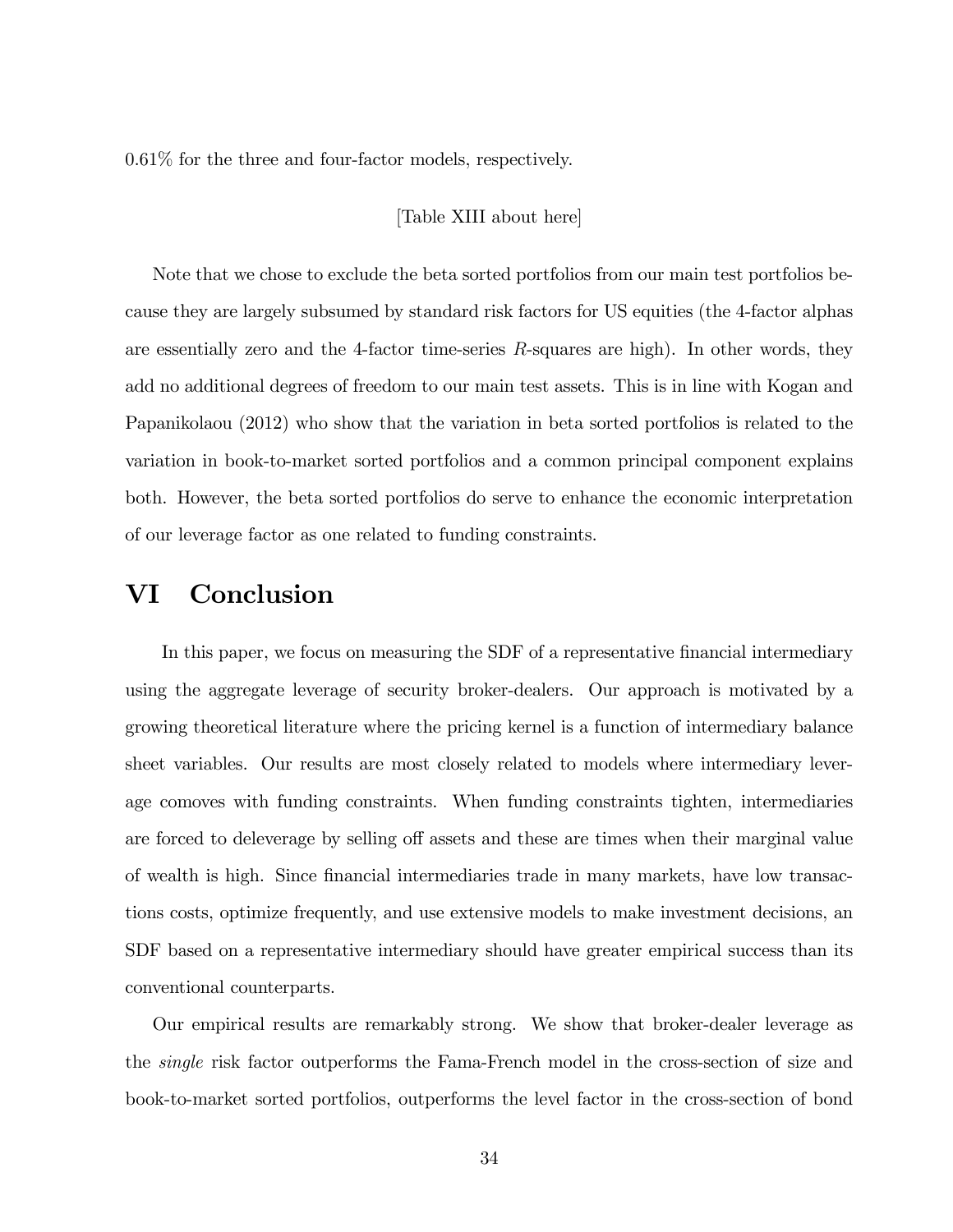portfolios, and compares well to the benchmark tailored to explain the cross-section of size and momentum sorted portfolios. Furthermore, the leverage factor prices the combined crosssection of all the above portfolios remarkably well. The success of the leverage factor across all these cross-sections is measured in terms of high adjusted R-square statistics, low values for the  $\chi^2$  statistic based on the sum of squared pricing errors, small and statistically insignificant cross-sectional pricing errors, and cross-sectional prices of risk that are statistically significant and consistent across portfolios. When taking all these criteria into account, our single factor performs as well as standard 4 and 5-factor models tailored to price the cross-sections considered, and provides an economic explanation for their average returns. We perform a battery of additional tests that confirm the robustness of our results.

Our study is a first step in exploring how the marginal value of wealth of intermediaries can be used as a pricing kernel. We see the search for additional measures of the intermediary SDF as a fruitful area for further research. We also regard empirical tests that distinguish between competing theories, and, ultimately, a cohesive theory that can quantitatively match the empirical facts as particularly promising areas for future work.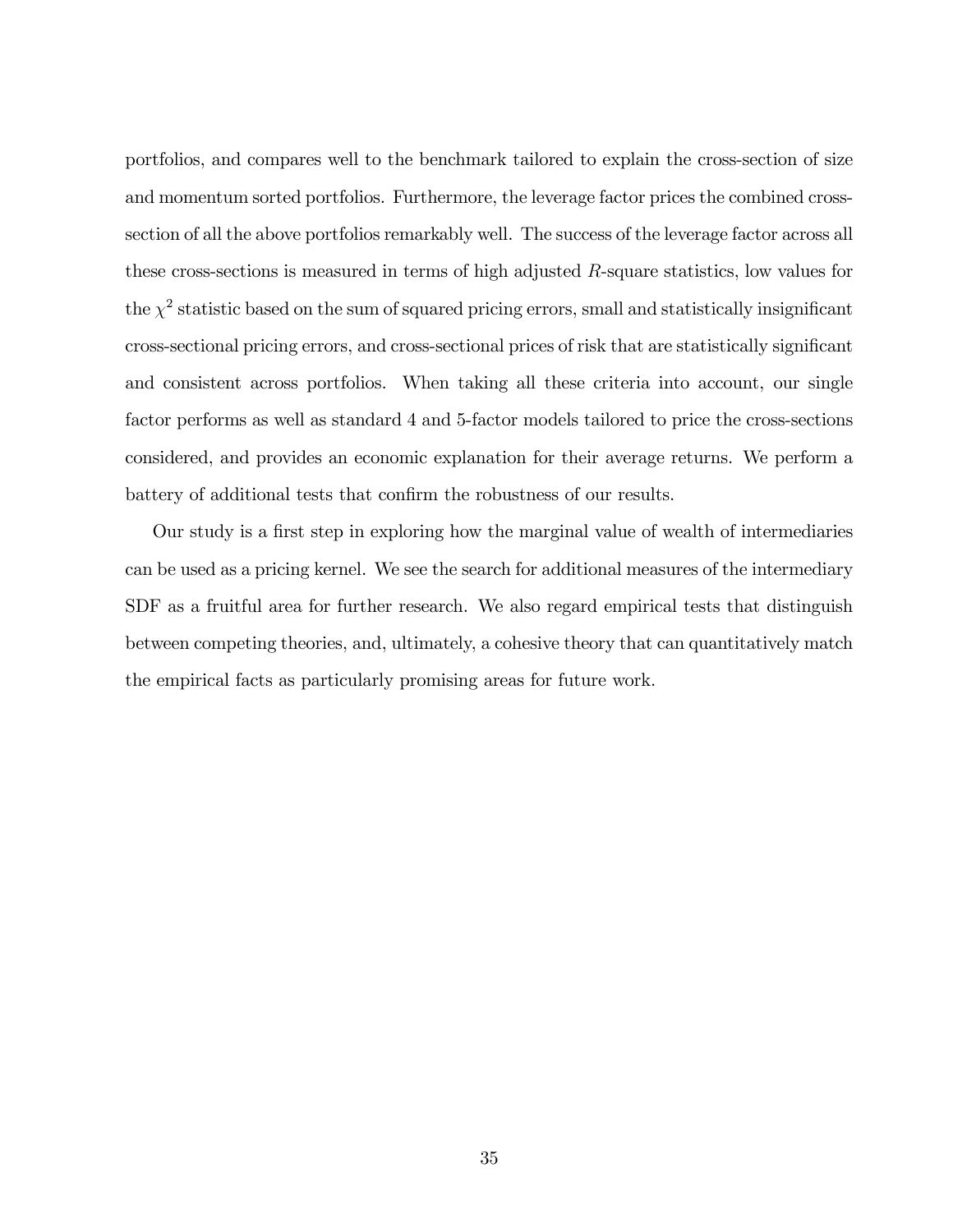# References

Adrian, Tobias and Nina Boyarchenko, 2012, Intermediary leverage cycles and financial stability, Federal Reserve Bank of New York Staff Report 567.

Adrian, Tobias, Erkko Etula and Hyun Song Shin, 2009, Risk appetite and exchange rates, Federal Reserve Bank of New York Staff Report 361.

Adrian, Tobias, Emanuel Moench and Hyun Song Shin, 2013, Leverage asset pricing, Federal Reserve Bank of New York Staff Report 625.

Adrian, Tobias and Hyun Song Shin, 2010, Liquidity and leverage, Journal of Financial Intermediation 19(3), 418-437.

Brunnermeier, Markus and Lasse Pedersen, 2009, Market liquidity and funding liquidity, Review of Financial Studies 22, 2201-2238.

Brunnermeier, Markus and Yuliy Sannikov, 2012, A Macroeconomic model with a financial sector, American Economic Review, forthcoming.

Carhart, Mark, 1997, On persistence in mutual fund performance, Journal of Finance 52, 57-82.

Chabakauri, Georgy, 2010, Asset pricing with heterogenous investors and portfolio constraints, working paper, London School of Economics.

Cochrane, John, 2011, Presidential address: Discount rates, Journal of Finance 66, 1047- 1108.

Cochrane, John and Monika Piazzesi, 2009, Decomposing the yield curve, working paper, AFA 2010 Atlanta Meetings Paper.

Danielsson, Jon, Hyun Song Shin and Jean-Pierre Zigrand, 2009, Risk appetite and endogenous risk, working paper, London School of Economics.

Etula, Erkko, 2013, Broker-dealer risk appetite and commodity returns, Journal of Financial Econometrics 11(3), pp. 486-521.

Fama, Eugene, and James MacBeth, 1973, Risk, return, and equilibrium: Empirical tests, Journal of Political Economy 81, 607-636.

Fama, Eugene, and Kenneth French, 1992, The cross-section of expected stock returns, Journal of Finance 47, 427-465.

Fama, Eugene, and Kenneth French, 1993, Common risk factors in the returns on stocks and bonds, Journal of Financial Economics 33, 3-56.

Frazzini, Andrea, and Lasse Pedersen, 2011, Betting against beta, Journal of Financial Economics, forthcoming.

Geanakoplos, John, 2010, The leverage cycle, NBER Macroeconomics Annual 2009, Volume 24. University of Chicago Press, pp. 1-65.

Gorton, Gary, and Andrew Metrick, 2012, Securitized banking and the run on repo, *Journal* of Financial Economics 103, 425-451.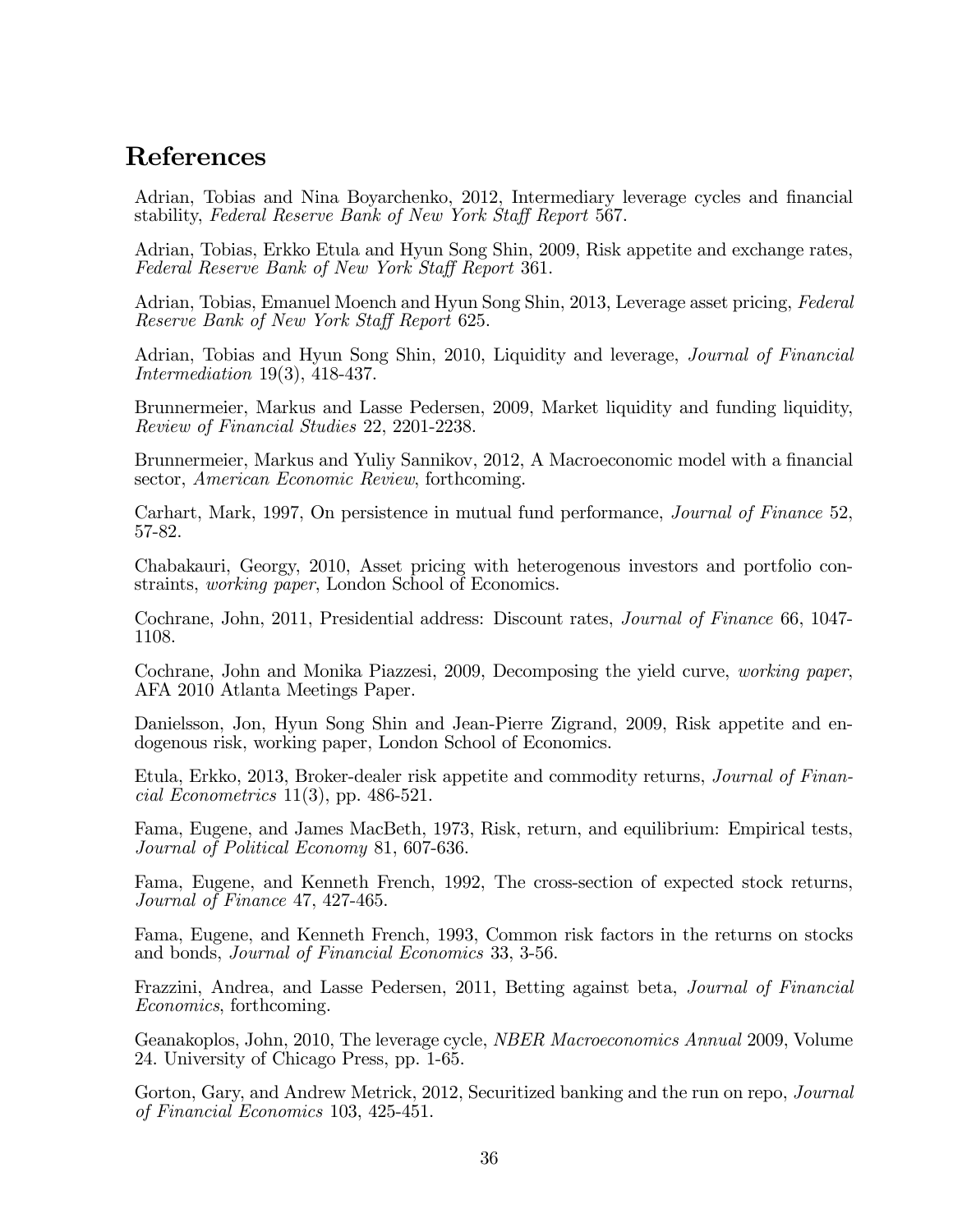Gromb, Denis and Dimitri Vayanos, 2002, Equilibrium and welfare in markets with financially constrained arbitrageurs, Journal of Financial Economics 66, 361-407.

Hansen, Lars Peter and Ravi Jagannathan, 1991, Implications of security market data for models of dynamic economics, Journal of Political Economy, 99(2), 225-262.

He, Zhiguo and Arvind Krishnamurthy, 2013, Intermediary asset pricing, American Economic Review 103(2), pp. 732-70.

Jagannathan, Ravi and Yong Wang, 2007, Lazy investors, discretionary consumption, and the cross-section of stock returns, Journal of Finance 62, 1623-1661.

Kogan, Leonid and Dimitris Papanikolaou, 2012, A theory of firm characteristics and stock returns: the role of investment-specific shocks, *working paper*, Northwestern University.

Lewellen, Jonathan, Stefan Nagel, and Jay Shanken, 2010, A skeptical appraisal of asset pricing tests, Journal of Financial Economics 96, 175-194.

Malloy, Christopher, Tobias Moskowitz and Annette Vissing-Jorgensen, 2009, Long-run stockholder consumption risk and asset returns, Journal of Finance 64, 2427-2479.

Muir, Tyler, 2012, Financial crises, risk premia, and the term structure of risky assets, working paper, Yale University.

Pastor, Lubos and Robert Stambaugh, 2003, Liquidity risk and expected stock returns, Journal of Political Economy, 111, 642-685.

Prieto, Rodolfo, 2010, Dynamic equilibrium with heterogeneous agents and risk constraints, working paper, Boston University.

Rytchkov, Oleg, 2013, Asset pricing with dynamic margin constraints, Journal of Finance, forthcoming.

Shanken, Jay, 1992, On the estimation of beta-pricing models, Review of Financial Studies 5, 1-55.

Shleifer, Andrei and Robert Vishny, 1997, The limits of abritrage, Journal of Finance 52, 35-55.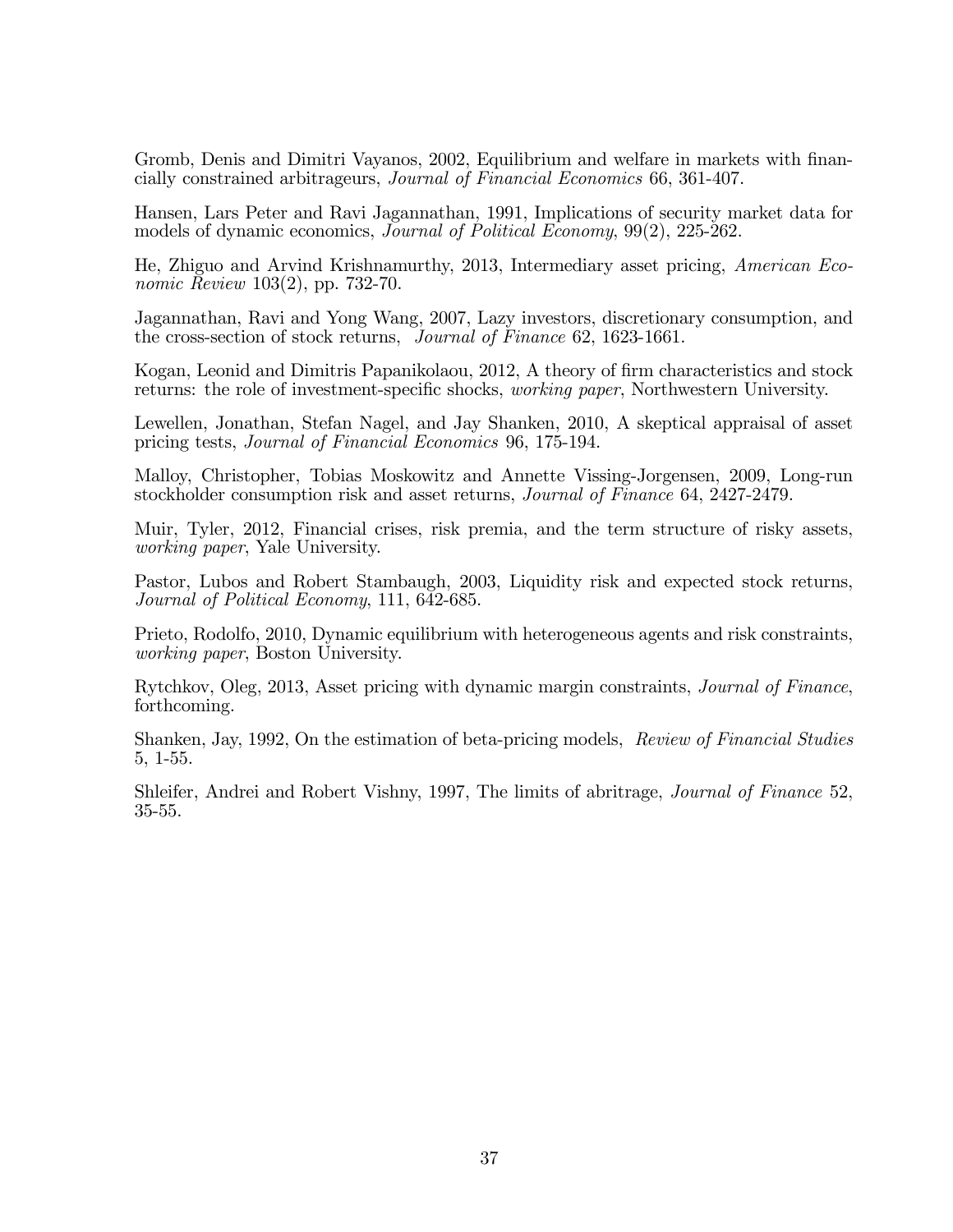

Figure 1: Realized vs. Predicted Mean Returns: Leverage Factor. We plot the realized mean excess returns of 35 equity portfolios (25 Size and Book-to-Market Sorted Portfolios and 10 Momentum Sorted Portfolios) and 6 Treasury bond portfolios (sorted by maturity) against the mean excess returns predicted by our single-factor financial intermediary leverage model, estimated without an intercept  $(E[R^e] = \beta_{lev} \lambda_{lev})$ . The sample period is Q1/1968-Q4/2009. Data are quarterly, but returns are expressed in percent per year.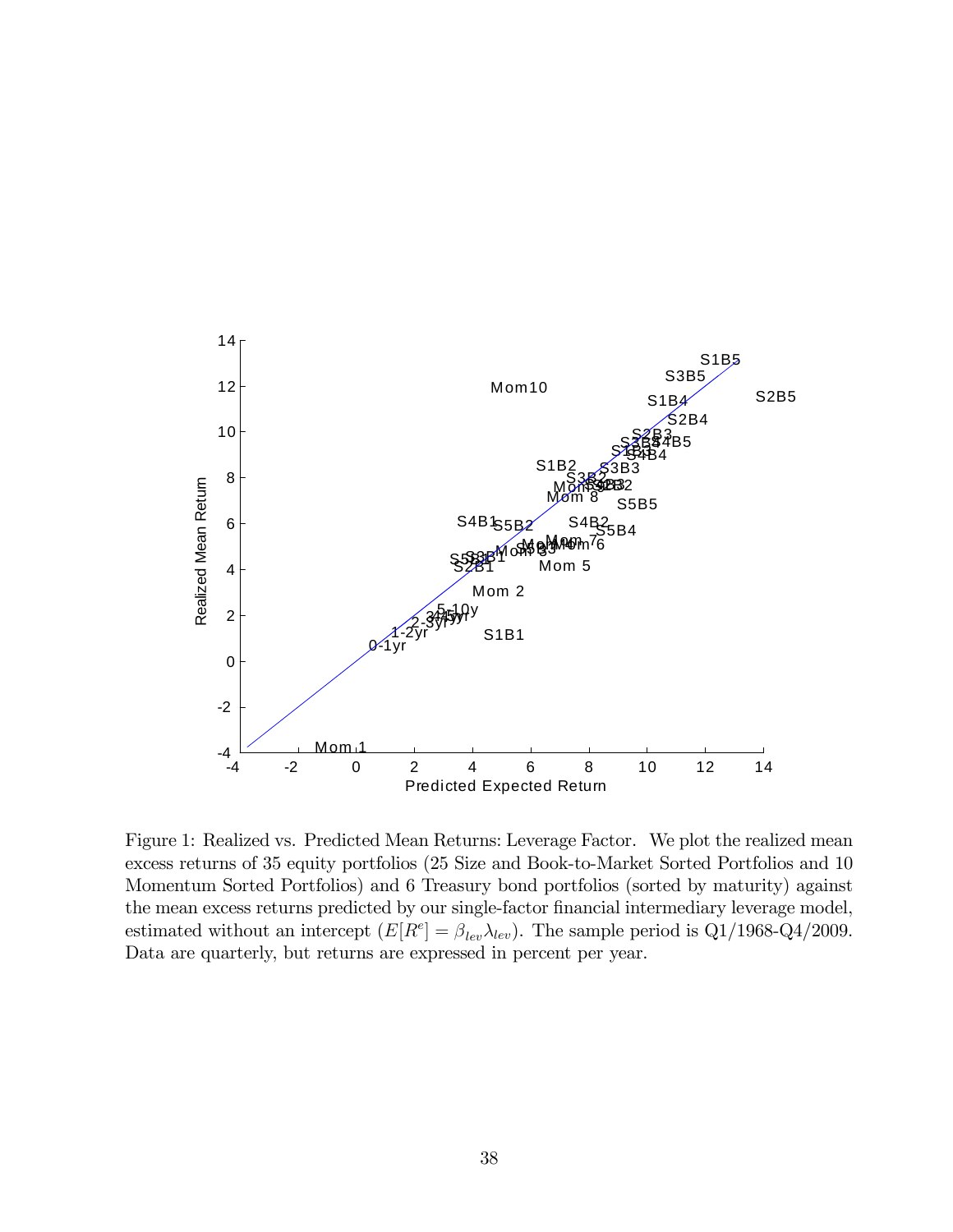

Figure 2: We plot the log leverage and the leverage factor (changes in log leverage) of security broker-dealers, Q1/1968-Q4/2009. We standardize each series to have zero mean and unit variance for convenience.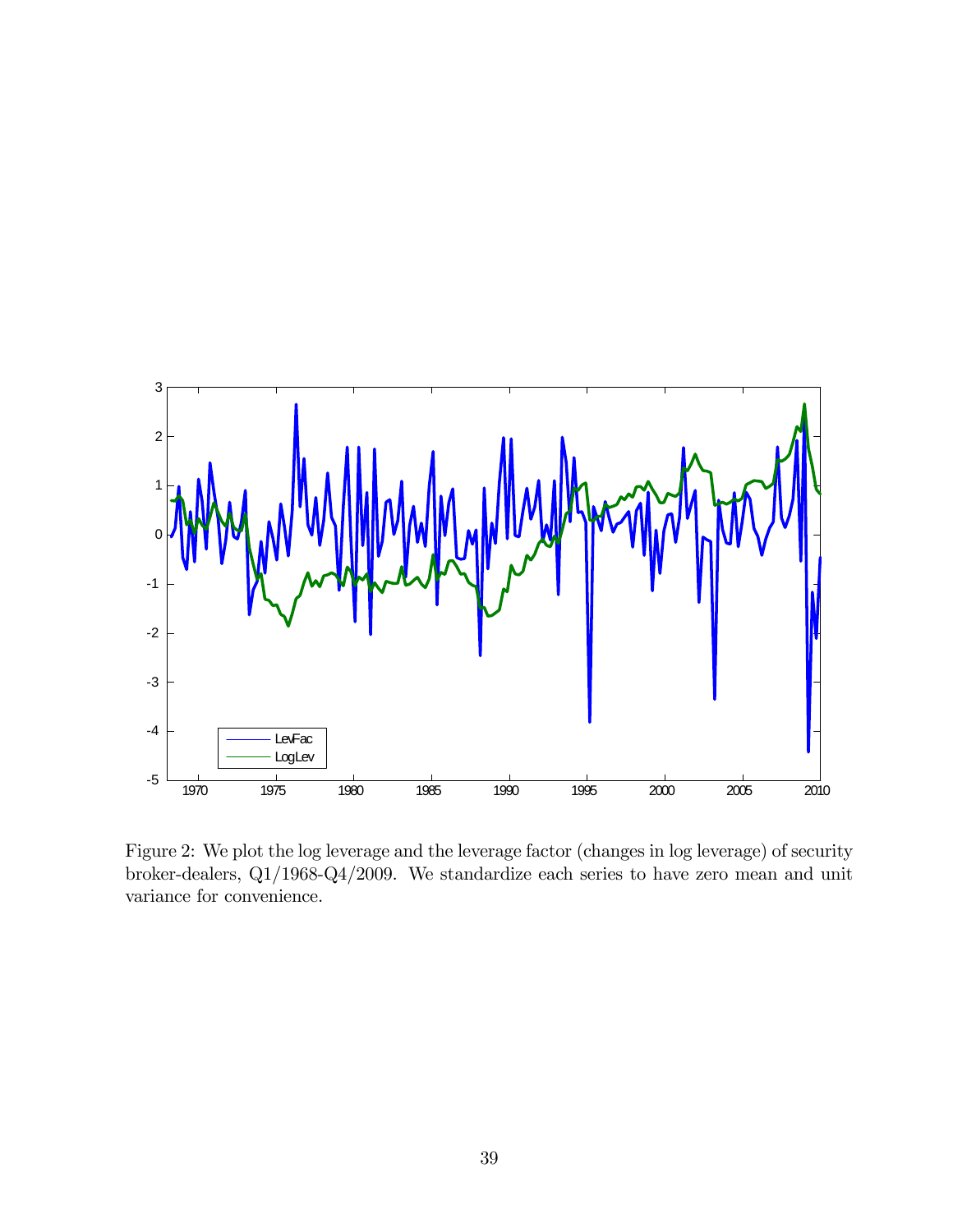

Figure 3: We plot leverage growth vs asset growth for households and broker-dealers. In both cases, leverage is defined as  $(Total Assets)/(Total Assets - Total Liabilities)$ . A downward sloping line (households) indicates passive balance sheet management, as increasing asset values mechanically decreases leverage and vice versa. An upward sloping line (brokerdealers) indicates active balance sheet management, whereby increases in asset values are associated with increases in leverage. Data are quarterly, 1968-2009 from the Flow of Funds.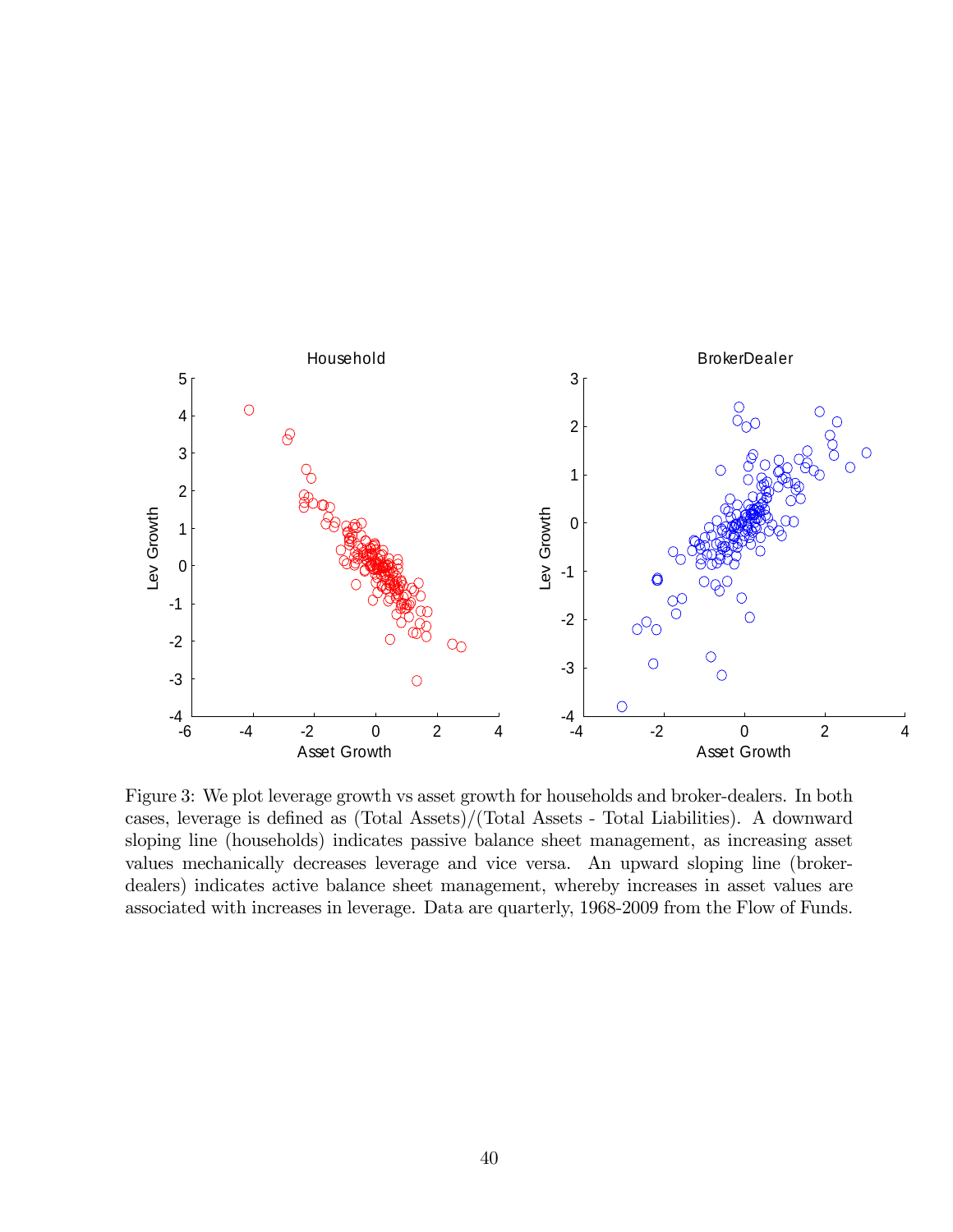

Figure 4: Realized vs. Predicted Mean Returns: Fama-French Factors. We plot the realized mean excess returns of 35 equity portfolios (25 Size and Book-to-Market Sorted Portfolios and 10 Momentum Sorted Portfolios) and 6 Treasury bond portfolios (sorted by maturity) against the mean excess returns predicted by the Fama-French 3-factor benchmark (Mkt, SMB, HML). The sample period is Q1/1968-Q4/2009. Data are quarterly, but returns are expressed in percent per year.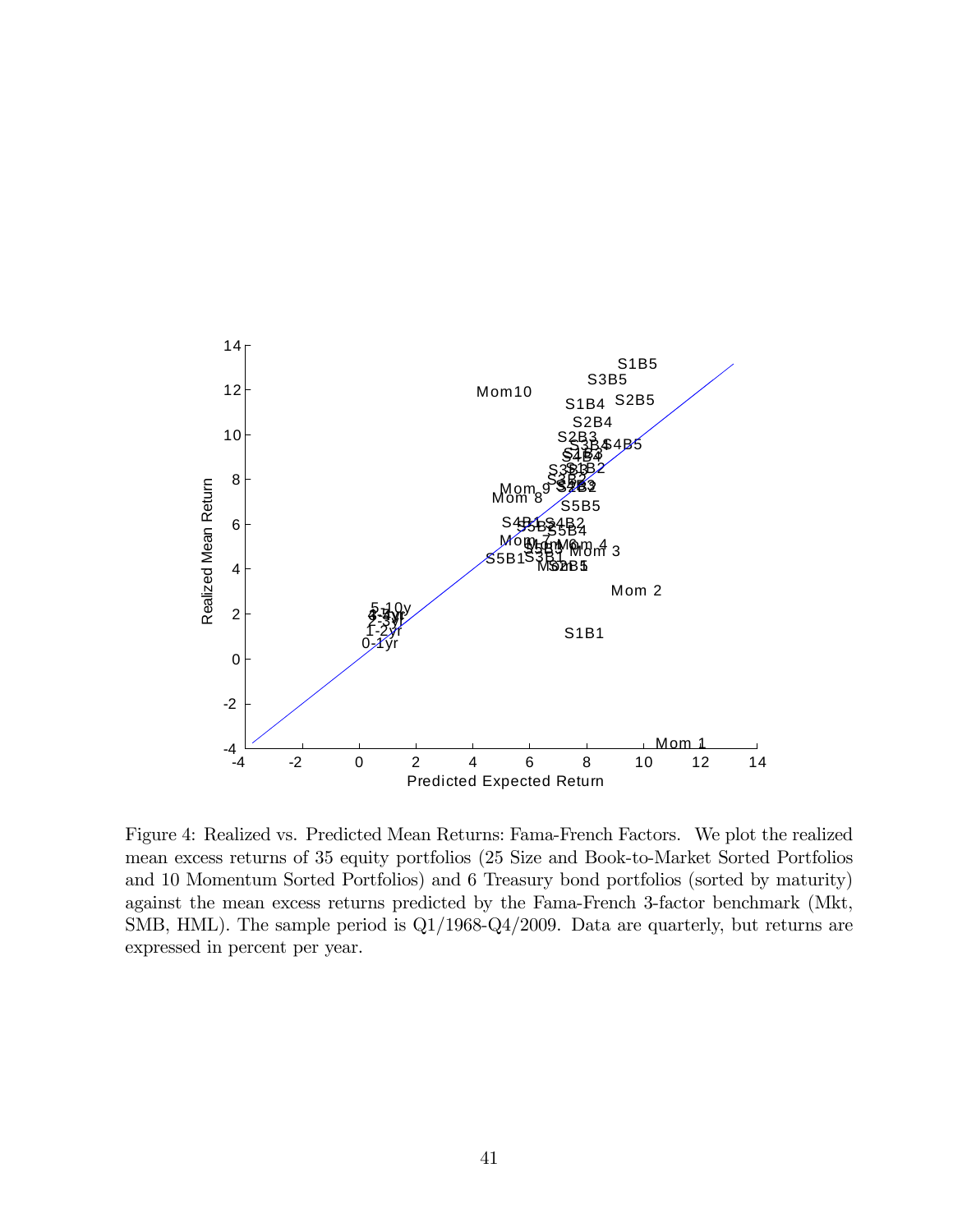

Figure 5: Realized vs. Predicted Mean Returns: 5-Factor Benchmark. We plot the realized mean excess returns of 35 equity portfolios (25 Size and Book-to-Market Sorted Portfolios and 10 Momentum Sorted Portfolios) and 6 Treasury bond portfolios (sorted by maturity) against the mean excess returns predicted by a 5-factor benchmark model (Mkt, SMB, HML, MOM, PC1). PC1 represents shocks to the first principal component of the yield curve, which prices the cross-section of bond portfolios. The sample period is Q1/1968-Q4/2009. Data are quarterly, but returns are expressed in percent per year.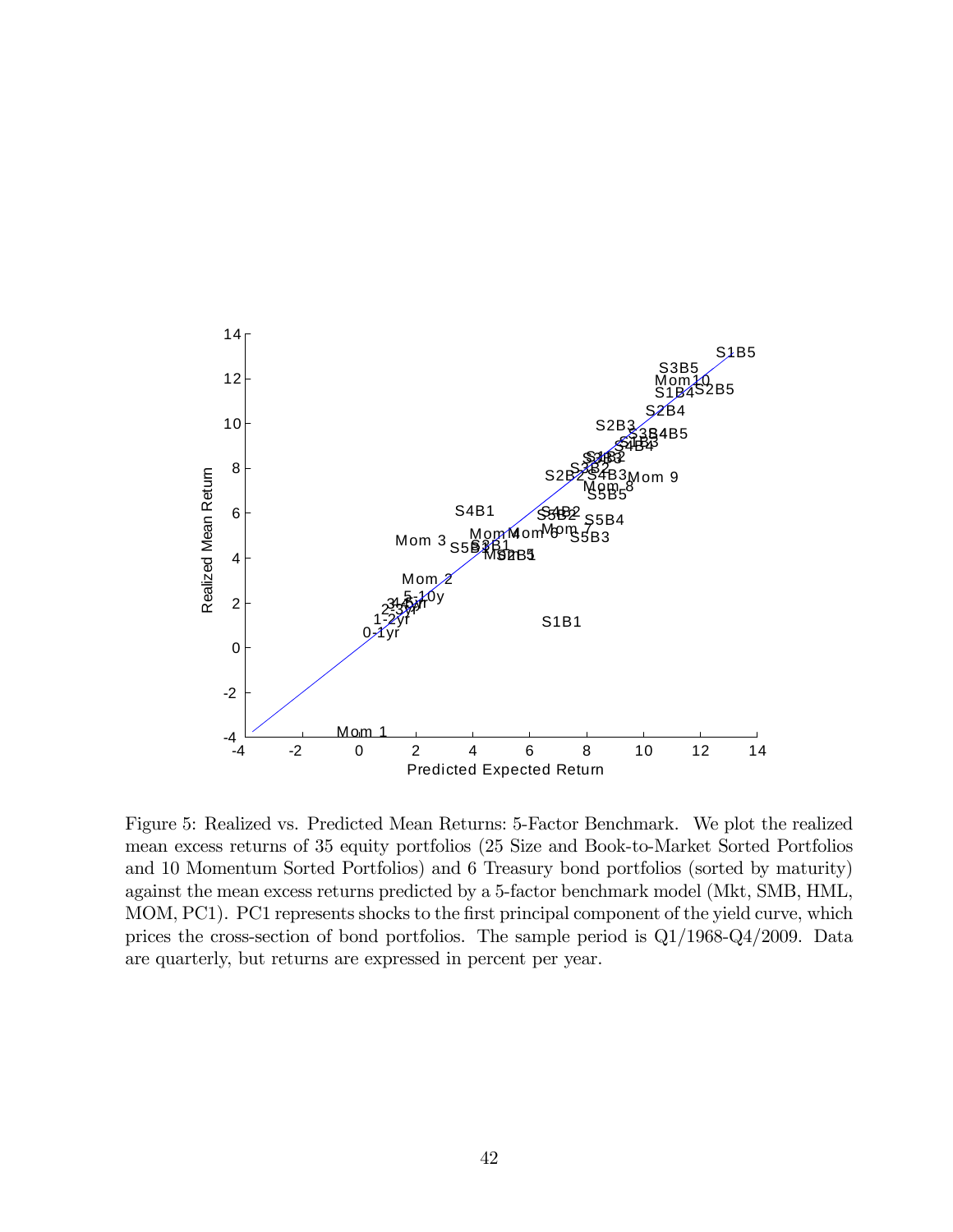

Figure 6: The hyperbola plots the sample mean-standard deviation frontier ("the efficient frontier") for the six Fama-French benchmark portfolios, the Fama-French factors (Mkt, SMB, HML), and the momentum factor. LMP is the leverage mimicking portfolio (see text for description), Mkt, SMB, HML are the Fama-French factors, Mom is the momentum factor, and P is the linear combination of Mkt, SMB, HML, and Mom that produces the highest possible Sharpe ratio in sample,  $P = \max_{a,b,c,d} {\text{Shape}[a\text{Mkt}+b\text{SMB}+c\text{HML}+d\text{Mom}]}$ . Data are monthly from 1936-2009.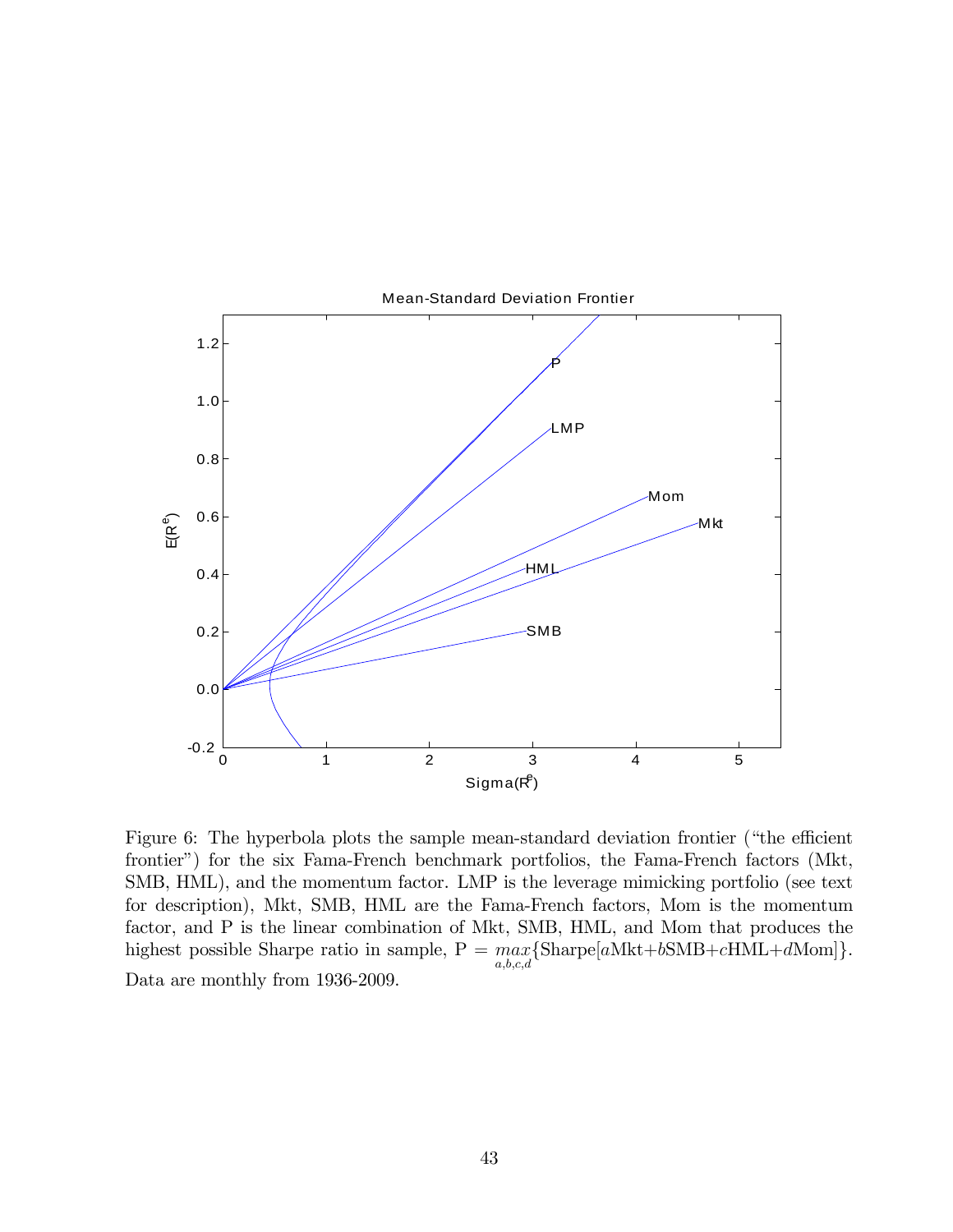Table I: Broker-dealer leverage is pro-cyclical. We display the correlation of U.S. brokerdealer leverage growth with a selection of variables, including the log asset growth of U.S. broker-dealers, market volatility (constructed quarterly using weekly data of the valueweighted market return), the Baa-Aaa spread, and the value-weighted stock return of the U.S. financial sector. The sample is  $Q1/1968-Q4/2009$ .

|            | Correlation of Broker-Dealer Leverage Factor with: |            |         |              |  |  |  |  |  |  |
|------------|----------------------------------------------------|------------|---------|--------------|--|--|--|--|--|--|
|            | Log Broker-Dealer                                  | Market     | Baa-Aaa | Financials   |  |  |  |  |  |  |
|            | Asset Growth                                       | Volatility | Spread  | Stock Return |  |  |  |  |  |  |
| $\rho$     | 0.73                                               | $-0.37$    | $-0.16$ | 0.18         |  |  |  |  |  |  |
| $p$ -value | 0.00                                               | 0.00       | 0.03    | 0.02         |  |  |  |  |  |  |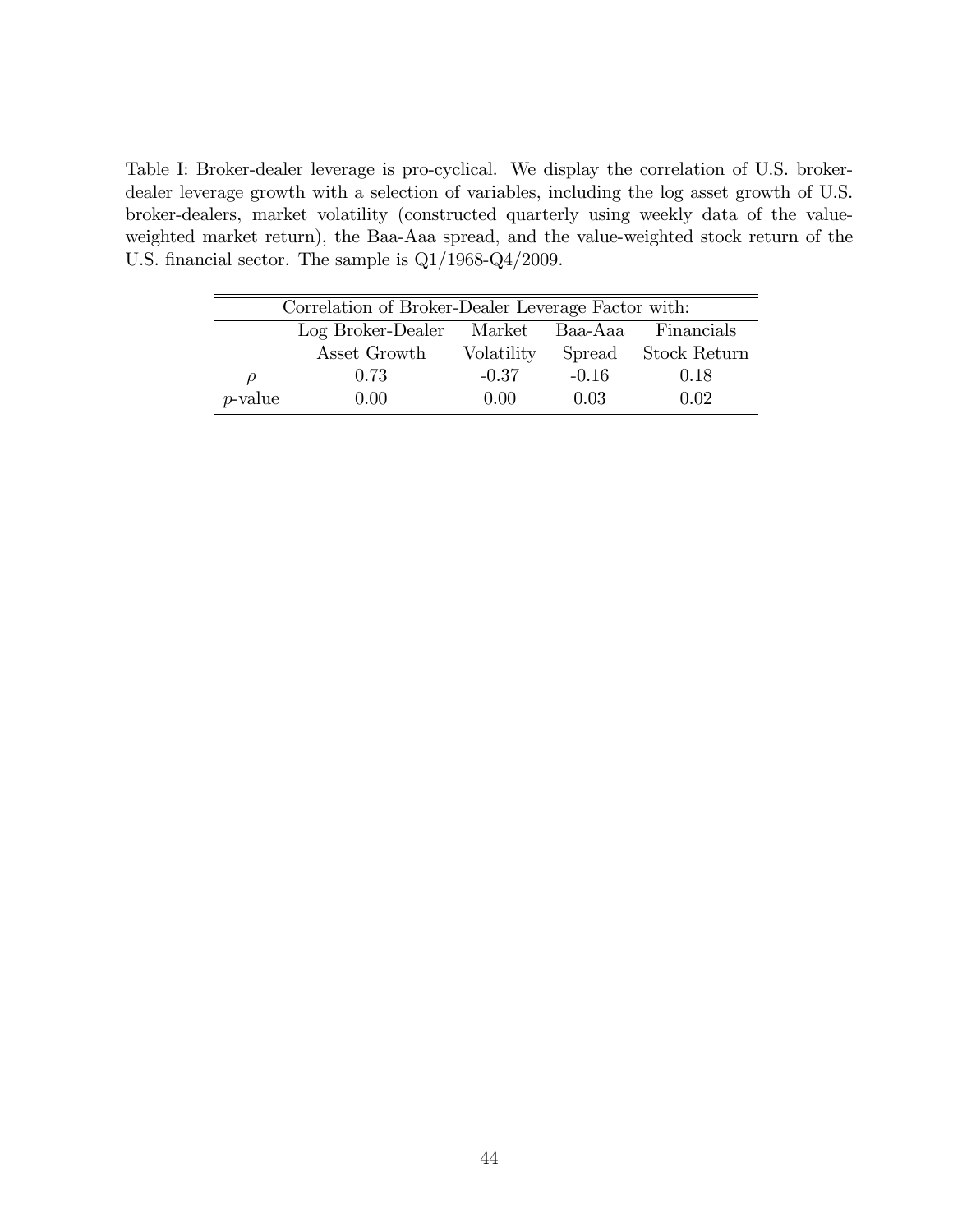Table II: Assets and Liabilities of Security Brokers and Dealers as of the end of Q4/2010. The remaining assets and liabilities from the FOCUS reports implicitly appear as miscellanuous assets and liabilities in the Flow of Funds. The amounts are in billions of dollars, not seasonally adjusted. (Source: U.S. Flow of Funds Table L.129., released March 10, 2011)

| Assets from Flow of Funds (billions) |           | Liabilities from Flow of Funds (billions) |           |
|--------------------------------------|-----------|-------------------------------------------|-----------|
| Cash (including seggregated cash)    | \$96.9    | Net repo                                  | \$404.7   |
| Credit market instruments            | \$557.6   | Corporate and foreign bonds               | \$129.7   |
| Commercial paper                     | \$36.2    | Trade payables                            | \$18.1    |
| Treasury securities (net of shorts)  | \$94.5    | Security credit                           | \$936.6   |
| Agencies                             | \$149.8   | Taxes payable                             | \$3.6     |
| Municipal securities                 | \$40.0    | Miscellaneous liabilities*                | \$480.7   |
| Corporate and foreign bonds          | \$185.6   | Payables to brokers and dealers           |           |
| Other (syndicated loans etc)         | \$51.4    | Securities sold not yet purchased         |           |
| Corporate Equities                   | \$117.2   | Payables                                  |           |
| Security credit                      | \$278.2   | Subordinated liabilities                  |           |
| Miscellaneuous assets*               | \$1,025.3 |                                           |           |
| Receivables                          |           |                                           |           |
| Reverse repos                        |           |                                           |           |
| Options and Arbitrage                |           |                                           |           |
| Commodities                          |           |                                           |           |
| Investments not readily marketable   |           |                                           |           |
| Securities borrowed                  |           |                                           |           |
| Secured demand notes                 |           |                                           |           |
| Membership in exchanges              |           |                                           |           |
| Affiliates, subsidiaries,            |           |                                           |           |
| and associated partnerships          |           |                                           |           |
| Property, furniture, equipment, etc. |           |                                           |           |
| <b>TOTAL</b>                         | \$2,075.1 | <b>TOTAL</b>                              | \$1,973.4 |

\*Sub-categories implicit in FOCUS Reports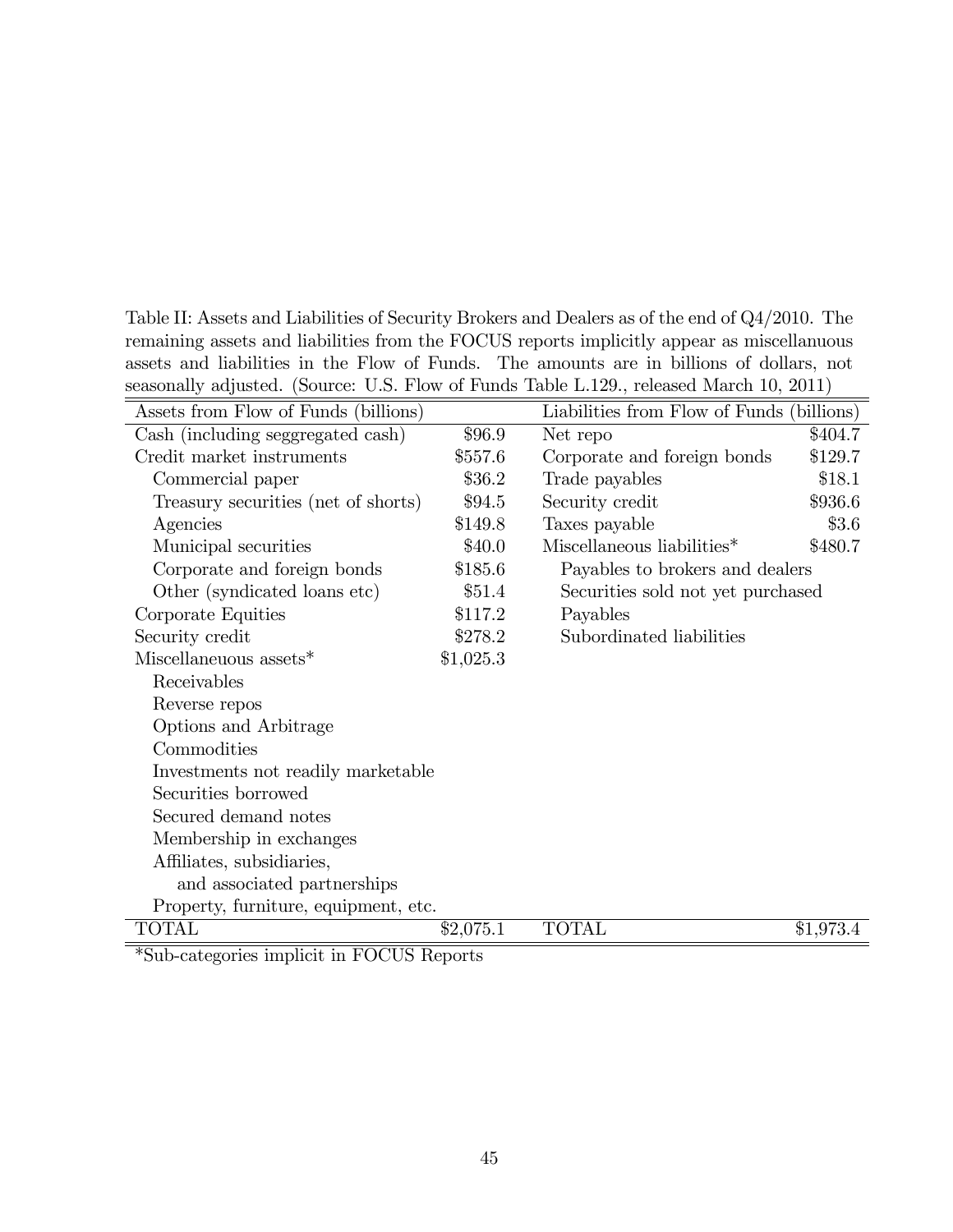Table III: Main Table: Pricing the Size, Book to Market, Momentum, and Bond Portfolios Pricing results for the 25 size and book-to-market and 10 momentum portfolios, and 6 Treasury bond portfolios sorted by maturity. Each model is estimated as  $E[R^e] = \lambda_0 + \beta_{fac}\lambda_{fac}$ . FF denotes the Fama-French 3 factors, Mom the momentum factor, PC1 the first principal component of the yield curve, LevFac our leverage factor. Panel A reports the prices of risk with Fama-MacBeth and Shanken t-statistics, respectively. Panel B reports test diagnostics, including mean absolute pricing errors (MAPE) by portfolio group, adjusted R-Squares with corresponding confidence intervals (C.I.), and a  $\chi^2$  statistic that tests whether the pricing errors are jointly zero.  $E[R^e]$  gives the average excess return to be explained. Data are quarterly, 1968Q1-2009Q4. Returns and risk premia are reported in percent per year (quarterly percentages multiplied by 4).

|                     | Panel A: Prices of Risk |                          |              |                           |              |           |           |  |  |  |
|---------------------|-------------------------|--------------------------|--------------|---------------------------|--------------|-----------|-----------|--|--|--|
|                     |                         | <b>CAPM</b>              | FF           | FF,Mom                    | FF, Mom, PC1 | LevFac    | LevMkt    |  |  |  |
|                     | Intercept               | 3.39                     | 3.16         | 1.06                      | 0.66         | 0.12      | $-0.19$   |  |  |  |
|                     | $t$ - $FM$              | 3.55                     | 4.09         | 1.51                      | 1.14         | 0.06      | $-0.21$   |  |  |  |
|                     | t-Shanken               | $3.54\,$                 | 4.03         | 1.34                      | 1.01         | 0.04      | $-0.14$   |  |  |  |
|                     | LevFac                  |                          |              |                           |              | 62.21     | 60.97     |  |  |  |
|                     | $t$ - $FM$              |                          |              |                           |              | 4.62      | $5.29\,$  |  |  |  |
|                     | t-Shanken               |                          |              |                           |              | 3.12      | 3.65      |  |  |  |
|                     | Mkt                     | 3.06                     | 2.30         | 4.54                      | 4.89         |           | 5.46      |  |  |  |
|                     | $t$ - $FM$              | 0.99                     | 0.80         | 1.59                      | 1.71         |           | 1.75      |  |  |  |
|                     | t-Shanken               | 0.99                     | 0.80         | 1.58                      | 1.70         |           | 1.55      |  |  |  |
|                     | <b>SMB</b>              |                          | 1.76         | 1.57                      | 1.63         |           |           |  |  |  |
|                     | $t$ - $FM$              |                          | 0.93         | 0.83                      | 0.87         |           |           |  |  |  |
|                     | t-Shanken               |                          | 0.93         | 0.82                      | 0.86         |           |           |  |  |  |
|                     | <b>HML</b>              |                          | 3.33         | 4.37                      | 4.34         |           |           |  |  |  |
|                     | $t$ - $FM$              |                          | 1.45         | 1.90                      | 1.89         |           |           |  |  |  |
|                     | t-Shanken               |                          | 1.45         | 1.86                      | 1.85         |           |           |  |  |  |
|                     | MOM                     |                          |              | 7.82                      | 7.75         |           |           |  |  |  |
|                     | $t$ - $FM$              |                          |              | 2.94                      | 2.91         |           |           |  |  |  |
|                     | t-Shanken               |                          |              | 2.92                      | 2.89         |           |           |  |  |  |
|                     | PC1                     |                          |              |                           | 14.99        |           |           |  |  |  |
|                     | $t$ - $FM$              |                          |              |                           | 1.03         |           |           |  |  |  |
|                     | t-Shanken               |                          |              |                           | 0.93         |           |           |  |  |  |
|                     |                         |                          |              | Panel B: Test Diagnostics |              |           |           |  |  |  |
| <b>MAPE</b>         | $E[\overline{R^e}]$     | $\mathop{\mathrm{CAPM}}$ | FF           | FF, Mom                   | FF, Mom, PC1 | LevFac    | LevMkt    |  |  |  |
| Size $B/M$          | 7.86                    | 2.62                     | 1.81         | 1.05                      | 1.01         | 1.16      | 1.11      |  |  |  |
| MOM                 | 5.80                    | $3.05\,$                 | 3.75         | 1.47                      | 1.48         | 1.79      | 1.85      |  |  |  |
| <b>Bond</b>         | 1.65                    | 1.83                     | 1.59         | 0.17                      | 0.17         | 0.37      | 0.26      |  |  |  |
| Intercept           |                         | $3.39\,$                 | 3.16         | 1.06                      | 0.66         | 0.12      | $0.12\,$  |  |  |  |
| Total               | 6.45                    | $6.00\,$                 | 5.41         | $2.08\,$                  | 1.66         | 1.31      | $1.36\,$  |  |  |  |
|                     |                         |                          |              |                           |              |           |           |  |  |  |
| AdjR2               |                         | 0.10                     | 0.16         | 0.81                      | 0.81         | 0.77      | 0.78      |  |  |  |
| C.I.AdjR2           |                         | [0.02, 0.30]             | [0.02, 0.36] | [0.74, 0.88]              | [0.72, 0.88] | [0.82, 1] | [0.76, 1] |  |  |  |
|                     |                         |                          |              |                           |              |           |           |  |  |  |
| $T^2(\chi^2_{N-K})$ |                         | 174.48                   | 167.46       | 111.45                    | 110.19       | 67.87     | 68.86     |  |  |  |
| $p$ -value          |                         | $0.0\%$                  | $0.0\%$      | $0.0\%$                   | $0.0\%$      | 0.3%      | $0.0\%$   |  |  |  |
|                     |                         |                          |              | 46                        |              |           |           |  |  |  |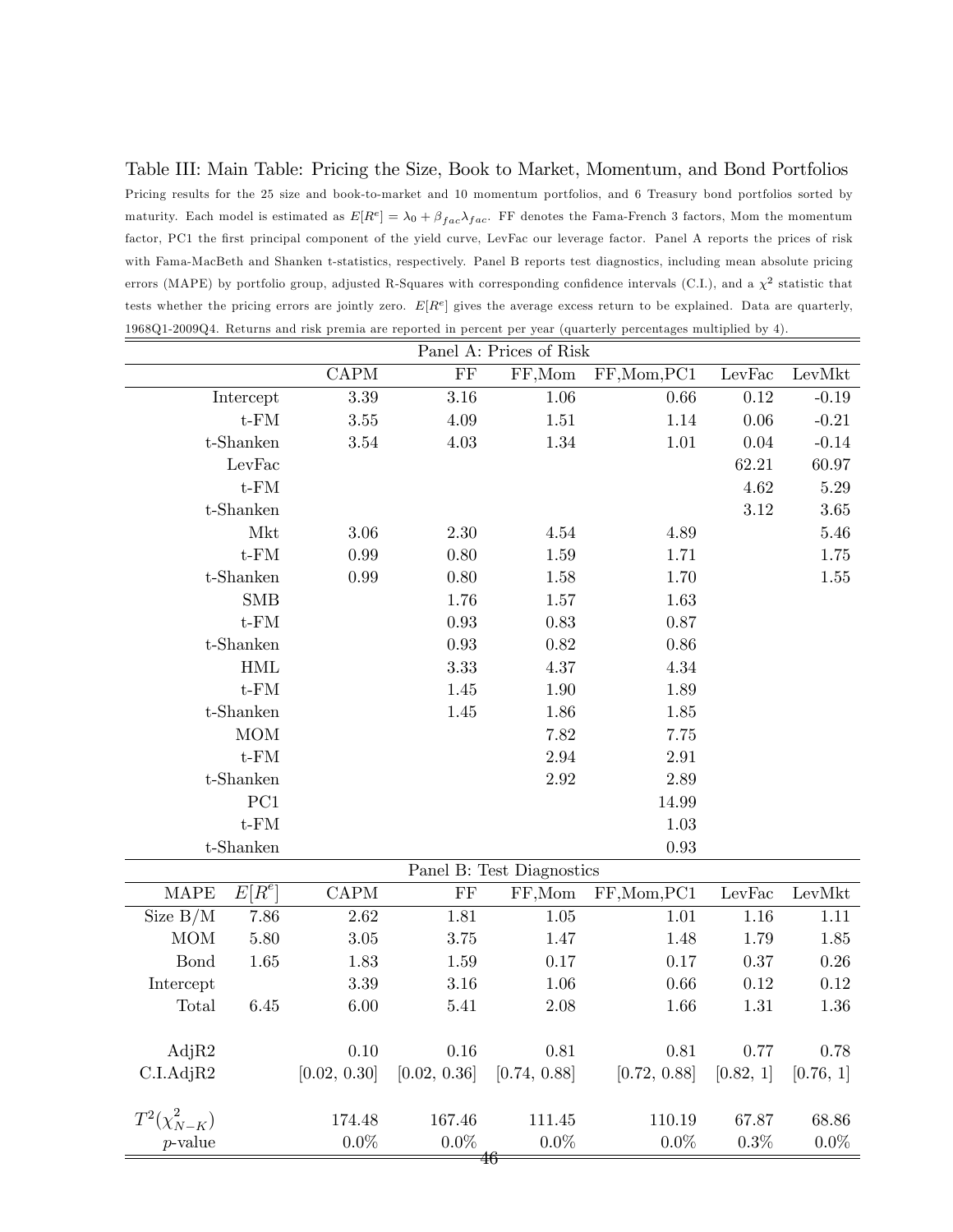|               |            |                     |            | drop the two most mispriced portfolios: the small-growth (S1B1), and the past winners portfolio (Mom10).<br>Panel A: Individual Pricing Errors |         |             |                        |           |
|---------------|------------|---------------------|------------|------------------------------------------------------------------------------------------------------------------------------------------------|---------|-------------|------------------------|-----------|
|               |            |                     |            | Size and Book-to-Market Portfolios                                                                                                             |         |             |                        |           |
|               |            | Low                 |            | Book-to-Market                                                                                                                                 |         | High        |                        |           |
|               |            |                     | $E[R^e]$ : | Average Returns                                                                                                                                |         |             |                        |           |
|               | Small      | $1.15\,$            | 8.52       | 9.17                                                                                                                                           | 11.38   | 13.16       |                        |           |
|               |            | 4.14                | 7.67       | 9.91                                                                                                                                           | 10.55   | 11.54       |                        |           |
|               | Size       | 4.56                | 8.00       | 8.43                                                                                                                                           | 9.54    | 12.46       |                        |           |
|               |            | 6.09                | 6.07       | 7.72                                                                                                                                           | 9.01    | 9.57        |                        |           |
|               | <b>Big</b> | 4.47                | 5.93       | 4.93                                                                                                                                           | 5.72    | 6.83        |                        |           |
|               |            |                     |            | Leverage Pricing Errors                                                                                                                        |         |             |                        |           |
|               | Small      | $-3.27$             | 2.31       | 0.43                                                                                                                                           | 1.40    | $1.39\,$    |                        |           |
|               |            | 0.73                | $-0.42$    | 0.46                                                                                                                                           | $-0.10$ | $-2.10$     |                        |           |
|               | Size       | 0.76                | 0.79       | 0.09                                                                                                                                           | 0.49    | 1.88        |                        |           |
|               |            | 2.57                | $-1.24$    | $-0.11$                                                                                                                                        | $-0.27$ | $-0.53$     |                        |           |
|               | Big        | 1.20                | 1.18       | $-0.59$                                                                                                                                        | $-2.51$ | $-2.11$     |                        |           |
|               |            |                     |            | 5-Factor Pricing Errors                                                                                                                        |         |             |                        |           |
|               | Small      | $-5.26$             | 0.47       | $-0.05$                                                                                                                                        | 0.89    | 0.78        |                        |           |
|               |            | $-0.64$             | 0.97       | 1.46                                                                                                                                           | 0.50    | 0.00        |                        |           |
|               | Size       | 0.52                | 0.48       | 0.43                                                                                                                                           | 0.02    | 1.88        |                        |           |
|               |            | 2.76                | $-0.43$    | $-0.28$                                                                                                                                        | 0.03    | $-0.45$     |                        |           |
|               | <b>Big</b> | 1.30                | $-0.18$    | $-2.32$                                                                                                                                        | $-2.14$ | $-1.06$     |                        |           |
|               |            | Momentum Portfolios |            |                                                                                                                                                |         |             | <b>Bond Portfolios</b> |           |
|               | $E[R^e]$   | LevFac              | $5$ -Fac   |                                                                                                                                                |         | $E[R^e]$    | LevFac                 | $5$ -Fac  |
| Mom 1         | $-3.75$    | $-2.46$             | $-2.96$    |                                                                                                                                                | $0-1yr$ | 0.70        | 0.15                   | $-0.17$   |
| Mom 2         | 3.06       | $-1.00$             | 1.71       |                                                                                                                                                | $1-2yr$ | 1.28        | $-0.56$                | $-0.43$   |
| Mom 3         | 4.80       | $-0.03$             | 3.52       |                                                                                                                                                | $2-3yr$ | 1.70        | $-0.02$                | $-0.08$   |
| Mom 4         | 5.10       | $-0.63$             | 1.02       |                                                                                                                                                | $3-4yr$ | 1.95        | $-0.27$                | $-0.03$   |
| Mom 5         | 4.15       | $-2.15$             | $-0.27$    |                                                                                                                                                | $4-5yr$ | $2.00\,$    | $-0.52$                | $-0.05$   |
| Mom 6         | 5.11       | $-1.67$             | $-0.10$    |                                                                                                                                                | $5-10y$ | 2.29        | $-0.70$                | $-0.24$   |
| Mom 7         | 5.29       | $-1.23$             | $-1.23$    |                                                                                                                                                |         |             |                        |           |
| Mom 8         | 7.19       | 0.63                | $-0.57$    |                                                                                                                                                |         |             |                        |           |
| Mom 9         | 7.61       | 0.81                | $-1.61$    |                                                                                                                                                |         |             |                        |           |
| Mom 10        | 11.93      | 7.25                | 1.81       |                                                                                                                                                |         |             |                        |           |
|               |            |                     |            | Panel B: Pricing Resuts Dropping Largest Pricing Error Portfolios                                                                              |         |             |                        |           |
|               |            | All Portfolios      |            | Drop Small Growth                                                                                                                              |         | Drop Mom 10 |                        | Drop Both |
|               | $5-Fac$    | LevFac              | $5$ -Fac   | LevFac                                                                                                                                         | $5-Fac$ | LevFac      | $5-Fac$                | LevFac    |
| <b>MAPE</b>   | 1.00       | 1.20                | 0.78       | 1.13                                                                                                                                           | 0.94    | 1.01        | 0.74                   | 0.93      |
| AdjR2         | 0.81       | 0.77                | 0.88       | 0.79                                                                                                                                           | 0.82    | 0.87        | 0.89                   | 0.87      |
| $T^2(\chi^2)$ | 110.19     | 67.87               | 72.42      | 42.95                                                                                                                                          | 85.15   | 45.78       | 55.27                  | 27.40     |
| $p$ -value    | $0.0\%$    | $0.0\%$             | $0.0\%$    | 26.8%                                                                                                                                          | $0.0\%$ | 18.1\%      | $0.9\%$                | 87.5%     |

Table IV: Pricing Errors: Pricing the Size, Book to Market, Momentum, and Bond Portfolios We report pricing errors  $(E[R^e] - \lambda_0 - \beta_{fac}\lambda_{fac})$  in percent per year for our leverage factor model and 5-factor benchmark (Mkt, SMB, HML, Mom, PC1) corresponding directly to the previous table. Panel B reports our cross-sectional results when we drop the two most mispriced portfolios: the small-growth (S1B1), and the past winners portfolio (Mom10).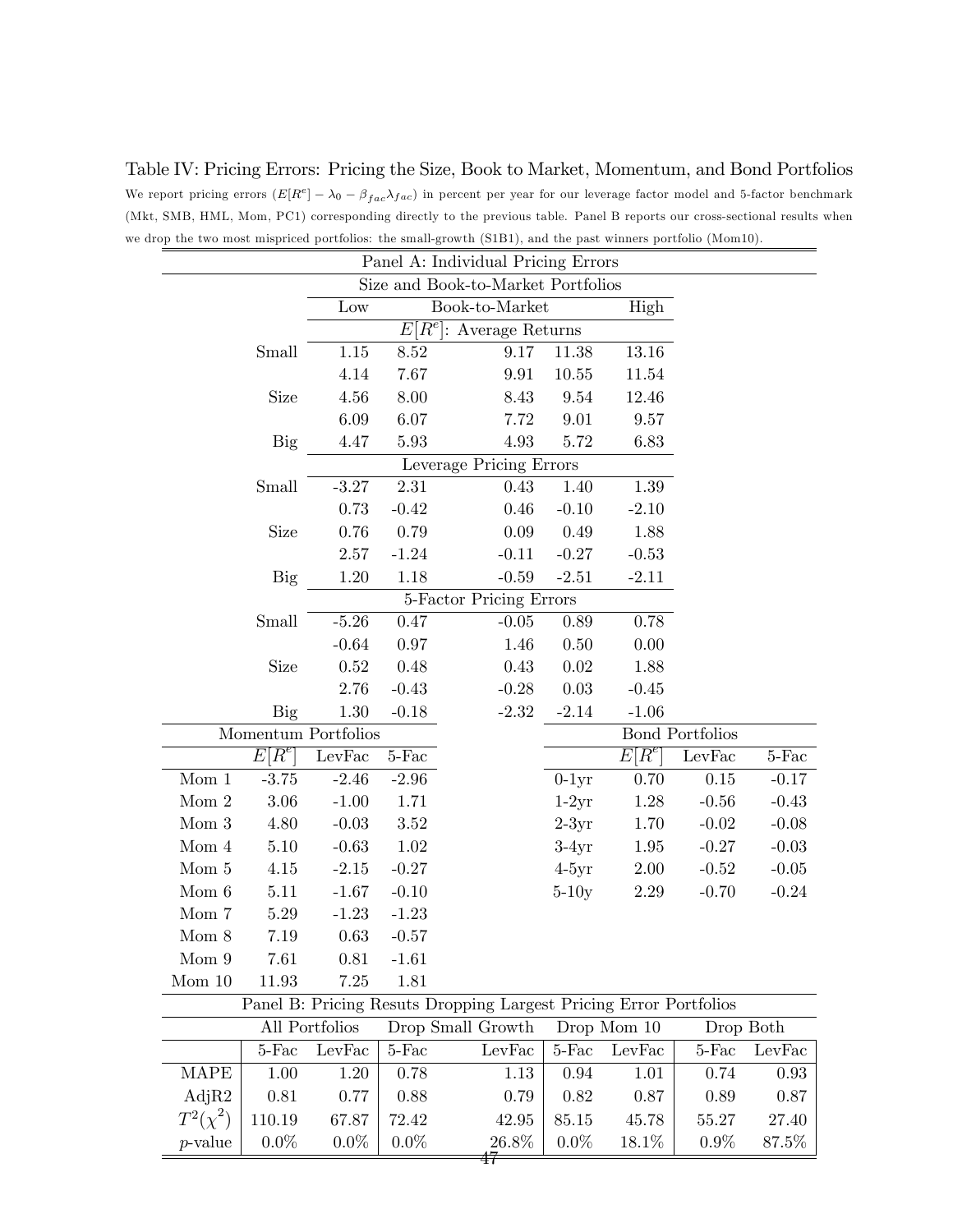### Table V: Equity Portfolios

Pricing results for the 25 size and book-to-market (left panel) and 25 size and momentum portfolios (right panel). Each model is estimated as  $E[R^e] = \lambda_0 + \beta_{fac}\lambda_{fac}$ . FF denotes the 3 Fama-French factors, Mom the momentum factor, LevFac our leverage factor. Panel A reports the estimated risk premia, along with Fama-MacBeth and Shanken t-statistics, respectively. Panel B reports test diagnostics, including mean absolute pricing errors (MAPE), the largest absolute pricing error (MAX), adjusted R-Squares with corresponding confidence intervals (C.I.), and a  $\chi^2$  statistic testing whether the pricing errors are jointly zero.  $E[R^e]$  gives the average excess return to be explained. Data are quarterly, 1968Q1-2009Q4. Returns and risk premia are reported in percent per year (quarterly percentages multiplied by 4).

|                     | Panel A: Prices of Risk |                                       |                |           |                           |                                 |           |           |  |
|---------------------|-------------------------|---------------------------------------|----------------|-----------|---------------------------|---------------------------------|-----------|-----------|--|
|                     |                         | 25 Size and Book-to-Market Portfolios |                |           |                           | 25 Size and Momentum Portfolios |           |           |  |
|                     | <b>CAPM</b>             | $\overline{\mathrm{FF}}$              | LevFac         | LevMkt    | <b>CAPM</b>               | FF, Mom                         | LevFac    | LevMkt    |  |
| Intercept           | 12.11                   | 15.58                                 | 1.00           | 0.27      | 3.51                      | 11.72                           | $0.31\,$  | $-5.47$   |  |
| $t$ - $FM$          | 2.99                    | 3.84                                  | 0.25           | 0.06      | $3.41\,$                  | 1.72                            | $0.07\,$  | $-0.96$   |  |
| $t$ -Shanken        | 2.97                    | $3.57\,$                              | 0.18           | $0.04\,$  | $3.37\,$                  | 1.60                            | 0.04      | $-0.53$   |  |
| LevFac              |                         |                                       | 55.78          | $56.80\,$ |                           |                                 | 69.66     | 81.82     |  |
| $t$ - $FM$          |                         |                                       | 3.30           | $3.27\,$  |                           |                                 | 3.66      | 4.25      |  |
| t-Shanken           |                         |                                       | 2.34           | 2.29      |                           |                                 | 2.28      | 2.38      |  |
| Mkt                 | $-3.81$                 | $-10.19$                              |                | 5.20      | $-5.88$                   | $-4.76$                         |           | $10.62\,$ |  |
| $t$ - $FM$          | $-0.80$                 | $-2.09$                               |                | $0.95\,$  | $-1.17$                   | $-0.64$                         |           | 1.69      |  |
| t-Shanken           | $-0.79$                 | $-1.98$                               |                | 0.70      | $-1.16$                   | $-0.60$                         |           | 1.00      |  |
| <b>SMB</b>          |                         | 1.85                                  |                |           |                           | 2.39                            |           |           |  |
| $t$ - $FM$          |                         | 0.98                                  |                |           |                           | 1.12                            |           |           |  |
| t-Shanken           |                         | 0.97                                  |                |           |                           | 1.10                            |           |           |  |
| <b>HML</b>          |                         | 5.76                                  |                |           |                           | $-4.01$                         |           |           |  |
| $t$ - $FM$          |                         | 2.42                                  |                |           |                           | $-1.00$                         |           |           |  |
| $t$ -Shanken        |                         | 2.38                                  |                |           |                           | $-0.95$                         |           |           |  |
| <b>MOM</b>          |                         |                                       |                |           |                           | 8.40                            |           |           |  |
| $t$ - $FM$          |                         |                                       |                |           |                           | 3.19                            |           |           |  |
| $t$ -Shanken        |                         |                                       |                |           |                           | 3.18                            |           |           |  |
|                     |                         |                                       |                |           | Panel B: Test Diagnostics |                                 |           |           |  |
|                     |                         | 25 Size and Book-to-Market Portfolios |                |           |                           | 25 Size and Momentum Portfolios |           |           |  |
| MAPE:               | $\text{CAPM}$           | $\rm FF$                              | ${\rm LevFac}$ | LevMkt    | $\mathop{\mathrm{CAPM}}$  | FF,Mom                          | LevFac    | LevMkt    |  |
| Intercept           | 12.11                   | 15.58                                 | 1.00           | 0.27      | $3.51\,$                  | 11.72                           | 0.31      | $-5.47$   |  |
| Total               | 14.41                   | 16.69                                 | 2.09           | $1.34\,$  | 6.48                      | 12.83                           | 2.47      | 7.57      |  |
| MAX                 | 5.71                    | 4.33                                  | 3.72           | 3.95      | 9.99                      | 4.54                            | 7.01      | 6.06      |  |
|                     |                         |                                       |                |           |                           |                                 |           |           |  |
| AdjR2               | 0.03                    | 0.68                                  | 0.74           | 0.75      | $0.05\,$                  | 0.84                            | 0.51      | 0.56      |  |
| C.I.AdjR2           | [0, 0.28]               | [0.48, 0.82]                          | [0.70, 1]      | [0.64, 1] | [0, 0.30]                 | [0.72, 0.90]                    | [0.40, 1] | [0.38, 1] |  |
|                     |                         |                                       |                |           |                           |                                 |           |           |  |
| $T^2(\chi^2_{N-K})$ | 71.99                   | 55.38                                 | 34.98          | 33.37     | 75.83                     | 50.70                           | 23.88     | 18.90     |  |
| $p$ -value          | $0.0\%$                 | $0.0\%$                               | 5.2%           | 5.7%      | $0.0\%$                   | $0.0\%$                         | 41.1%     | 65.1%     |  |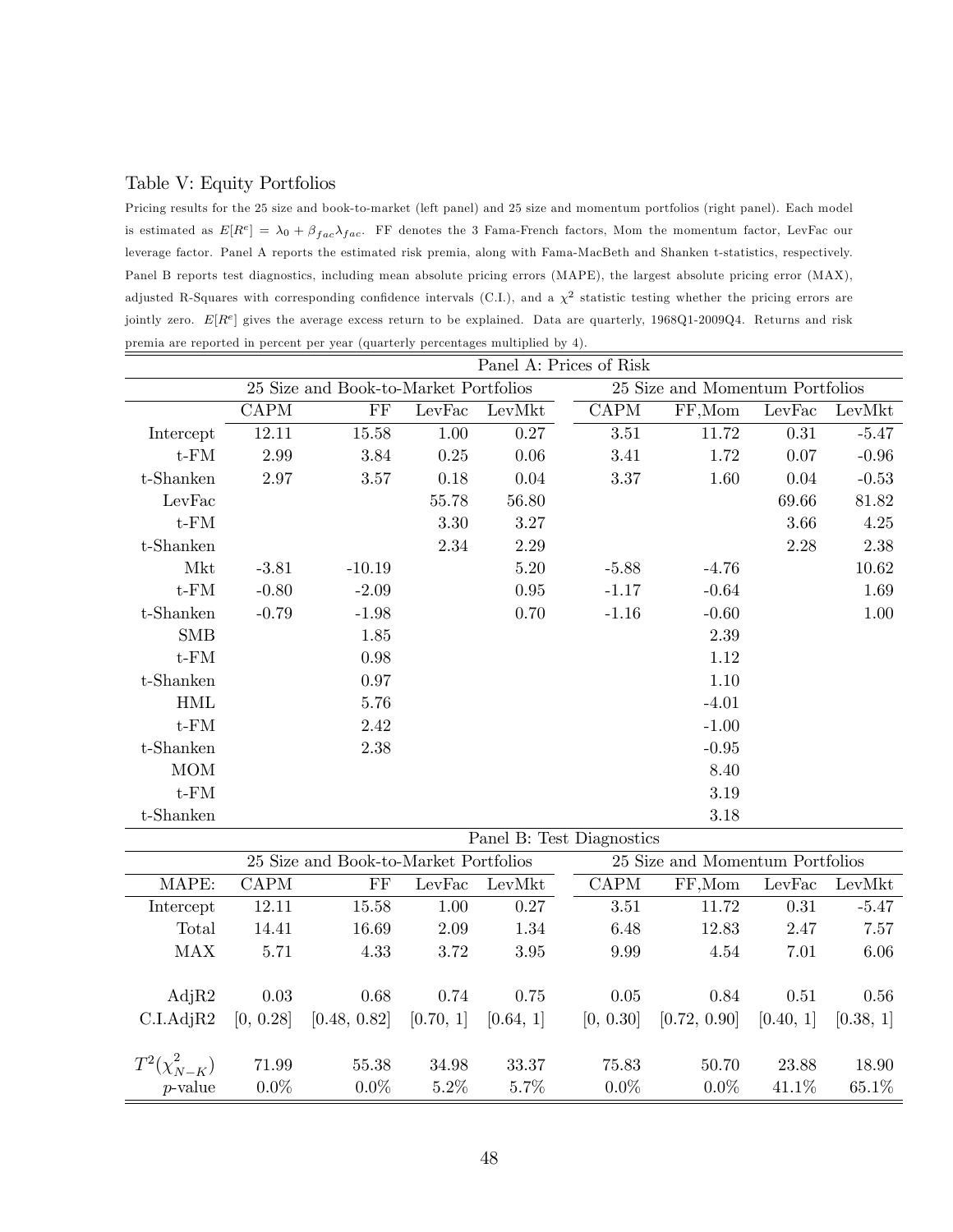#### Table VI: Treasury Bonds

Pricing results for the 6 Treasury Bond portfolios sorted by maturity. Each model is estimated as  $E[R^e] = \beta_{fac}\lambda_{fac}$ , without an intercept. FF denotes the Fama-French 3 factors, Mom the momentum factor, PC1 the first principal component of the yield curve, LevFac our leverage factor. For the traded factors, we report time-series  $\alpha$ 's as pricing errors, since there are only 6 test assets. The last column, LevFac NRE (not re-estimated), gives pricing errors for the leverage factor using the price of risk from the larger cross section of stocks and bonds. Panel B reports the estimated risk premia, along with Fama-MacBeth and Shanken t-statistics, respectively. Panel C reports test diagnostics, including mean absolute pricing errors (MAPE), the largest pricing error (MAX), adjusted R-Squares with corresponding confidence intervals (C.I.), and a  $\chi^2$  statistic testing whether the pricing errors are jointly zero.  $E[R^e]$  gives the average excess return to be explained. Data are quarterly, 1968Q1-2009Q4. Returns and prices of risk are reported in percent per year (quarterly percentages multiplied by 4).

|                     |                     | Panel A: Pricing Errors |          |          |                           |           |                 |           |  |  |  |
|---------------------|---------------------|-------------------------|----------|----------|---------------------------|-----------|-----------------|-----------|--|--|--|
|                     | $E[\overline{R^e}]$ | <b>CAPM</b>             | $\rm FF$ | FF,Mom   | PC1                       | LevFac    | ${\rm Lev}$ NRE | LevMkt    |  |  |  |
| $0-1yr$             | 0.70                | 0.65                    | 0.61     | 0.58     | 0.36                      | 0.33      | 0.27            | 0.31      |  |  |  |
| $1-2yr$             | 1.28                | $1.16\,$                | 1.08     | 0.84     | 0.31                      | 0.28      | 0.10            | $-0.18$   |  |  |  |
| $2-3yr$             | 1.70                | 1.54                    | 1.47     | 1.04     | 0.22                      | 0.12      | $-0.15$         | 0.21      |  |  |  |
| $3-4yr$             | 1.95                | 1.77                    | 1.73     | 1.13     | 0.11                      | $-0.05$   | $-0.40$         | 0.10      |  |  |  |
| $4-5yr$             | 2.00                | 1.84                    | 1.85     | 1.03     | $-0.13$                   | $-0.19$   | $-0.58$         | $-0.01$   |  |  |  |
| $5-10y$             | $2.29\,$            | $2.01\,$                | 2.11     | $\,0.96$ | $-0.27$                   | $-0.03$   | $-0.44$         | $-0.02$   |  |  |  |
|                     |                     |                         |          |          | Panel B: Prices of Risk   |           |                 |           |  |  |  |
|                     |                     |                         |          |          | PC1                       | LevFac    | Lev NRE         | LevMkt    |  |  |  |
| LevFac              |                     |                         |          |          |                           | 52.90     | 62.21           | 40.14     |  |  |  |
| $t$ - $FM$          |                     |                         |          |          |                           | 2.28      | NA              | 2.05      |  |  |  |
| t-Shanken           |                     |                         |          |          |                           | 1.65      | $\mathrm{NA}$   | 1.57      |  |  |  |
| PC1                 |                     |                         |          |          | 31.52                     |           |                 | 18.88     |  |  |  |
| $t$ - $FM$          |                     |                         |          |          | 2.27                      |           |                 | 1.95      |  |  |  |
| t-Shanken           |                     |                         |          |          | 2.14                      |           |                 | 1.50      |  |  |  |
|                     |                     |                         |          |          | Panel C: Test Diagnostics |           |                 |           |  |  |  |
| MAPE:               | $E[\overline{R^e}]$ | <b>CAPM</b>             | FF       | FF,Mom   | PC1                       | LevFac    | Lev NRE         | LevMkt    |  |  |  |
| Total               | 1.65                | 1.50                    | 1.47     | 0.93     | 0.23                      | 0.17      | 0.32            | $0.14\,$  |  |  |  |
| <b>MAX</b>          | 2.29                | 2.01                    | 2.11     | 1.13     | 0.36                      | 0.33      | 0.58            | $0.31\,$  |  |  |  |
|                     |                     |                         |          |          |                           |           |                 |           |  |  |  |
| AdjR2               |                     |                         |          |          | 0.78                      | 0.85      |                 | 0.89      |  |  |  |
| C.I.AdjR2           |                     |                         |          |          | [0.28, 0.90]              | [0.48, 1] |                 | [0.48, 1] |  |  |  |
|                     |                     |                         |          |          |                           |           |                 |           |  |  |  |
| $T^2(\chi^2_{N-K})$ |                     |                         |          |          | 17.96                     | 9.10      |                 | 9.92      |  |  |  |
| $p$ -value          |                     |                         |          |          | 0.3%                      | 10.5%     |                 | 4.1%      |  |  |  |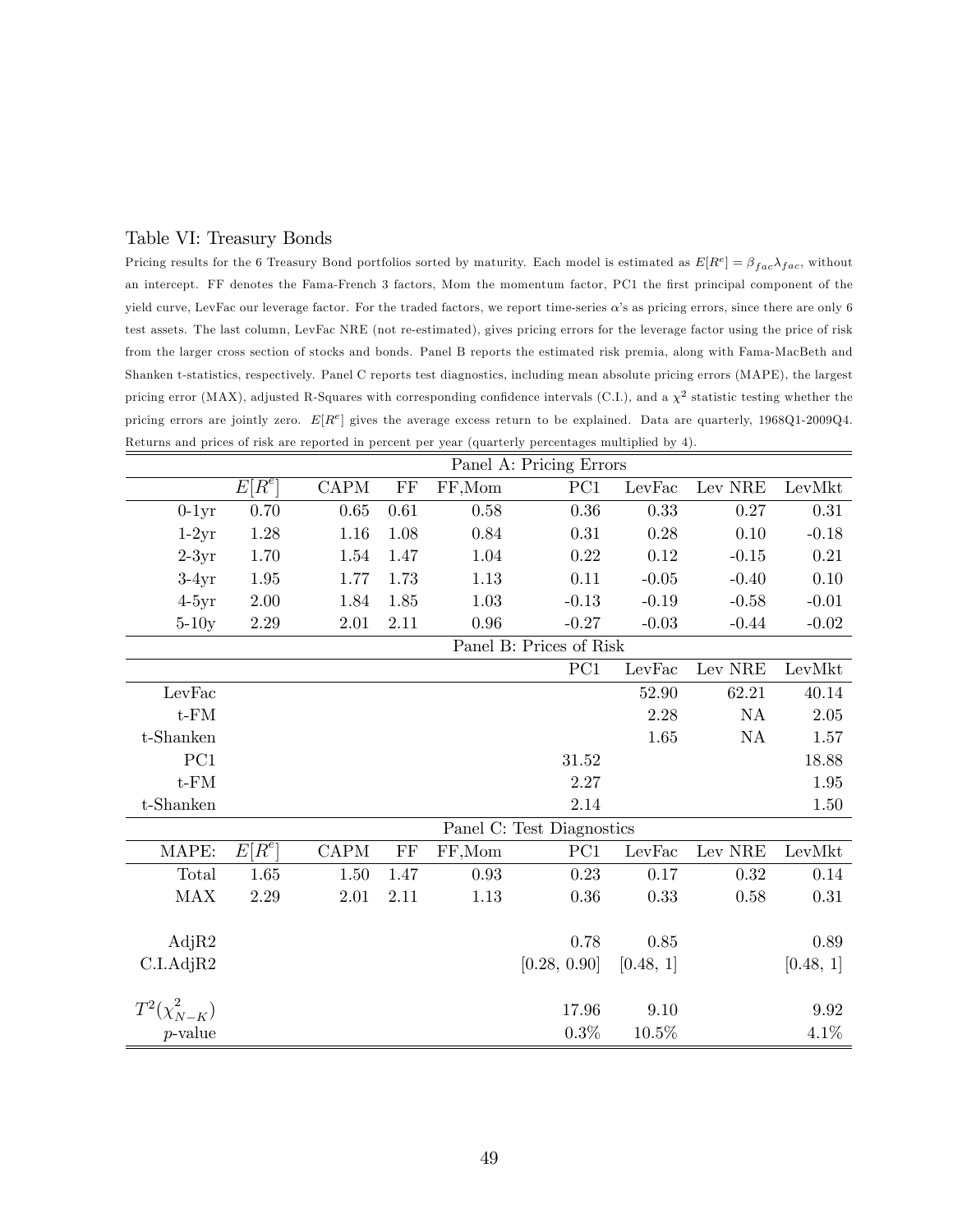## Table VII: Time Series Regressions

Time series regressions of excess returns on the leverage factor  $R_{i,t}^e = c_i + \beta_{i, Lev} LevFac_t + \epsilon_{i,t}$ . Data are quarterly, 1968Q1-2009Q4. Returns are reported in percent per year (quarterly percentages multiplied by 4). Leverage betas are multiplied by 100 for convenience.

| Size and Book-to-Market Portfolios |          |                    |                                               |          |          |  |  |  |  |  |
|------------------------------------|----------|--------------------|-----------------------------------------------|----------|----------|--|--|--|--|--|
|                                    | Low      |                    | Book-to-Market                                |          | High     |  |  |  |  |  |
|                                    |          |                    | $E[R^e]$ : Average (Annualized) Returns       |          |          |  |  |  |  |  |
| Small                              | 1.15     | 8.52               | 9.17                                          | 11.38    |          |  |  |  |  |  |
|                                    | 4.14     | 7.67               | 9.91                                          | 10.55    | 11.54    |  |  |  |  |  |
| Size                               | 4.56     | 8.00               | 8.43                                          | 9.54     | 12.46    |  |  |  |  |  |
|                                    | 6.09     | 6.07               | 7.72                                          | 9.01     | 9.57     |  |  |  |  |  |
| Big                                | 4.47     | 5.93               | 4.93                                          | 5.72     | 6.83     |  |  |  |  |  |
|                                    |          |                    | $\beta_{Lev}$ : Leverage Betas (x $10^{-2}$ ) |          |          |  |  |  |  |  |
| Small                              | 6.92     | 9.79               | 13.86                                         | 15.85    | 18.72    |  |  |  |  |  |
|                                    | 5.29     | 12.82              | 15.01                                         | 16.93    | 21.73    |  |  |  |  |  |
| Size                               | 5.92     | 11.41              | 13.22                                         | 14.35    | 16.81    |  |  |  |  |  |
|                                    | 5.48     | 11.55              | 12.41                                         | 14.72    | 16.04    |  |  |  |  |  |
| Big                                | 5.06     | 7.45               | 8.68                                          | 13.03    | 14.19    |  |  |  |  |  |
|                                    |          |                    | T-Stats                                       |          |          |  |  |  |  |  |
| Small                              | 0.72     | 1.21               | 1.93                                          | 2.33     | 2.44     |  |  |  |  |  |
|                                    | 0.62     | 1.79               | 2.40                                          | 2.78     | 3.18     |  |  |  |  |  |
| Size                               | 0.76     | 1.81               | 2.32                                          | 2.53     | 2.67     |  |  |  |  |  |
|                                    | 0.78     | 1.93               | 2.23                                          | 2.70     | 2.55     |  |  |  |  |  |
| Big                                | 0.93     | 1.51               | 1.90                                          | 2.81     | 2.79     |  |  |  |  |  |
|                                    |          | $\overline{R^2}$ : | $R$ -square                                   |          |          |  |  |  |  |  |
| Small                              | 0.31%    | 0.87%              | 2.18%                                         | 3.14%    | 3.43%    |  |  |  |  |  |
|                                    | 0.23%    | 1.89%              | $3.32\%$                                      | $4.43\%$ | 5.73%    |  |  |  |  |  |
| Size                               | $0.34\%$ | 1.91%              | 3.12%                                         | 3.70%    | 4.10%    |  |  |  |  |  |
|                                    | $0.36\%$ | 2.17%              | 2.89%                                         | 4.17%    | 3.74%    |  |  |  |  |  |
| Big                                | 0.52%    | 1.34%              | 2.12%                                         | $4.52\%$ | $4.46\%$ |  |  |  |  |  |

|       |          | Momentum Portfolios       |         |                  | Bond Portfolios |                                  |               |        |                  |
|-------|----------|---------------------------|---------|------------------|-----------------|----------------------------------|---------------|--------|------------------|
|       | $E[R^e]$ | $\beta_{L\underline{ev}}$ | T-Stat  | $\overline{R^2}$ |                 | $[R^e]$<br>$\left. E\right\vert$ | $\beta_{Lev}$ | T-Stat | $\overline{R^2}$ |
| Mom 1 | $-3.75$  | $-2.26$                   | $-0.24$ | $0.03\%$         | $0-1yr$         | 0.70                             | 0.69          | 1.89   | 2.63%            |
| Mom 2 | 3.06     | 6.32                      | 0.85    | $0.43\%$         | $1-2yr$         | 1.28                             | 1.89          | 1.46   | 2.56%            |
| Mom 3 | 4.80     | 7.56                      | 1.23    | $0.89\%$         | $2-3yr$         | 1.70                             | 2.98          | 2.04   | $3.30\%$         |
| Mom 4 | 5.10     | 9.01                      | 1.64    | $1.58\%$         | $3-4yr$         | 1.95                             | 3.79          | 2.06   | $3.58\%$         |
| Mom 5 | 4.15     | 9.94                      | 1.98    | $2.30\%$         | $4-5yr$         | 2.00                             | 4.14          | 2.00   | $3.82\%$         |
| Mom 6 | 5.11     | 10.71                     | 2.07    | 2.49\%           | $5-10y$         | 2.29                             | 4.39          | 1.68   | $3.36\%$         |
| Mom 7 | 5.29     | 10.30                     | 2.26    | 2.98\%           |                 |                                  |               |        |                  |
| Mom 8 | 7.19     | 10.37                     | 2.23    | 2.89%            |                 |                                  |               |        |                  |
| Mom 9 | 7.61     | 10.73                     | 2.09    | $2.55\%$         |                 |                                  |               |        |                  |
| Mom10 | 11.93    | 7.33                      | 1.08    | $0.69\%$         |                 |                                  |               |        |                  |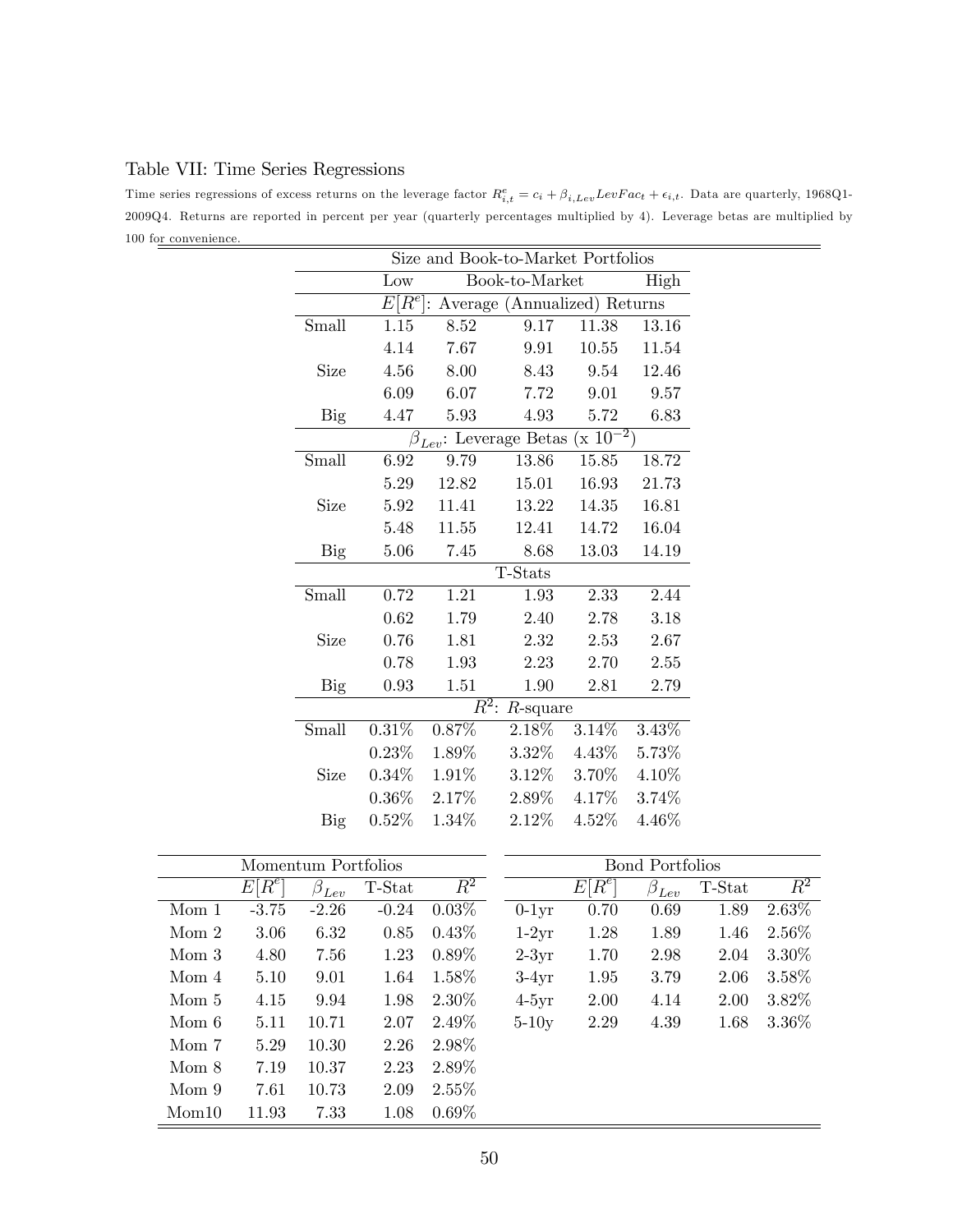## Table VIII: Robustness

Panel A shows robustness of our main measure to several starting dates. End dates are 2009Q4 except the last column which excludes the financial crisis, ending in 2005Q4. Panel B asks how likely a "noise" factor could produce our results. We run 100,000 simulations where we draw randomly from the empirical distribution of our leverage factor. We re-do all our tests, including constructing the LMP (Leverage Mimicking Portfolio). For each statistic, we report the probability that the random factor does as well as our leverage factor (i.e., the probability the random factor has an  $R^2$  as large as our leverage factor or an intercept as small as our leverage factor, or both jointly in "Joint" column).

|               | Panel A: Robustness to Various Start Dates |       |            |          |       |             |               |                                                                                    |
|---------------|--------------------------------------------|-------|------------|----------|-------|-------------|---------------|------------------------------------------------------------------------------------|
| Years         | 1966-                                      | 1967- | 1968-      | 1969-    | 1970- | 1971-       | 1972-         | 1968-2005                                                                          |
| Intercept     | 0.46                                       | 0.37  | 0.12       | 0.19     | 0.67  | 1.53        | 1.29          | $-0.37$                                                                            |
| Adj R2        | 0.72                                       | 0.74  | 0.77       | 0.77     | 0.79  | 0.76        | 0.79          | 0.67                                                                               |
| $T^2(\chi^2)$ | 60.49                                      | 64.20 | 67.87      | 72.00    | 74.72 | 69.07       | 61.83         | 67.61                                                                              |
| $p$ -value    | $2\%$                                      | $1\%$ | $0\%$      | $0\%$    | $0\%$ | $0\%$       | $1\%$         | $0\%$                                                                              |
|               |                                            |       |            |          |       |             |               | Panel B: Robustness – What are the odds a random factor could produce our results? |
|               |                                            |       |            | $\,R^2$  |       | <b>MAPE</b> | Intercept     | Joint $R^2$ -Int                                                                   |
|               | Noise Factor                               |       | $p$ -value | $0.01\%$ |       | $0.00\%$    | $0.19\%$      | $0.00\%$                                                                           |
|               |                                            |       |            |          |       |             |               |                                                                                    |
|               |                                            |       |            | $\,R^2$  |       | <b>MAPE</b> | <b>Sharpe</b> | Joint $R^2$ -Sharpe                                                                |
|               | Noise LMP                                  |       | P-value    | $0.18\%$ |       | $0.00\%$    | $1.63\%$      | 0.05%                                                                              |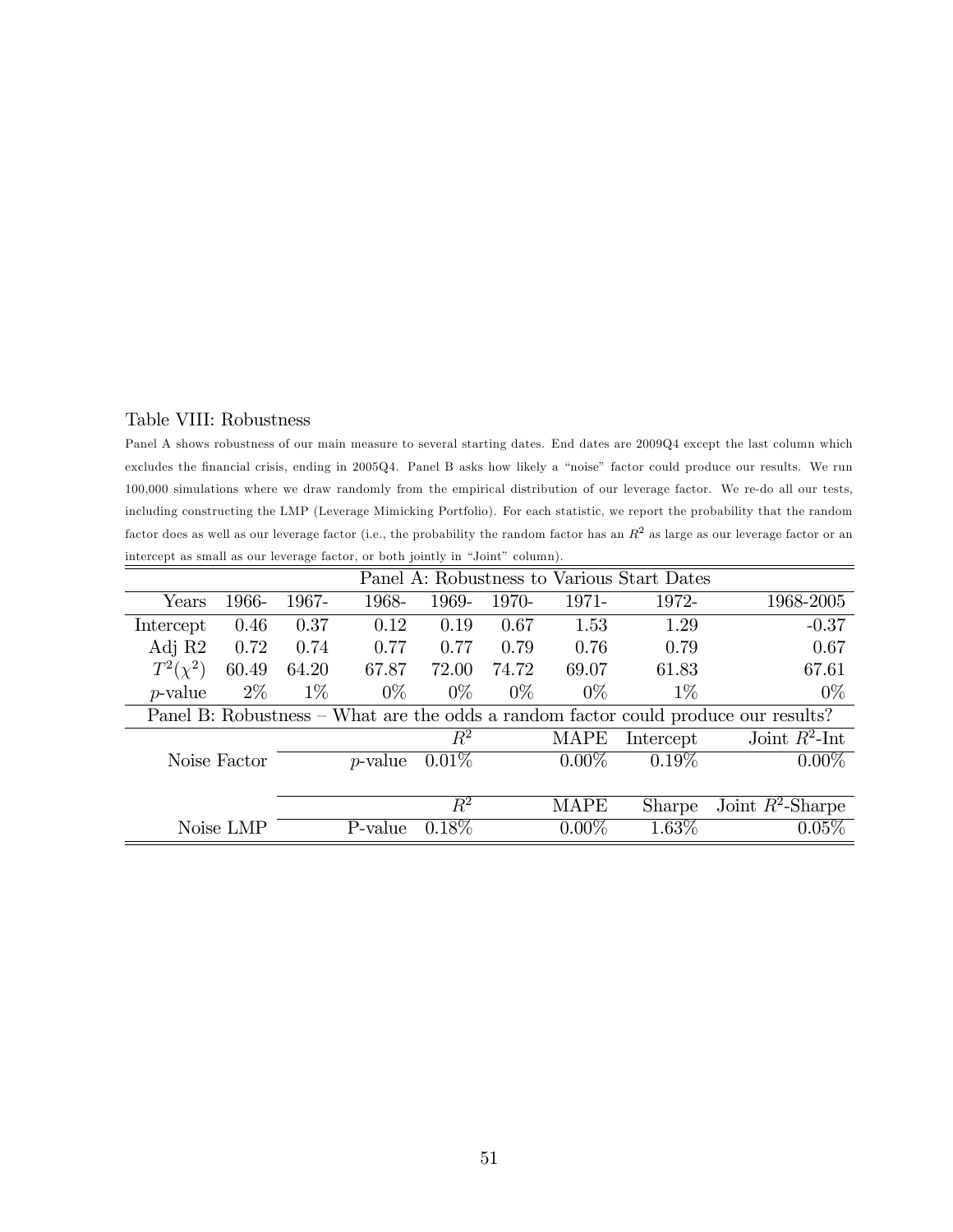#### Table IX: The Leverage Mimicking Portfolio (LMP): Comparing Models

We give the time-series alphas generated by each model (LMP, Fama-French, and Fama-French plus momentum), MAPE represents the mean absolute pricing error given in percent per annum (ie,  $\text{MAPE} = \frac{1}{N} \sum_{i=1}^{N} |\alpha_i|$ ). SBM represents the 25 size and book-to-market portfolios, MOM the 10 momentum, and Bond the 6 bond portfolios. The first column (MEAN) gives the absolute average return to be explained. We also report the GRS F-statistic that the alphas are jointly zero and its associated p-value. The sample period is Jan. 1968 - Dec. 2009. The last panel compares cross-sectional results using each of the factor models. We confirm our pricing results using monthly data going back to 1936. For the 1936-2009 sample, we only use the size and book-to-market and momentum portfolios, since the bond data are not available.  $=$ 

|              | Panel A: Time-Series Alphas |                   |         |      |
|--------------|-----------------------------|-------------------|---------|------|
| <b>MAPE</b>  | Mean                        | <b>LMP</b>        | FF, MOM | FF   |
| <b>SBM</b>   | 7.86                        | 1.15              | 1.04    | 1.57 |
| <b>MOM</b>   | 5.80                        | 1.66              | 1.46    | 4.36 |
| <b>B</b> ond | 3.04                        | 0.59              | 0.93    | 1.47 |
| Total        | 6.33                        | 1.19              | 1.13    | 2.24 |
| Model Fit    |                             | <b>LMP</b>        | FF, MOM | FF   |
| <b>GRS</b>   |                             | 2.57              | 2.28    | 4.48 |
| $p$ -value   |                             | $\mathbf{\Omega}$ |         | 0    |

| Panel B: Cross-Sectional Results |           |            |         |       |  |  |  |  |  |
|----------------------------------|-----------|------------|---------|-------|--|--|--|--|--|
| Across Time-Periods              |           |            |         |       |  |  |  |  |  |
| Time-Period                      |           | <b>LMP</b> | FF, MOM | FF    |  |  |  |  |  |
| 1968-2009,                       | Intercept | $-0.32$    | 1.06    | 3.12  |  |  |  |  |  |
| Quarterly                        | AdjR2     | 0.78       | 0.81    | 0.16  |  |  |  |  |  |
|                                  |           |            |         |       |  |  |  |  |  |
| 1936-2009,                       | Intercept | $-3.00$    | 14.74   | 27.97 |  |  |  |  |  |
| Monthly                          | AdjR2     | 0.63       | 0.81    | 0.52  |  |  |  |  |  |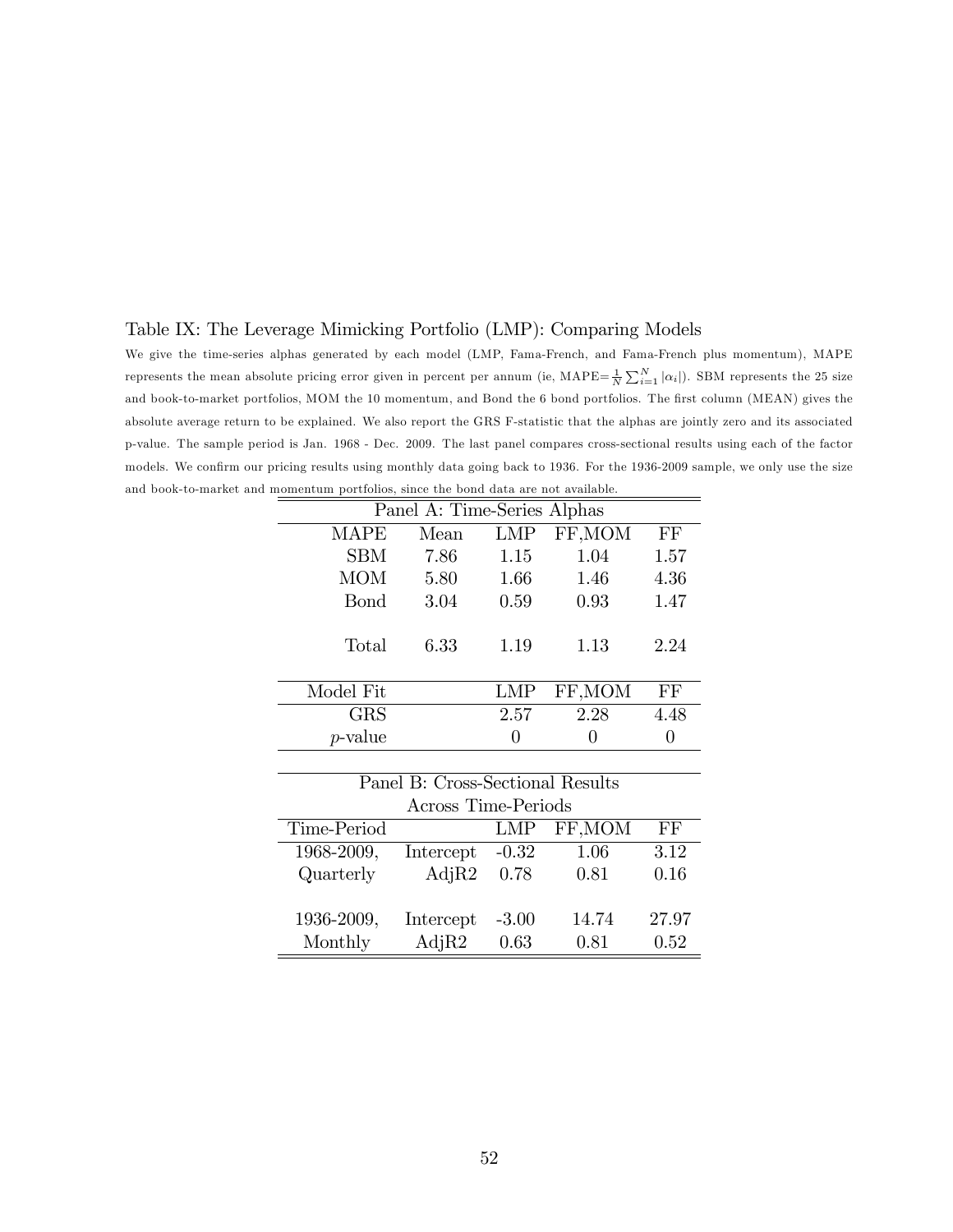Table X: Pricing the benchmark factors with the Leverage Mimicking Portfolio (LMP) We run time-series regressions of the four benchmark factors, Market, SMB, HML, and Momentum, on the LMP. We report the quarterly results for our main sample 1968-2009, as well as monthly results that begin in 1936. We provide the average mean return to be explained, along with the time-series regression statistics. Mean returns and alphas are reported in annual percentage terms for consistency.

|            | Model: $R_t^e = \alpha + \beta L M P_t + \varepsilon_t$ |         |                         |             |         |                |  |  |  |  |  |
|------------|---------------------------------------------------------|---------|-------------------------|-------------|---------|----------------|--|--|--|--|--|
|            | Quarterly Data: 1968-2009                               |         |                         |             |         |                |  |  |  |  |  |
|            | $E[R^e]$                                                | Alpha   | T-Alpha                 | <b>Beta</b> | T-Beta  | R <sub>2</sub> |  |  |  |  |  |
| Mkt.       | 5.44                                                    | 0.08    | (0.03)                  | 0.52        | (2.90)  | 0.10           |  |  |  |  |  |
| <b>SMB</b> | 3.07                                                    | 1.72    | (0.75)                  | 0.13        | (1.19)  | 0.02           |  |  |  |  |  |
| HML.       | 4.06                                                    | $-0.22$ | $(-0.74)$               | 0.44        | (2.92)  | 0.12           |  |  |  |  |  |
| Mom        | 7.99                                                    | 4.24    | (1.08)                  | 0.36        | (1.85)  | 0.06           |  |  |  |  |  |
|            |                                                         |         |                         |             |         |                |  |  |  |  |  |
|            |                                                         |         | Monthly Data: 1936-2009 |             |         |                |  |  |  |  |  |
|            | $E[R^e]$                                                | Alpha   | T-Alpha                 | Beta        | T-Beta  | R <sub>2</sub> |  |  |  |  |  |
| <b>Mkt</b> | 6.93                                                    | $-0.22$ | $(-0.90)$               | 0.81        | (20.17) | 0.30           |  |  |  |  |  |
| <b>SMB</b> | 2.44                                                    | 0.89    | (0.72)                  | 0.16        | (5.25)  | 0.03           |  |  |  |  |  |
| HML.       | 5.04                                                    | 0.66    | (0.02)                  | 0.47        | (17.87) | 0.30           |  |  |  |  |  |
| Mom        | 8.03                                                    | 5.08    | (2.86)                  | 0.29        | (6.82)  | 0.05           |  |  |  |  |  |

## Table XI: Mean-Standard Deviation Analysis

We give the monthly mean, standard deviation, and Sharpe ratios of the Fama-French three factors, momentum factor, leverage mimicking portfolio (LMP), and the maximum possible Sharpe ratio from any combination of the Fama-French three factors and momentum factor. We provide the annual Sharpe ratio by multiplying by  $\sqrt{12}$ . Data are monthly from Jan. 1936 - Dec. 2009.

|            | $E\vert$ | $\sigma[R^e]$ |      | Sharpe Ratio Annualized Sharpe |
|------------|----------|---------------|------|--------------------------------|
| Market     | 0.57     | 4.30          | 0.13 | 0.46                           |
| <b>SMB</b> | 0.15     | 2.86          | 0.05 | 0.18                           |
| HML        | 0.40     | 2.75          | 0.15 | 0.50                           |
| Mom        | 1.32     | 6.48          | 0.20 | 0.70                           |
| LMP        | 1.92     | 3.23          | 0.29 | 0.99                           |
| Max Sharpe |          |               | 0.35 | $1.20\,$                       |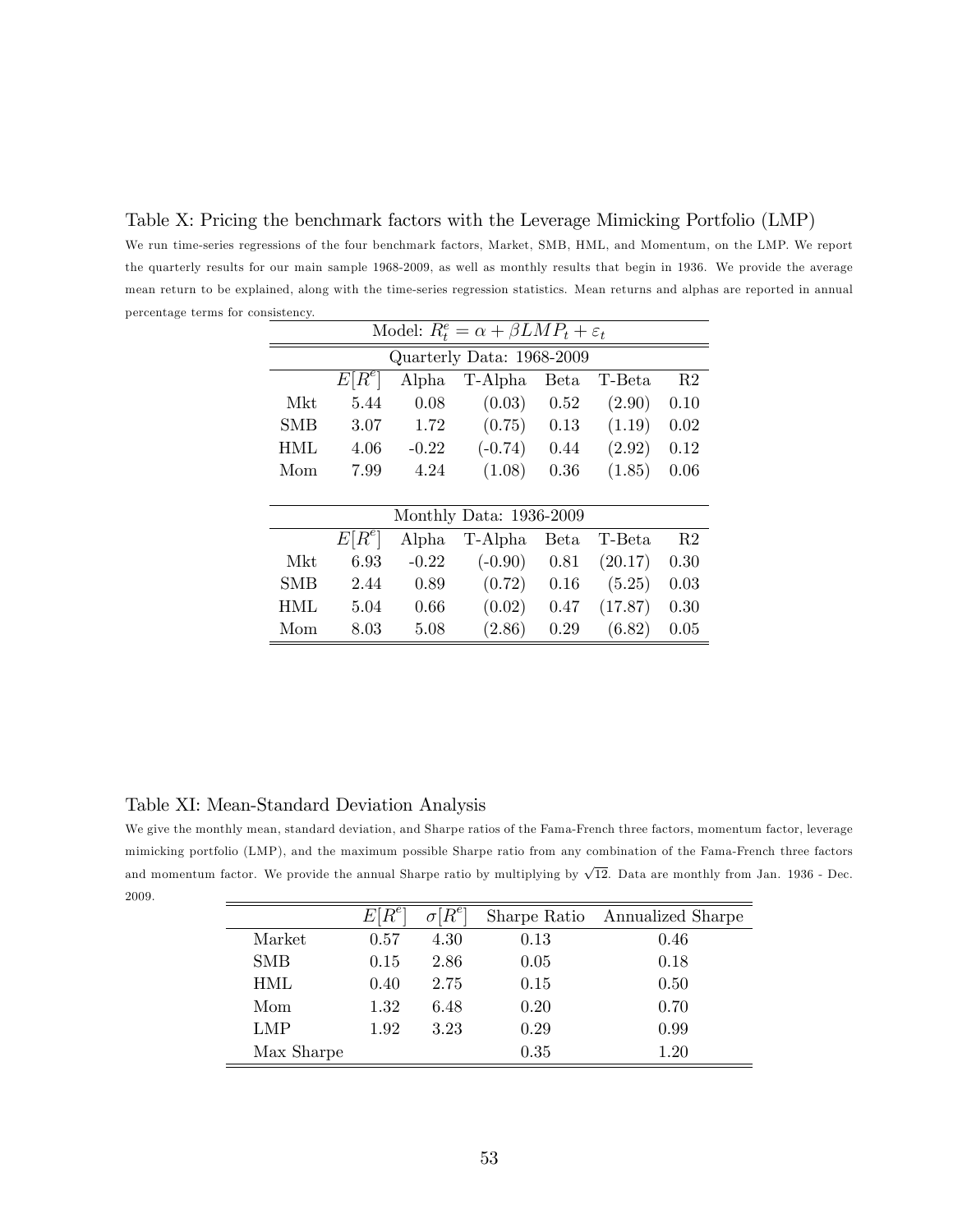### Table XII: Leverage Beta Sorts

We sort the entire universe of CRSP stocks into portfolios based on pre-ranking leverage betas, found by regressing quarterly Örm-level excess returns (over the 3-month risk-free rate) on our leverage factor. We use 10 years (40 quarters) for pre-sorting regressions. We exclude the smallest 10% of firms based on market capitalization on formation date and exclude firms that do not have at least 20 quarters of past return data on formation date. We report the mean, standard deviation, Sharpe ratio, post-formation leverage beta and t-stat as well as the CAPM  $\alpha$  and associated t-stat. We report numbers in percent per year. Leverage betas are multiplied by 100 for convenience. Our holding period is 1973-2009.

| Panel A: 3 Sorted Leverage Portfolios |         |                |       |                |  |  |
|---------------------------------------|---------|----------------|-------|----------------|--|--|
|                                       | Low     | Med            | High  | High-Minus-Low |  |  |
| E[R]                                  |         | 5.17 5.94 7.99 |       | 2.82           |  |  |
| $\sigma[R]$                           |         | 19.63 16.99    | 21.01 | 13.44          |  |  |
| $E[R]/\sigma[R] = 0.26$               |         | 0.35           | 0.38  | 0.21           |  |  |
| Leverage $\beta$ 3.81 7.76            |         |                | 11.39 | 7.58           |  |  |
| $t-\beta$                             | 0.61    | 1.54           | 1.86  | 2.01           |  |  |
| CAPM $\alpha$                         | $-0.53$ | 1.08           | 2.12  | 2.64           |  |  |
| $t-\alpha$                            | $-0.56$ | 1.38           | 1.48  | 1.17           |  |  |

| Panel B: 5 Sorted Leverage Portfolios |         |       |       |       |             |       |  |
|---------------------------------------|---------|-------|-------|-------|-------------|-------|--|
|                                       | (Low)   | 2     | 3     | 4     | (High)<br>5 | $5-1$ |  |
| E[R]                                  | 4.91    | 5.62  | 5.81  | 7.12  | 8.78        | 3.87  |  |
| $\sigma[R]$                           | 22.76   | 17.80 | 17.14 | 18.73 | 24.06       | 18.56 |  |
| $E[R]/\sigma[R]$                      | 0.22    | 0.32  | 0.34  | 0.38  | 0.36        | 0.21  |  |
| Leverage $\beta$                      | 0.86    | 6.02  | 7.52  | 10.91 | 10.61       | 9.74  |  |
| t- $\beta$                            | 0.12    | 1.07  | 1.50  | 2.01  | 1.52        | 1.83  |  |
| CAPM $\alpha$                         | $-1.31$ | 0.35  | 0.76  | 1.82  | 2.17        | 3.48  |  |
| t- $\alpha$                           | $-0.79$ | 0.42  | 0.93  | 1.51  | 1.20        | 1.13  |  |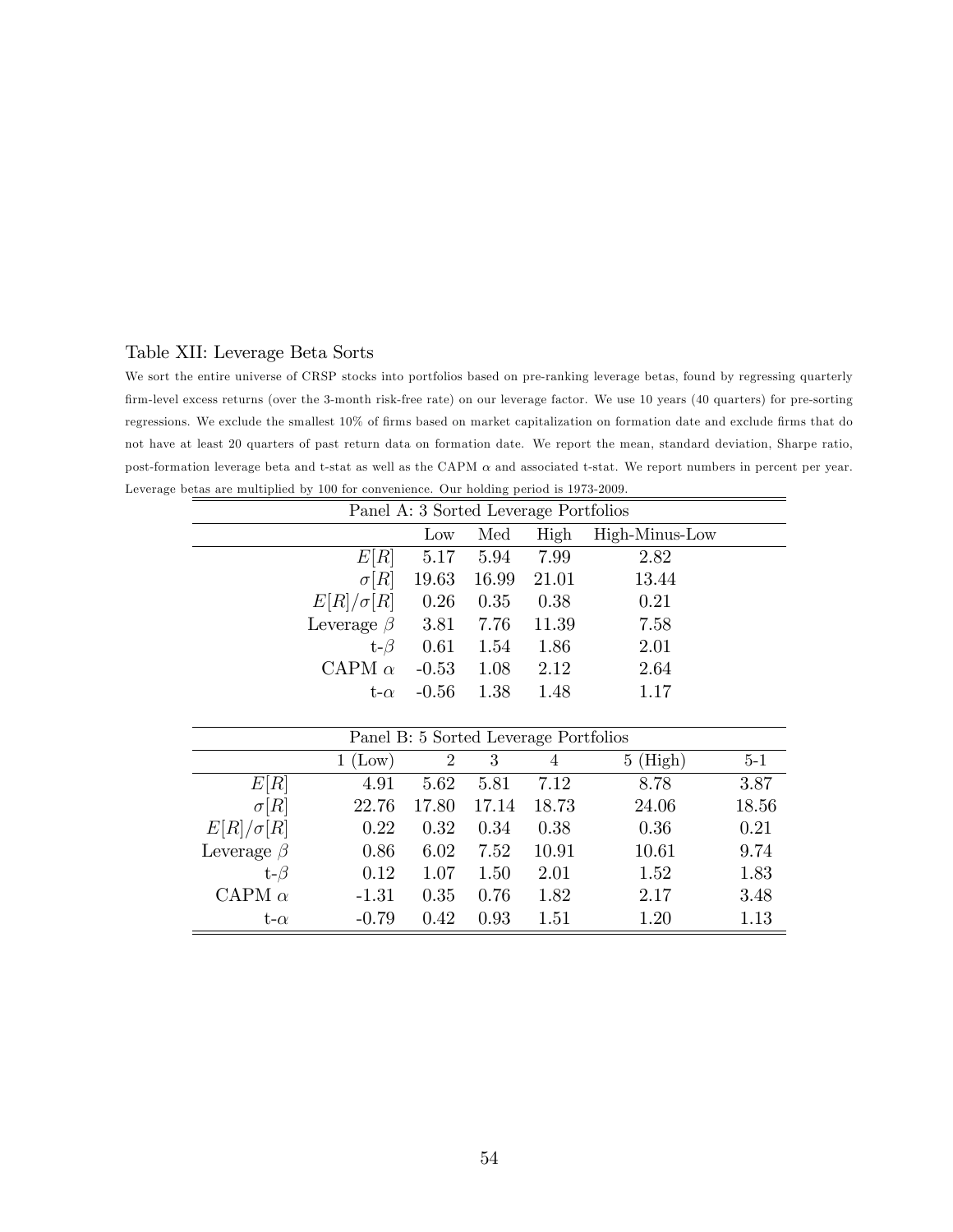Table XIII: "Betting Against Beta" Portfolios

We sort CRSP stocks on 10 year pre-ranking market betas. We lever up low-beta stocks so that each portfolio has a market beta of 1. The resulting portfolios co-move with funding conditions since leverage constrained investors will bid up high beta securities (Frazzini and Pedersen (2011)). See text for complete description. FF represents the Fama-French factors, FF,Mom adds the momentum factor. The holding period is 1968-2009. All data are quarterly but returns and Sharpe ratios are presented as annualized numbers (multiplied by 4 and 2, respectively).

| Panel A: Time-Series Regressions: $R_{i,t}^e = c_i + \beta_{Lev,i} LevFac_t + \epsilon_{i,t}$ |              |        |                                             |        |          |  |
|-----------------------------------------------------------------------------------------------|--------------|--------|---------------------------------------------|--------|----------|--|
|                                                                                               | $R^e\,$<br>E | Sharpe | $\cdot$ <sub>2</sub><br>$\beta_{Lev}$ (x 10 | T-stat | $\,R^2$  |  |
| BAB1                                                                                          | 10.98        | 0.46   | 19.45                                       | 2.93   | 4.90%    |  |
| BAB <sub>2</sub>                                                                              | 8.94         | 0.40   | 21.71                                       | 3.50   | 6.88%    |  |
| BAB3                                                                                          | 7.29         | 0.36   | 16.41                                       | 2.91   | 4.84%    |  |
| BAB4                                                                                          | 6.87         | 0.35   | 11.33                                       | 2.01   | 2.38%    |  |
| BAB <sub>5</sub>                                                                              | 6.68         | 0.34   | 11.67                                       | 2.11   | $2.60\%$ |  |
| BAB <sub>6</sub>                                                                              | 4.67         | 0.25   | 12.91                                       | 2.41   | 3.38%    |  |
| BAB7                                                                                          | 5.68         | 0.30   | 10.19                                       | 1.89   | 2.10%    |  |
| BAB <sub>8</sub>                                                                              | 4.68         | 0.25   | 8.90                                        | 1.67   | $1.66\%$ |  |
| BAB9                                                                                          | 4.29         | 0.22   | 3.97                                        | 0.72   | 0.31%    |  |
| BAB10                                                                                         | 3.99         | 0.20   | 3.51                                        | 0.62   | 0.23%    |  |
| $1 - 10$                                                                                      | 6.99         | 0.36   | 15.94                                       | 2.90   | 4.82%    |  |

| Panel B: Cross-Sectional Prices of Risk |                                           |          |        |           |                |  |
|-----------------------------------------|-------------------------------------------|----------|--------|-----------|----------------|--|
|                                         |                                           |          |        | LevFac    | LevFac, NoInt  |  |
| Intercept                               |                                           |          |        | 2.48      |                |  |
| t-FM                                    |                                           |          |        | 0.77      |                |  |
| t-Shanken                               |                                           |          |        | 0.66      |                |  |
| LevFac                                  |                                           |          |        | 32.75     | 49.62          |  |
| $t$ - $FM$                              |                                           |          |        | 2.06      | 2.48           |  |
| t-Shanken                               |                                           |          |        | 1.78      | 1.84           |  |
|                                         | Panel C: Cross-Sectional Test Diagnostics |          |        |           |                |  |
| MAPE:                                   | $E[R^e]$                                  | $\rm FF$ | FF,Mom | LevFac    | LevFac, No Int |  |
| Intercept                               |                                           |          |        | 2.48      |                |  |
| Total                                   | 6.41                                      | 1.36     | 0.61   | 3.29      | 1.33           |  |
| MAX                                     | 10.98                                     | 4.06     | 1.81   | 2.14      | 2.32           |  |
|                                         |                                           |          |        |           |                |  |
| AdjR2                                   |                                           |          |        | 0.73      | 0.51           |  |
| C.I.AdjR2                               |                                           |          |        | [0.42, 1] | [0.20, 1]      |  |
|                                         |                                           |          |        |           |                |  |
| $T^2(\chi^2)$                           |                                           |          |        | 7.38      | 6.62           |  |
| $p$ -value                              |                                           |          |        | 49.61%    | 67.65%         |  |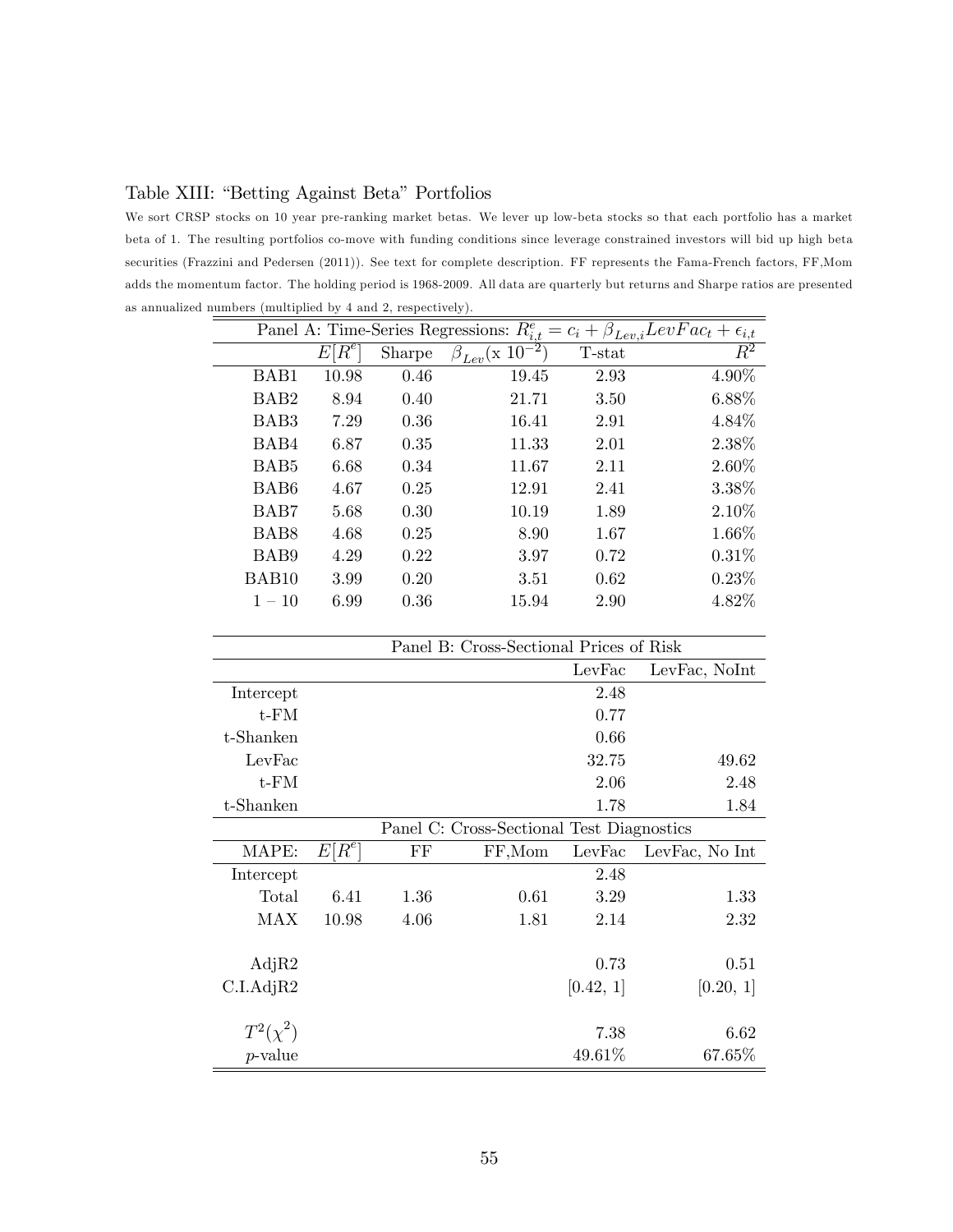# Notes

<sup>1</sup>See Jagannathan and Wang (2007) for evidence that households may optimize infrequently and Malloy, Moskowitz, and Vissing-Jorgensen (2009) for evidence that limited participation in the stock market can help explain the cross-section of stock returns and equity premium puzzle.

 $2$ An insight due to He and Krishnamurthy (2013).

 $3$ The returns on momentum portfolios have thus far been particularly difficult to connect to risk. We regard the strong pricing performance across transaction cost intensive momentum and bond portfolios as and indication that these portfolios are better priced by the SDF of a sophisticated intermediary.

<sup>4</sup>Other examples include Chabakauri (2010), Prieto (2010) and Rytchkov (2013), which are dynamic versions of models with funding constraints. These theories build on heterogeneous-agent extensions of the Intertemporal Capital Asset Pricing Model (ICAPM) of Merton (1973) where leverage arises as a reducedform representation of relevant state variables, capturing shifts in the marginal value of wealth.

<sup>5</sup>Receivables from broker-dealers and clearing organizations, and reverse repos from broker-dealers are subtracted from the total assets in the FOCUS reports because the Flow of Funds reports the balance sheet for the aggregate broker-dealer sector.

<sup>6</sup>Payables to broker-dealers and clearing corporations are subtracted from the FOCUS report liabilities before entering the Flow of Funds.

<sup>7</sup>One peculiarity of the Flow of Funds is that Foreign Direct Investment in US broker-dealers is subtracted from the total liabilities.

<sup>8</sup>We initialize the series in 1968Q1 using data from the previous 10 quarters to compute our shocks. However, this is robust to starting at later dates to allow for a longer initialization (e.g., starting in 1971Q1 and using 22 quarters to initialize the series).

<sup>9</sup>We also report the Total MAPE as  $(|a|+\frac{1}{N}\sum |\xi|)$  which includes the cross-sectional intercept as a pricing error.

<sup>10</sup>Specifically,  $cov(\xi) = \frac{1}{T}$  $\left(I_N-\beta\left(\beta'\beta\right)^{-1}\beta'\right)\Sigma_{\epsilon}\left(I_N-\beta\left(\beta'\beta\right)^{-1}\beta'\right)\left(1+\lambda'\Sigma_f^{-1}\lambda\right)$ , where  $\Sigma_f$  is the variance-covariance matrix of the factors and  $\Sigma_{\epsilon}$  is the variance-covariance matrix of the time-series errors,  $\epsilon_{i,t}$ .

 $11$ We define the total MAPE as the average absolute pricing error across all 41 portfolios, plus the crosssectional intercept.

<sup>12</sup>In this case, without an intercept, we define the  $R^2$  as  $1-\frac{(\Sigma \xi_i^2)}{(\Sigma(\mu_{R,i}-\overline{\mu_{R,i}})^2)}$ , for the model  $\mu_{R,i} = \lambda_f \beta_{i,f} + \xi_i$ , where  $\mu_{R,i}$  is the average excess return return on asset i, and  $\overline{\mu_{R,i}} = \frac{1}{N} \sum_{i} \mu_{R,i}$  is the average mean return